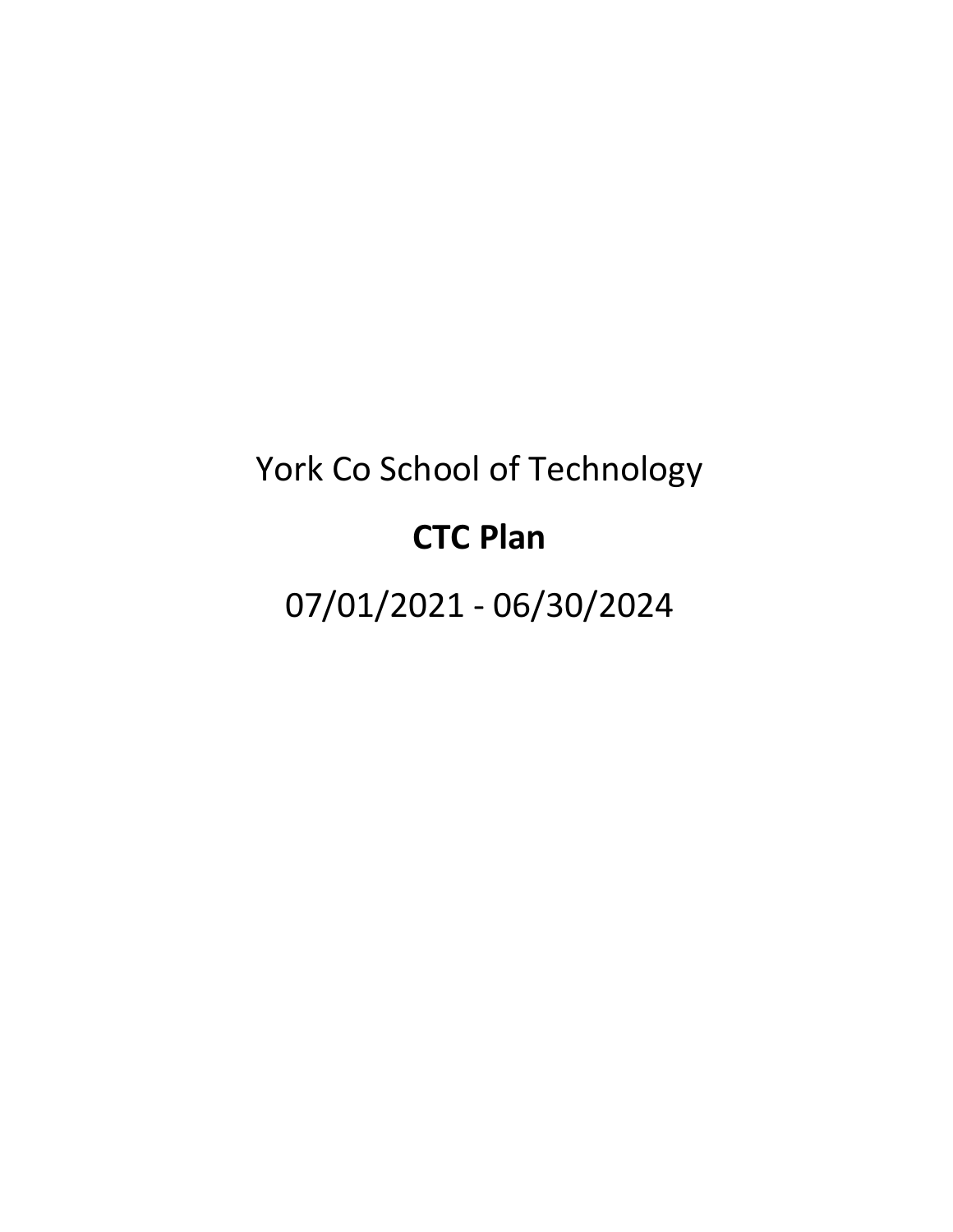# CTC Profile

## **Demographics**

2179 South Queen Street York, PA 17402 (717)741-0820

AYP Status: Not Provided Administrative Director: David Thomas

## **Planning Process**

- August 24, 2015: Directors Office
- Sue Kanigsberg, Lincoln Intermediate Unit Assistant Director of Educational Services, meets with Dr. David Thomas, Administrative Director and Scott Rogers, Assistant Administrative Director to review the Comprehensive Planning process, offline guidance tool, web interface, and share best practices.
- November 11, 2015, December 4, 2015, January 15, 2016: Directors Office
- Dr. David Thomas, and Scott Rogers, review the Comprehensive Planning Career and Technical Center Planning Offline Guidance Tool to develop a plan and framework of tasks to complete that aligned with the Phase 2 CTC Comprehensive Planning Work Flow timeline. They also identified stakeholder groups that would be utilized to gather insight to help drive the development of the Comprehensive Plan. Frequent meetings were held throughout the year to further review and revise the process to sustain momentum and ensure the completion of the plan.
- Stakeholder groups that were utilized as a part of the Comprehensive Planning CTC process included: High School Administrative Team, Adult Education Team, High School Cabinet Leadership Team, High School Comprehensive Planning Teacher Team, Parent Comprehensive Planning Team, Local Advisory Committee, Superintendent of Record, and our Joint Operating Committee.
- December 9, 2015, February 3, 2016, March 8, 2016, May 5, 2016, August 10, 2016, September 14, 2016, October 25, 2016: High School Leadership Team, Director's Office
- The High School Cabinet Leadership team made up of High School Cabinet Academic and Career and Technical Education Curricular Leaders as well as the High School Administrative Team met frequently to review the Comprehensive Planning document, and outline the needs and process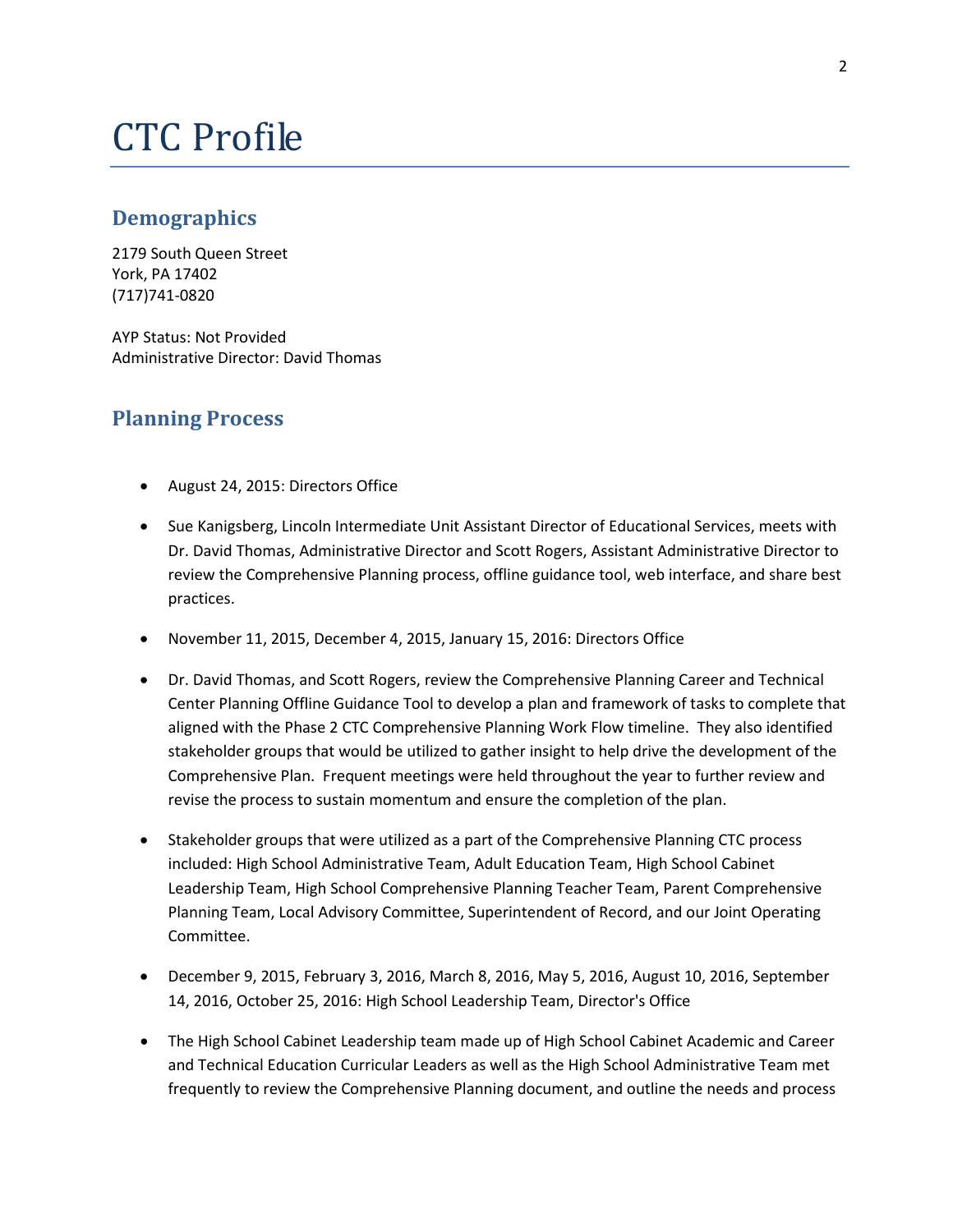necessary to gather insight for completion of all Comprehensive Plan components. This group conducted the development of the needs assessment, analyzed the data, identified accomplishments and concerns, and participating in the drafting of the Comprehensive Plan as a whole as well specific components of the Action Plans.

- April 20, 2016 and October 19, 2016: Local Advisory Committee, Community Board Room
- Reviewed the Comprehensive Planning process with the LAC in April. Facilitated discussions and solicited input for several areas of the Comprehensive Planning document.
- March 30, May 4, and August 16-17, 2016 Faculty Meetings: Cafeteria and Auditorium: Shared Comprehensive Plan and process with Faculty
- May 31, 2016 -June 7, 2016: York County School of Technology Faculty and Staff Survey via Survey Monkey
- Solicited input and feedback from all York County School of Technology employees on several components of the Comprehensive Planning document including Mission Statement, Vision Statement, Shared Values, Needs, Concerns and suggestions for Action Plan items.
- August 22, 2016, September 2, 2016, October 6, 2016: Adult Education Leadership Team, Assistant Directors Office
- Meeting with Adult Education leaders to review and embed Adult Education into Comprehensive Planning document
- July 18, 19, 20, 2016: High School Administrative Team Retreat to review, revise, and further enhance the Comprehensive Planning process.
- September 2, September 23, and October 6, 2016: High School Comprehensive Planning Teacher Team to review and edit current plan, identify concerns, and assist with further development of Action Plans.
- Facilitate discussion, gather insight, and edit with a group of teachers regarding the contents of the Comprehensive Planning document.
- March 4, 2016 and October 5, 2016: Parent Comprehensive Planning Team, Media Center
- Held focus groups with parents to review Comprehensive Planning document, solicit insight and feedback.
- October 14, 2016: Lincoln Intermediate Unit, Sue Kanigsburg, Assistant Director for Educational **Services**
- Web Conference to review comprehensive plan progress and finalize actions plans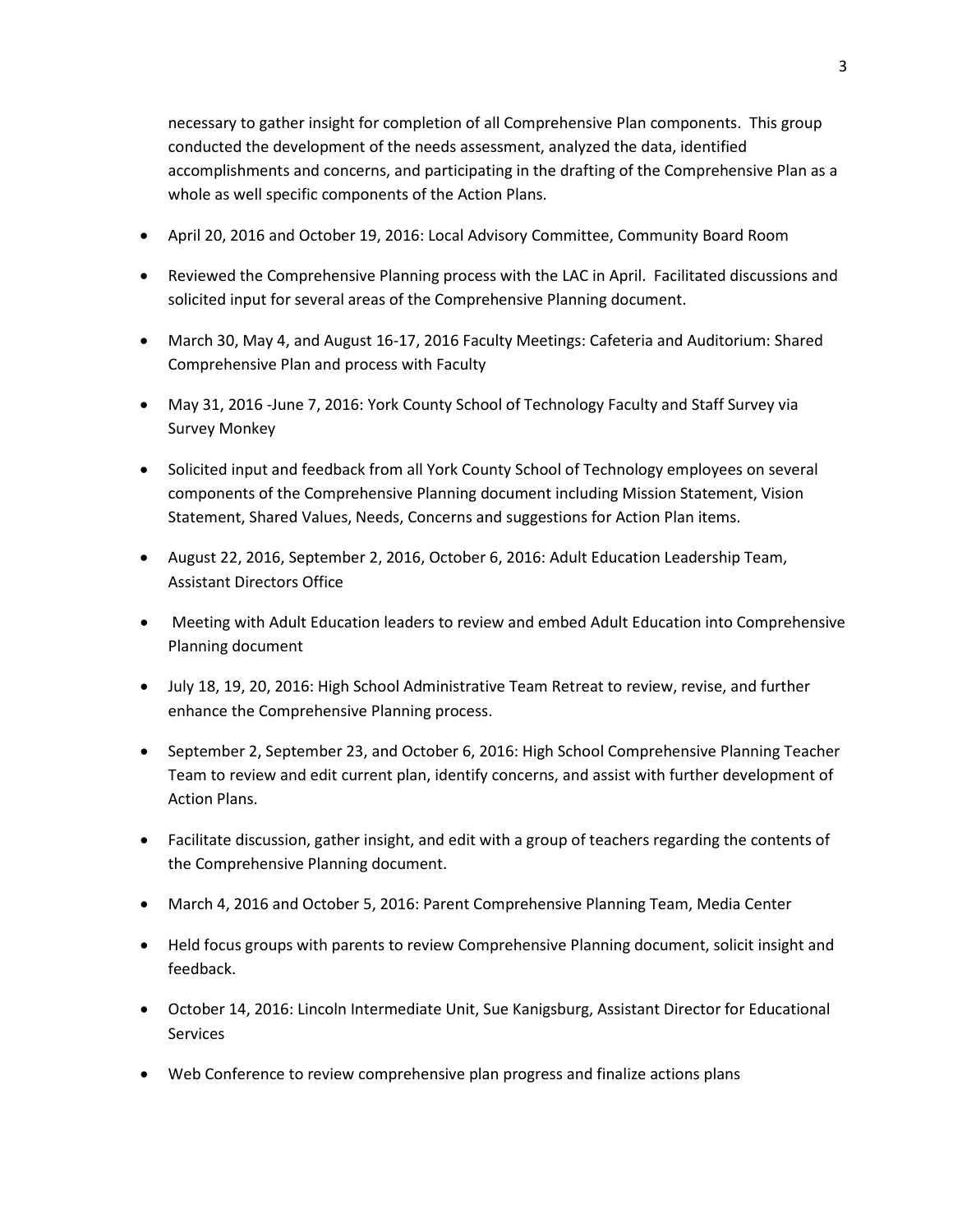- October 24, 2016: Reviewed plan with Administrative Team
- October 25, 2016: Reviewed plan with High School Cabinet Leadership team
- October 26, 2016: Present Comprehensive Plan to Joint Operating Committee representatives
- Post Plan on www.ytech.edu website for 28-day public review
- November 22, 2016: Joint Operating Committee Comprehensive Plan Approval
- December, 2017: Comprehensive Planning Team votes to continue meeting to promote the Values and the Mission of the school
- January, 2017: Team meets and decides to transition name and focus to V2 Team: Values and Vision team
- February, 2017: Plan is developed to survey faculty on the "What Core Values Define York Tech?"
- March, 2017: School-wide Values Survey is introduced at Faculty meeting and student climate survey is administered school wide.
- April and May, 2017: V2 Meetings are held to analyze data from surveys, International Baccalaureate program is initiated
- June, 2017: Values and Vision Team Finalize Six Core Values and Mission Statement
- July, August, 2017: Presentations are developed by V2 Team to introduce Values School Community Initiatives and to share Student Climate Survey Data
- September, 2017: V2 meets and invites all Faculty and staff from the school to participate in monthly meetings to develop and carry out a number of initiatives focused on School Climate, Faculty and Student Recognition
- October, 2017: Comprehensive Plan posted for 28 Day Review on www.ytech.edu
- November, 2017: JOC approves Comprehensive Plan

*Scott Rogers, Assistant Director is the Lead Administrator on coordinating the planning and facilitating insight from stakeholder groups.*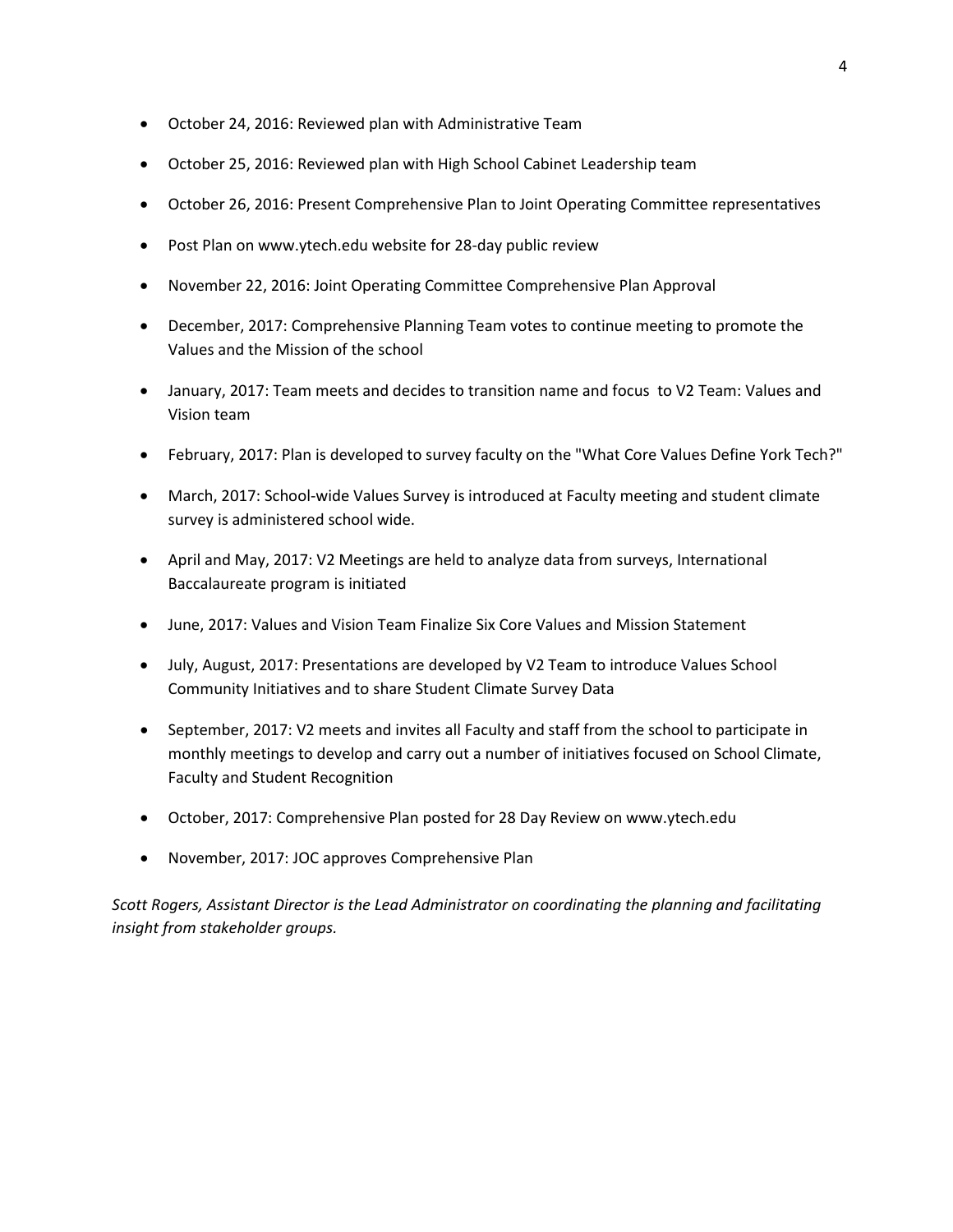## **Mission Statement**

The York County School of Technology is dedicated to providing high quality, dynamic academic and technical education for students, emphasizing professional skills while fostering the development of compassionate, lifelong learners who appreciate unique differences of other individuals and cultures.

Revised 8/2017

## **Vision Statement**

The vision of York County School of Technology is to provide a college and career ready technical and academic education that meets the needs of the diverse student population of York County, Pennsylvania. Our goal is to offer strong technical programs that prepare students for the technical needs and demands of the ever-changing workplace, and to provide multiple options upon graduation including entering the workforce and/or post-secondary education.

## **Shared Values**

The Educational Community of York County School of Technology believes that all students:

- Will successfully learn a rigorous and relevant academic and technical curriculum.
- Will be college and career ready upon graduation from York County School of Technology.
- Will be prepared to enter the workforce in a competitive field, and earn a family sustaining wage.
- Will develop a competitive edge in technical skills that will provide graduates a labor market advantage when entering the workforce.
- Will contribute as a productive member of a diverse workforce and democratic society displaying tolerance and respect for diversity among our educational community and future co-workers.
- Will develop the skills to work collaboratively, actively participate within a democracy, and contribute to the ever-changing global economy.

The York County School of Technology implemented the following school wide Values during the 2017- 2018 School Year: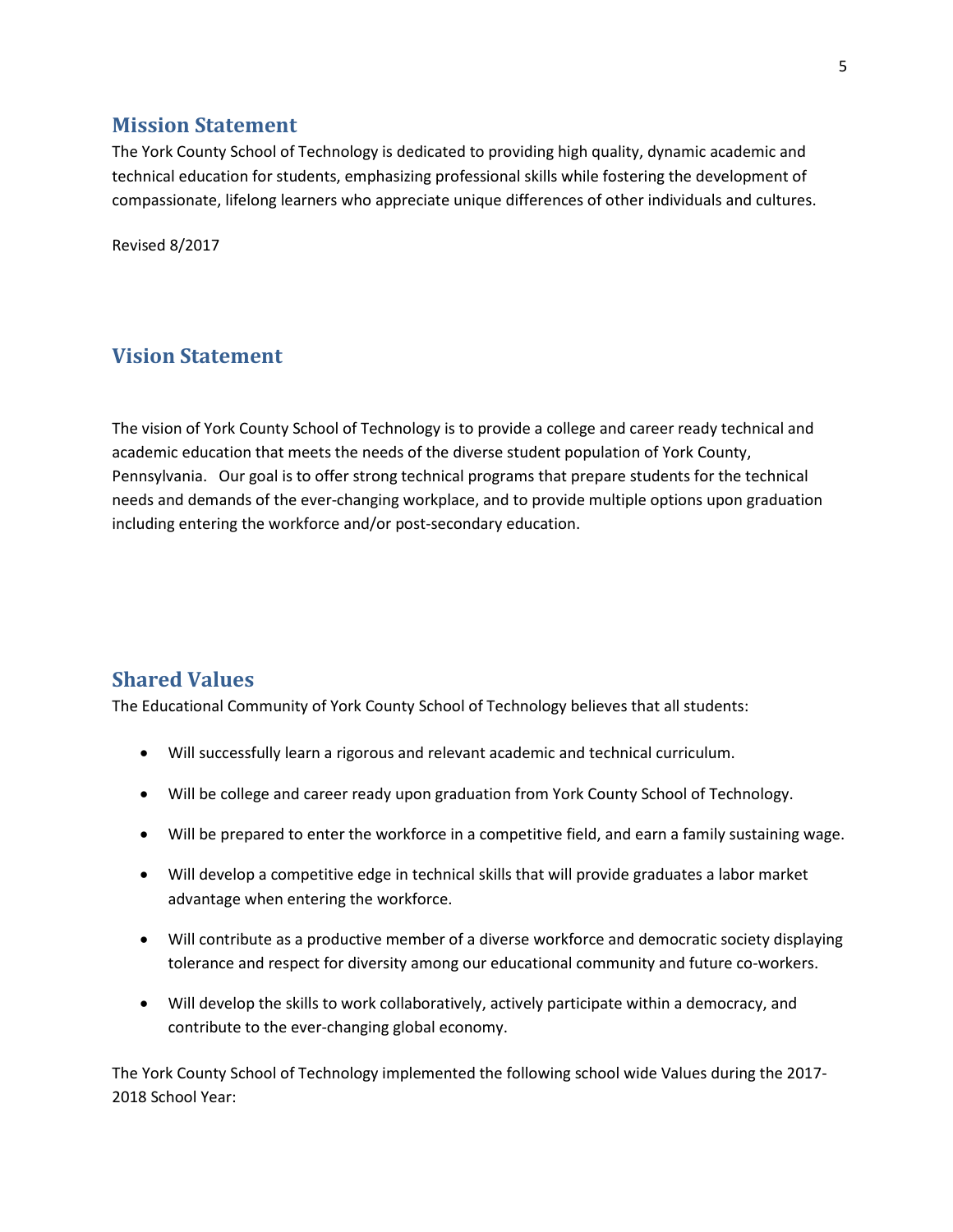Spartan Nation Core Value Statements

YORK TECH SPARTANS VALUE Professionalism Spartans are on time, prepared and engaged. Innovation Spartans are bold and creative problem solvers. Integrity Spartans are honest, trustworthy and responsible. Empathy Spartans are kind, understanding and supportive. Optimism Spartans are positive, constructive and helpful. Perseverance Spartans are steadfast in the pursuit of success.

## **Educational Community**

- Our secondary student body is made up of 1680 high school students from 14 school districts in grades 9-12 that represent urban, suburban, and rural communities of York County, Pennsylvania. Our population is made up off 63% Caucasian, 16% Latino, and 9% African-American, and 11% other.
- Our school community serves a student body made up of approximately 60% free and reduced lunch, 28% Special Education, and 4% ELL.
- Our school budget is approximately \$21.6 million and is supported by 14 member districts that annually cover the expenses of the school.
- There is a diverse industry base within York County that includes: manufacturing, health care, service industries, agriculture, retail, government, and transportation and logistics.
- Our school's community resources include the York County Economic Alliance, York County Alliance for Learning, South Central Workforce Investment Board, TechlinkPA, and the York Area Regional Police.
- Our organizational resources include our Joint Operating Committee, Professional Advisory Committee, Local Advisory Committee, and CTE program Occupational Advisory Committee.
- We offer students a comprehensive career and technical education in 25 technical areas. Students are able to participate in a variety of extra-curricular activities including athletics and career and technical student organizations. Our technical programs participate actively within several community service opportunities that include: building playgrounds for the Leg Up Farm and Jewish Community Center, as well as providing student labor for Habitat for Humanity building projects, and serving holiday meals for Shadowfax; a company that serves adults with disabilities.
- The York County community provides several opportunities for student cooperative education work experiences.
- York County Industry professionals advise our individual CTE programs on current skills, curriculum, and equipment through our Occupational Advisory Committees.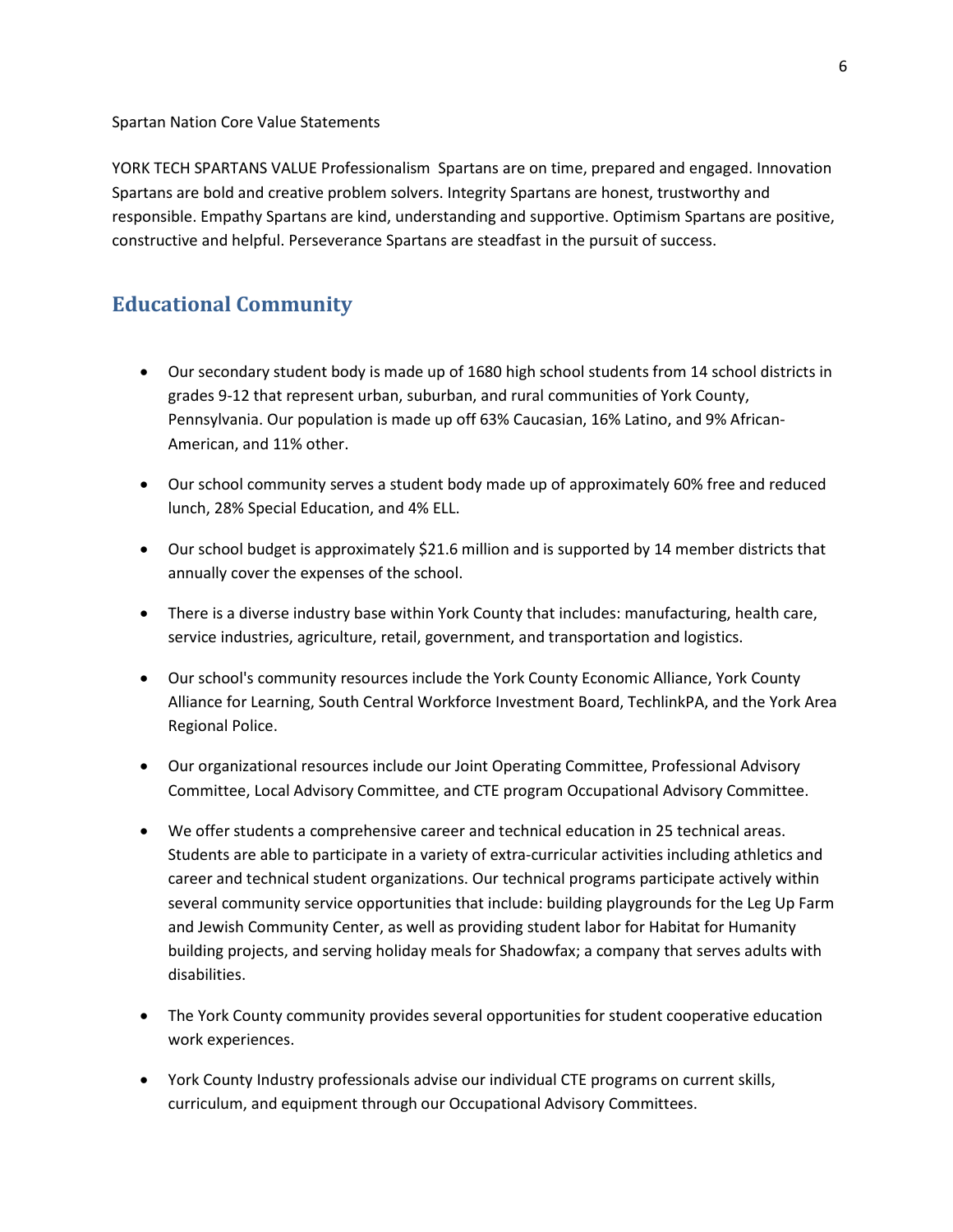- The community and organizational members are committed to further development and enhancement of a well-respected comprehensive career and technical high school.
- Our Adult Education program annually serves the workforce development needs for over 2000 adults from York County and the South Central Pennsylvania Workforce Development Region.

|  | <b>Planning Committee</b> |
|--|---------------------------|
|--|---------------------------|

| <b>Name</b>                   | Role                                                    |
|-------------------------------|---------------------------------------------------------|
| Sarah Koveleski               | Administrator: Professional Education                   |
| <b>Andrew Loehwing</b>        | <b>Administrator: Professional Education</b>            |
| <b>Gerard Mentz</b>           | <b>Administrator: Professional Education</b>            |
| Stuart Savin                  | Administrator                                           |
| <b>John Stearns</b>           | Administrator: Professional Education                   |
| Dave Thomas                   | <b>Administrator: Professional Education</b>            |
| Scott Rogers                  | <b>Building Principal: Professional Education</b>       |
| Deborah Rohrbaugh             | <b>Business Representative : Professional Education</b> |
| Susan Workinger               | <b>Business Representative : Professional Education</b> |
| Lisa Delorenzo                | Community Representative: Professional                  |
|                               | Education                                               |
| Ellie Lamison                 | Community Representative : Professional                 |
|                               | Education                                               |
| Skye Smith                    | Ed Specialist - Instructional Technology :              |
|                               | <b>Professional Education</b>                           |
| Nola Bassett                  | Ed Specialist - School Counselor : Professional         |
|                               | Education                                               |
| Nick Snider                   | Ed Specialist - School Counselor                        |
| not applicable for submission | Elementary School Teacher - Regular Education :         |
|                               | <b>Professional Education</b>                           |
| Not applicable for submission | Elementary School Teacher - Regular Education :         |
|                               | <b>Professional Education</b>                           |
| Lizzy Bolen                   | High School Teacher - Regular Education                 |
| <b>Brooke Borden</b>          | High School Teacher - Regular Education                 |
| Melissa Chapman               | High School Teacher - Regular Education                 |
| Jim Collins                   | High School Teacher - Regular Education :               |
|                               | <b>Professional Education</b>                           |
| Karen Dentler                 | High School Teacher - Regular Education                 |
| Kim Duggan                    | High School Teacher - Regular Education                 |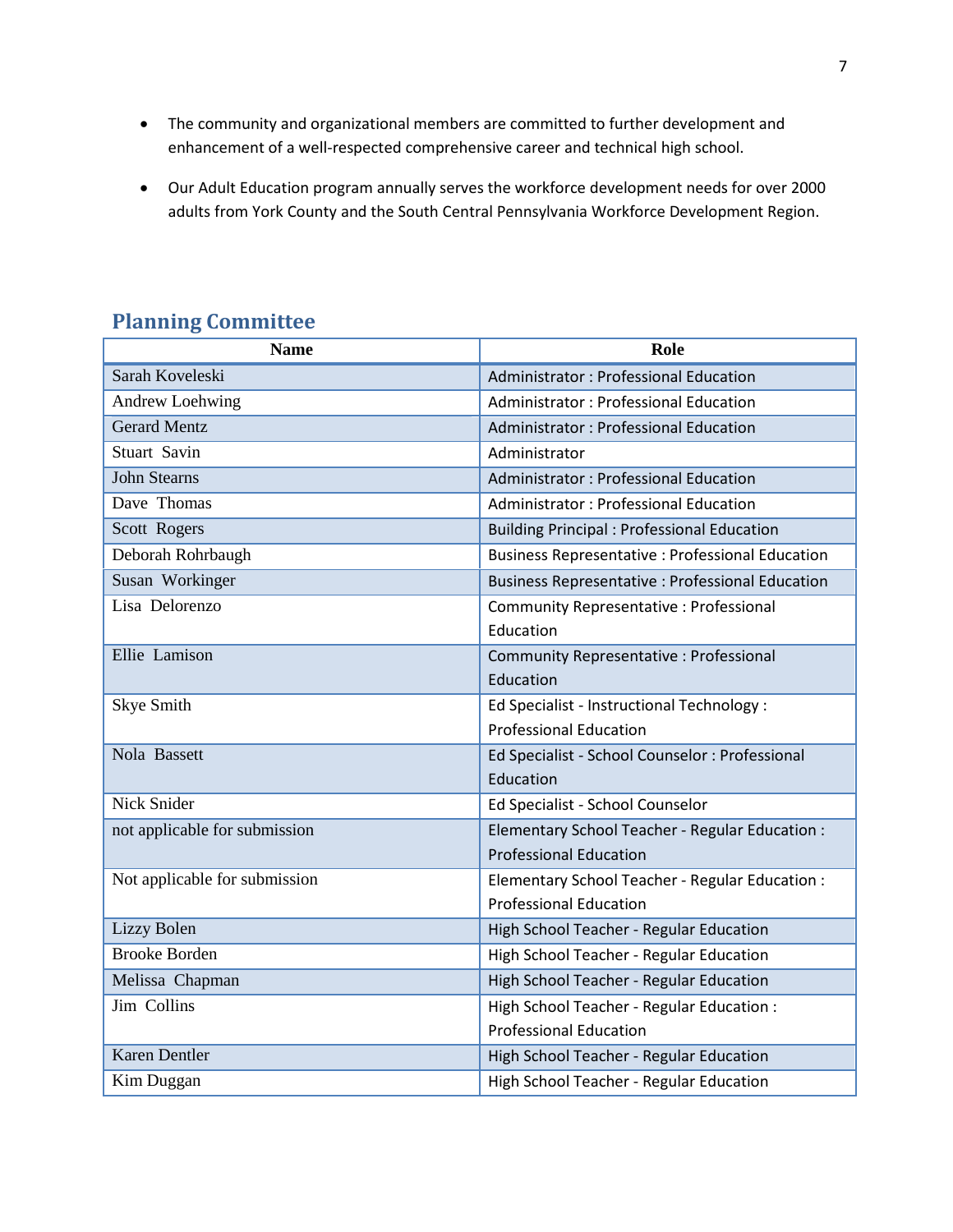| Joe Heidler                   | High School Teacher - Regular Education :            |
|-------------------------------|------------------------------------------------------|
|                               | <b>Professional Education</b>                        |
| Valerie Heverly               | High School Teacher - Regular Education :            |
|                               | <b>Professional Education</b>                        |
| Rich Johnson                  | High School Teacher - Regular Education :            |
|                               | <b>Professional Education</b>                        |
| Nina Kostalas                 | High School Teacher - Regular Education              |
| <b>Therese Laucks</b>         | High School Teacher - Regular Education              |
| LarLyn Muller                 | High School Teacher - Regular Education              |
| <b>Rob Sealover</b>           | High School Teacher - Regular Education              |
| Jen Smith                     | High School Teacher - Regular Education :            |
|                               | <b>Professional Education</b>                        |
| <b>Richard Smith</b>          | High School Teacher - Regular Education :            |
|                               | <b>Professional Education</b>                        |
| Mark Stuckey                  | High School Teacher - Regular Education              |
| Karen Lenz                    | High School Teacher - Special Education :            |
|                               | <b>Professional Education</b>                        |
| Sue Kanigsberg                | Intermediate Unit Staff Member                       |
| Not applicable for submission | Middle School Teacher - Regular Education :          |
|                               | <b>Professional Education</b>                        |
| NOT APPLICABLE FOR SUBMISSION | Middle School Teacher - Regular Education :          |
|                               | <b>Professional Education</b>                        |
| Ronda Abbott                  | <b>Parent : Professional Education</b>               |
| Donna Belaus                  | <b>Parent: Professional Education</b>                |
| Denise Goshkey                | Parent                                               |
| Melody Hoffman                | <b>Parent: Professional Education</b>                |
| <b>Jody Kessinger</b>         | Parent                                               |
| Joanne Prettyman              | <b>Parent: Professional Education</b>                |
| Amy Rowcliffe                 | Parent                                               |
| Jessica Shelley               | <b>Parent: Professional Education</b>                |
| <b>Brett Frey</b>             | Special Education Director/Specialist : Professional |
|                               | Education                                            |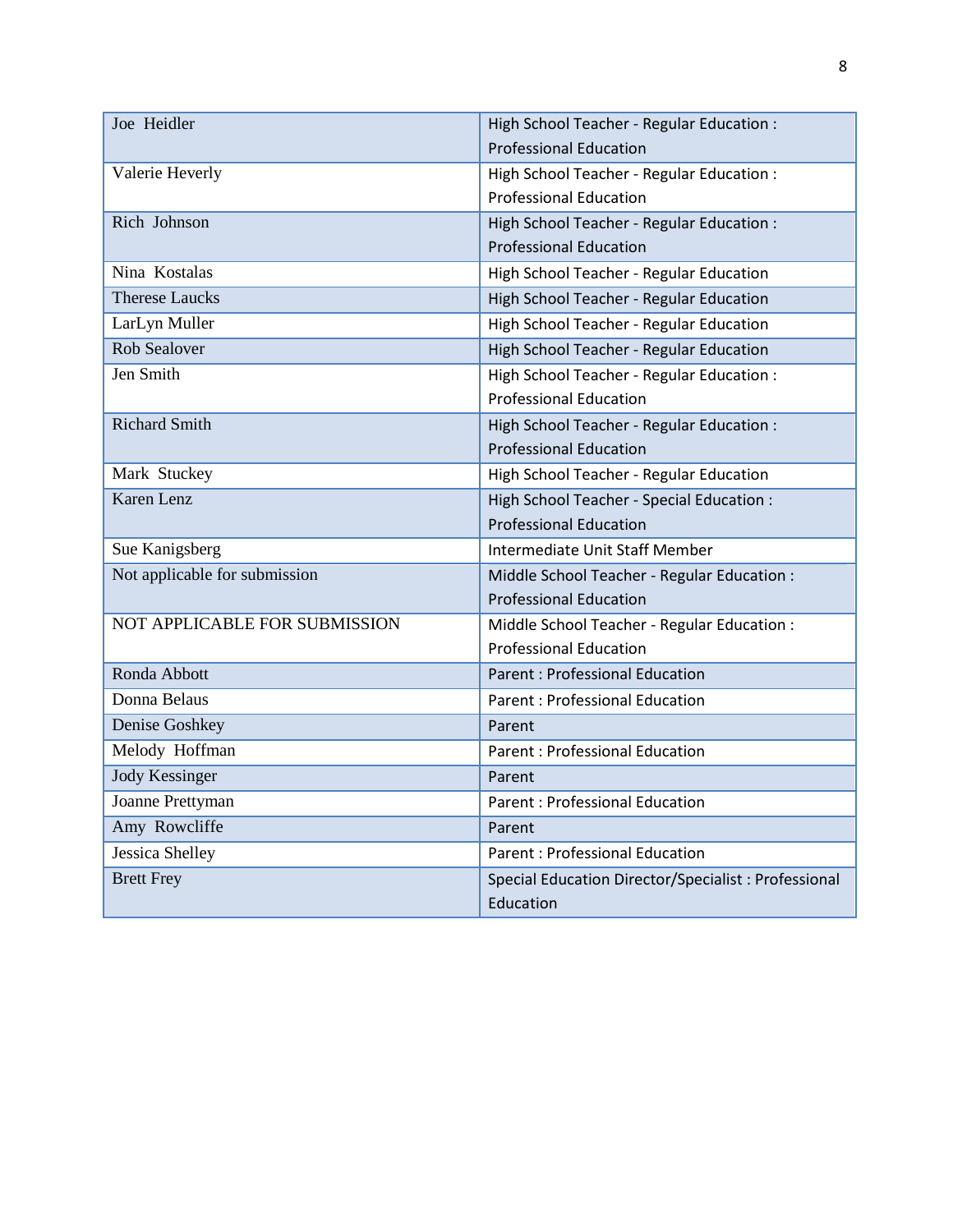# Core Foundations

## **Standards**

## *Mapping and Alignment*

| <b>Standards</b>                                                                         | <b>Mapping</b> | Alignment      |
|------------------------------------------------------------------------------------------|----------------|----------------|
| Arts and Humanities                                                                      | Non Applicable | Non Applicable |
| <b>Career Education and Work</b>                                                         | Developing     | Developing     |
| Civics and Government                                                                    | Developing     | Developing     |
| PA Core Standards: English Language Arts                                                 | Accomplished   | Accomplished   |
| PA Core Standards: Literacy in History/Social Studies,<br>Science and Technical Subjects | Developing     | Developing     |
| PA Core Standards: Mathematics                                                           | Developing     | Developing     |
| Economics                                                                                | Developing     | Developing     |
| <b>Environment and Ecology</b>                                                           | Non Applicable | Non Applicable |
| <b>Family and Consumer Sciences</b>                                                      | Non Applicable | Non Applicable |
| Geography                                                                                | Non Applicable | Non Applicable |
| Health, Safety and Physical Education                                                    | Developing     | Developing     |
| History                                                                                  | Developing     | Developing     |
| Science and Technology and Engineering Education                                         | Developing     | Developing     |

Explanation for standard areas checked "Needs Improvement" or "Non Existent":

N/A

## *Adaptations*

## *Checked answers*

- Career Education and Work
- Civics and Government
- PA Core Standards: English Language Arts
- PA Core Standards: Literacy in History/Social Studies, Science and Technical Subjects
- PA Core Standards: Mathematics
- Health, Safety and Physical Education
- History
- Science and Technology and Engineering Education

#### *Unchecked answers*

- Arts and Humanities
- Economics
- Environment and Ecology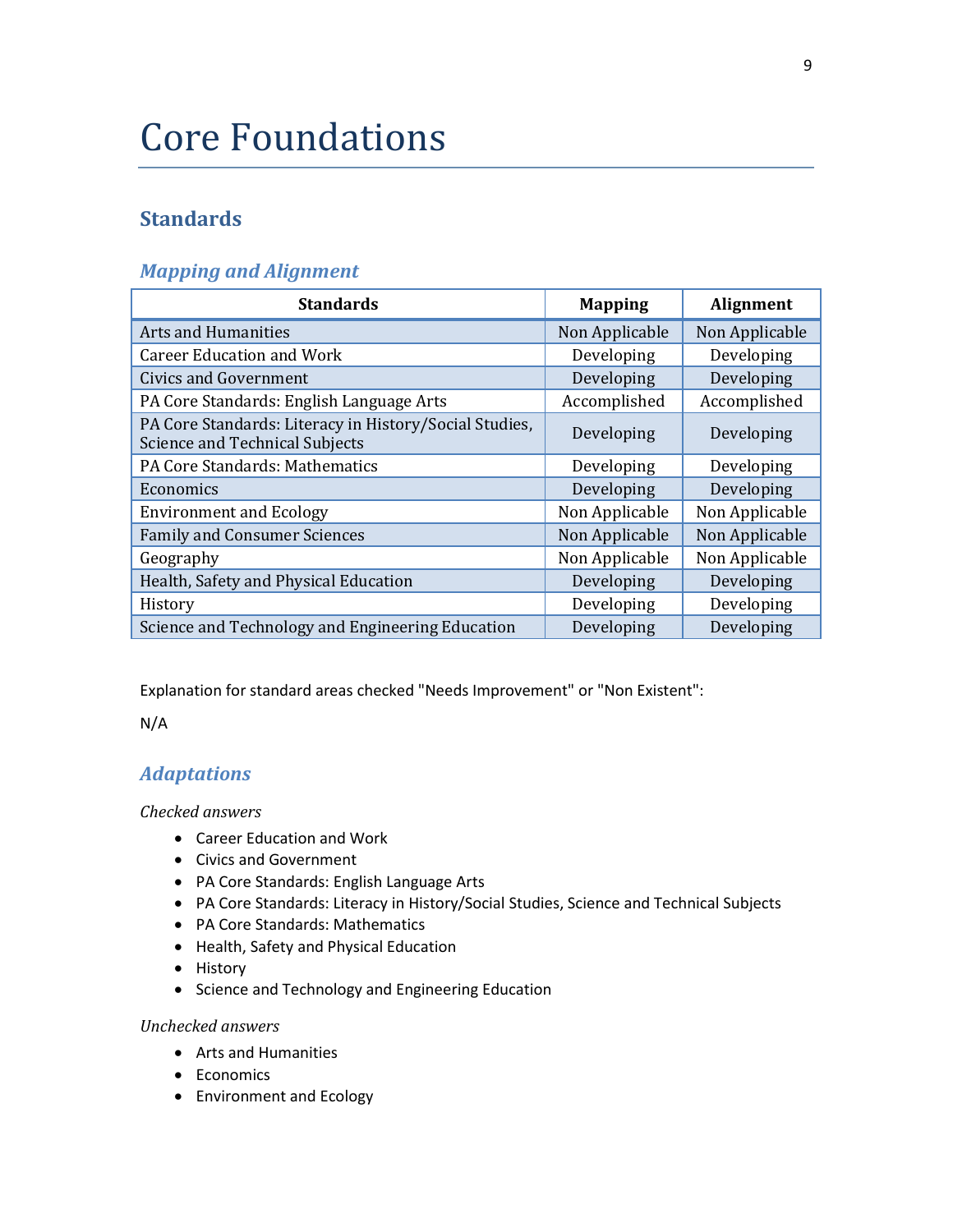- Family and Consumer Sciences
- Geography

Explanation for any standards checked:

Curriculum was developed over the term of the last Comprehensive Plan. Curriculum meetings are held throughout the school year to analyze and reflect what is working with the curriculum and support is provided to teachers and curricular leaders to develop and/or revise curriculum during the summer for fall implementation. We want to develop a curriculum audit and revision cycle to ensure our curriculum is aligned to the PA core standards that are identified above and generate proficient student performance on Keystone Exams.

## **Curriculum**

## *Planned Instruction*

| <b>Curriculum Characteristics</b>                                                                                                                         | <b>Status</b> |
|-----------------------------------------------------------------------------------------------------------------------------------------------------------|---------------|
| Objectives of planned courses, instructional units or interdisciplinary<br>studies to be achieved by all students are identified for each subject area.   | Accomplished  |
| Content, including materials and activities and estimated instructional<br>time to be devoted to achieving the academic standards are identified.         | Developing    |
| The relationship between the objectives of a planned course,<br>instructional unit or interdisciplinary studies and academic standards<br>are identified. | Developing    |
| Procedures for measurement of mastery of the objectives of a planned<br>course, instructional unit or interdisciplinary studies are identified.           | Developing    |

Processes used to ensure Accomplishment:

Our school has implemented a curriculum development and revision process that is supervised by our team of administrators and Curricular Leaders who supervise curriculum. Academy Principals and Curricular leaders conduct a professional development training program focused upon an Understanding-By-Design model for all teachers writing a specific academic or technical curriculum. The teachers are then provided with a dedicated number of curriculum days to work in teams during the summer to develop the curriculum and submit the finished product to the Curricular Leader and corresponding administrative leader to review. After the curriculum is reviewed, it is forwarded to the JOC for approval.

Explanation for any standards areas checked "Needs Improvement" or "Non Existent". How the LEA plans to address their incorporation:

N/A

## *Modification and Accommodations*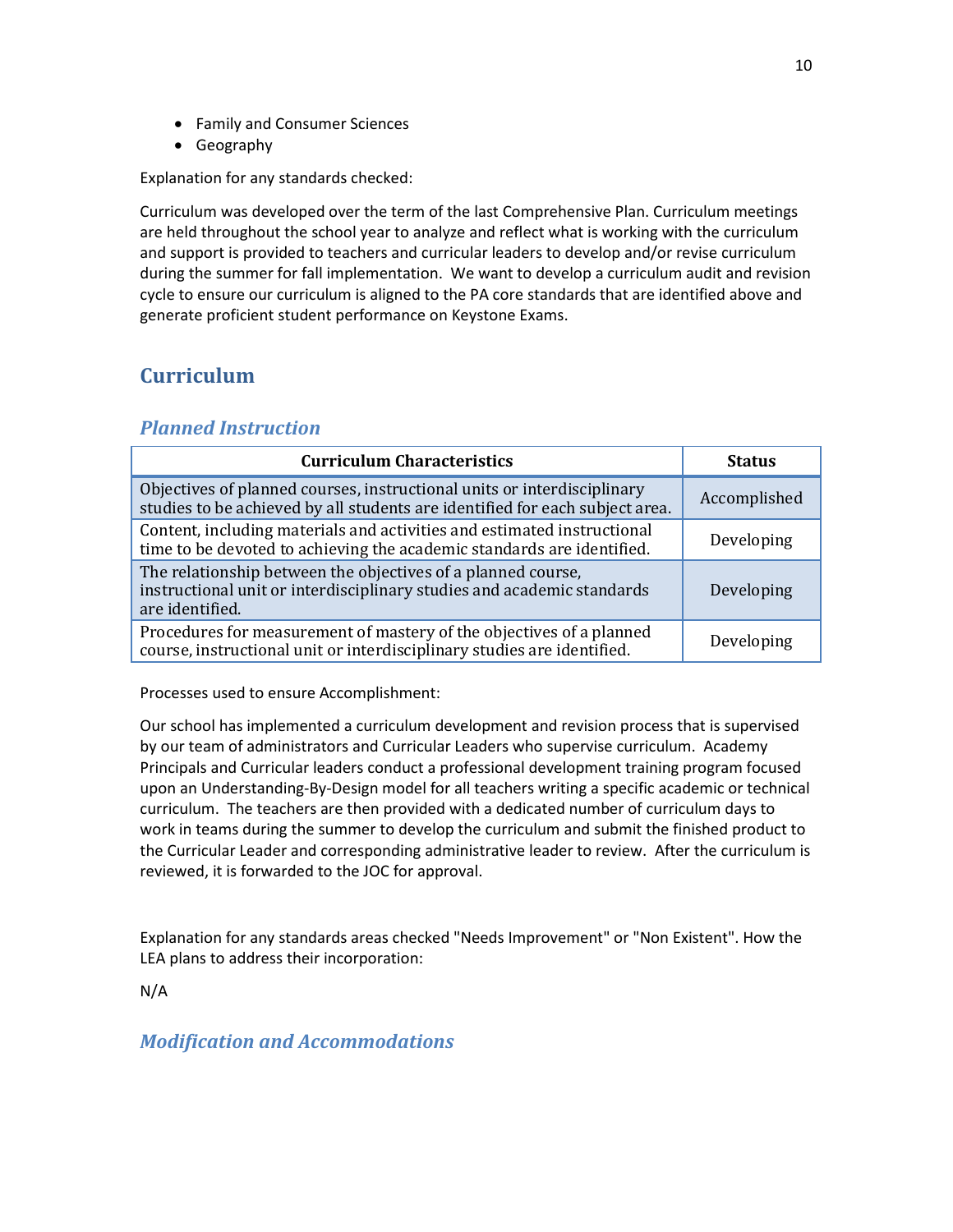Explain how planned instruction contains modifications and accommodations that allow all students at all mental and physical ability levels to access and master a rigorous standards aligned curriculum.

Approximately 28% of our students have IEP's that list specific accommodations and modifications that assist students in meeting the rigorous curriculum standards. Our faculty consists of 17 special education teachers, that plan collaboratively with academic teachers to deliver co-taught instruction in academic areas to increase student achievement. We also have one emotional support teacher, one life skills teacher, and school wide instructional coach who assists all teachers throughout the building. Our Special Education department is led by our Supervisor of Special Education and Assistant Supervisor of Special Education. our Supervisor of Special Education facilitates all Co-Teaching training and meetings. All academic and technical teachers are currently involved in curricular related professional development focused upon curriculum revisions and development, MAX teaching strategies to enhance literacy for all students, and data analysis to increase NOCTI and Keystone scores. On September 2, 2016, our entire faculty and staff participated in a professional development program focused on Special Education facilitated by our Special Education Solicitor, Sharon Montayne.

## **Instruction**

## *Instructional Strategies*

### *Checked Answers*

- Formal classroom observations focused on instruction
- Walkthroughs targeted on instruction
- Annual Instructional evaluations
- Peer evaluation/coaching
- Instructional Coaching

#### *Regular Lesson Plan Review*

#### *Checked Answers*

- Administrators
- Career Cluster Chairs
- Instructional Coaches

#### *Unchecked Answers*

• Not Reviewed

Provide brief explanation of LEA's process for incorporating selected strategies.

Our administrative team (eight administrators) perform informal walk-throughs and formal observations with teachers throughout the year. We utilize PAETEP, a web-based observation program that aligns with the PDE Framework for Teacher Evaluation. This framework is how we evaluate the instructional strategies being utilized within classrooms. We will also be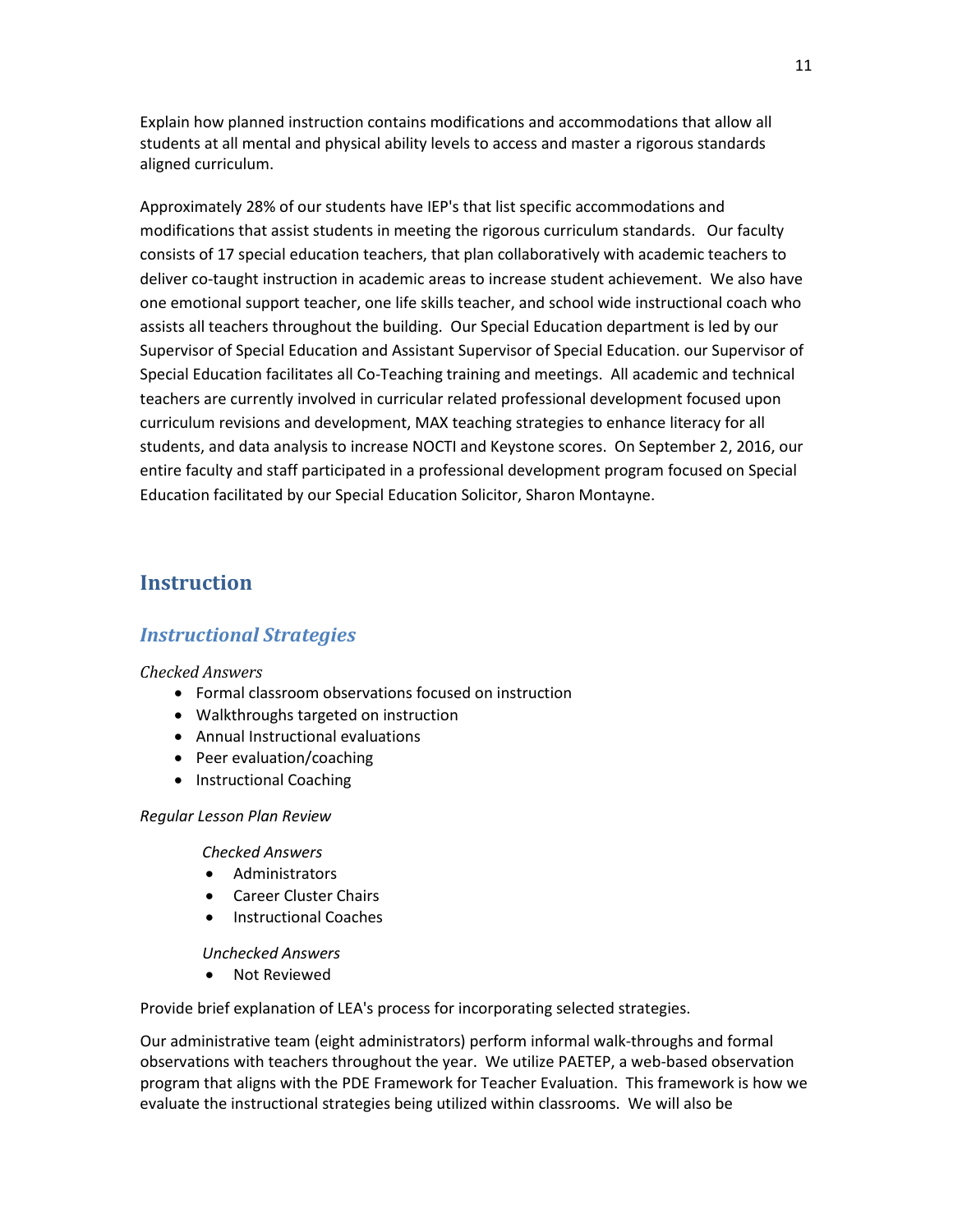capitalizing on an instructional coach who can work with all faculty members to review lesson plans, curriculum, data, and implement quality instructional strategies. We plan on evaluating different walk-through tools to select one that we can utilize to gather and analyze walkthrough data. We do have differentiated supervision model in place where teachers work in peer observation teams. Non-Tenured teachers have a bi-annual evaluation and tenured teachers have an annual evaluation completed by their supervising administrator.

Provide brief explanation for strategies not selected and how the LEA plans to address their incorporation.

N/A

| <b>Instructional Practices</b>                                                                                                                                       | <b>Status</b>                                              |
|----------------------------------------------------------------------------------------------------------------------------------------------------------------------|------------------------------------------------------------|
| Structured grouping practices are used to meet student needs.                                                                                                        | Full<br>Implementation                                     |
| Flexible instructional time or other schedule-related practices are used<br>to meet student needs.                                                                   | <b>Full</b><br>Implementation                              |
| Differentiated instruction is used to meet student needs.                                                                                                            | Implemented in<br>50% or more of<br>district<br>classrooms |
| A variety of practices that may include structured grouping, flexible<br>scheduling and differentiated instruction are used to meet the needs of<br>gifted students. | <b>Full</b><br>Implementation                              |

## *Responsiveness to Student Needs*

If necessary, provide further explanation. (Required explanation if column selected was

N/A

## *Recruitment*

## **(Comprehensive CTC only)**

Describe the process you implement to recruit and assign the most effective and highly qualified teachers in order to meet the learning needs of students who are below proficiency or are at risk of not graduating.

York County School of Technology has a full time Human Resource Specialist that facilitates all recruitment of qualified teacher candidates. Vacancies are advertised on ytech.edu, PA Educator.net, and local newspapers. A rigorous interview process is employed that includes a screening interview, follow up interviews, and a lesson demonstration by teacher candidates. Our interview process involves several stakeholders, including current faculty members and students. Our administration strives to assign teachers to their highly qualified subject areas.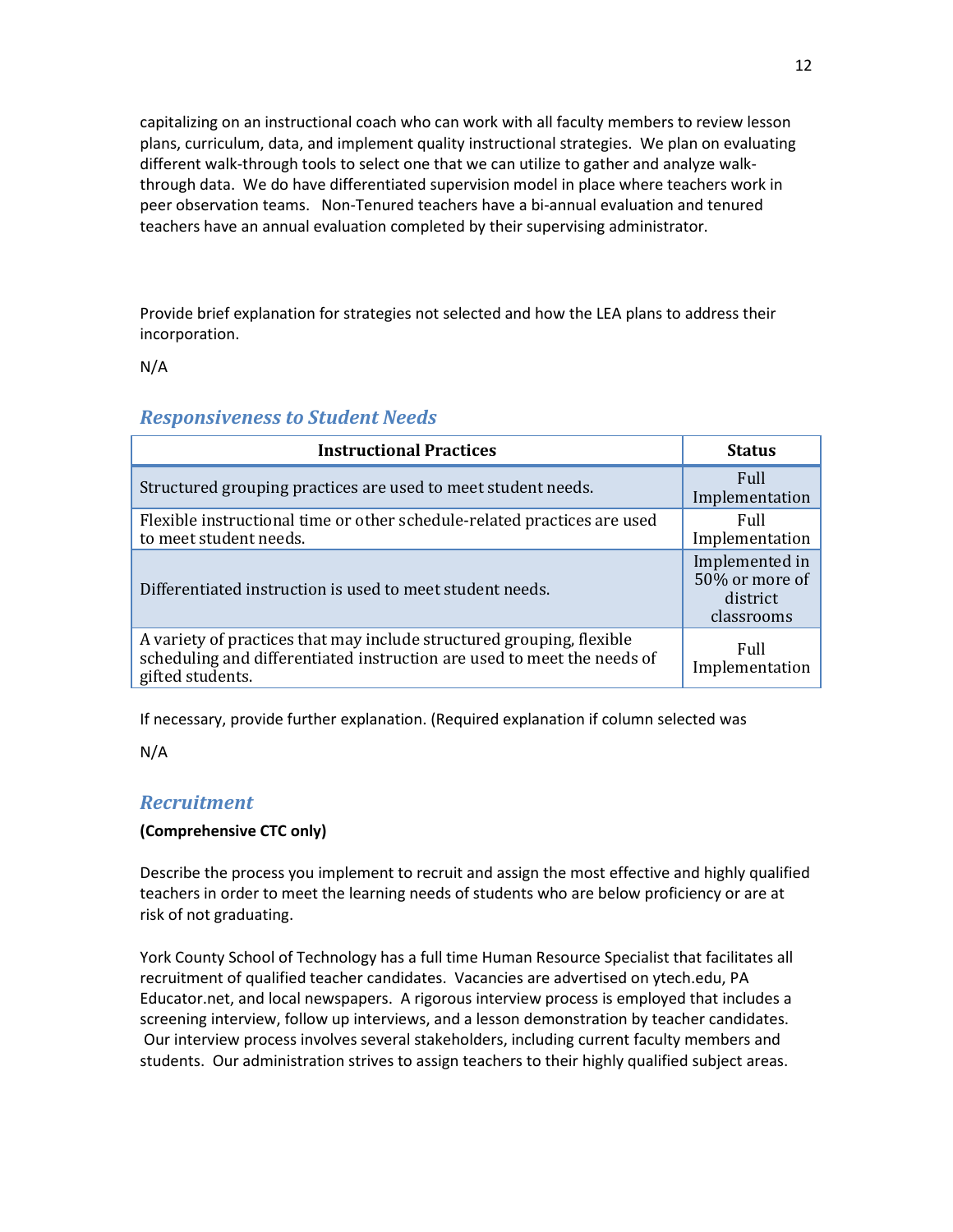Describe the process the CTC implements to recruit and assign the most effective and qualified teachers based on their industry experience.

York County School of Technology has a full time Human Resource Specialist that facilitates all recruitment of qualified teacher candidates. Vacancies are advertised on ytech.edu, PA Educator.net, and local newspapers. A rigorous interview process is employed that includes a screening interview, follow up interviews, and lesson demonstration by teacher candidates that involves current faculty members and students. Our CTE teachers complete the Penn State University Workforce Education Teacher certification program. Teachers take the Occupational Competency Assessment that qualifies them to teach within their corresponding CIP code.

## **Assessments**

## *Local Graduation Requirements*

#### **(Comprehensive CTC who graduate students only)**

| <b>Course Completion</b>                                                               | SY 21/22 | SY 22/23 | SY 23/24 |
|----------------------------------------------------------------------------------------|----------|----------|----------|
| <b>Total Courses</b>                                                                   | 27.00    | 27.00    | 27.00    |
| English                                                                                | 4.00     | 4.00     | 4.00     |
| <b>Mathematics</b>                                                                     | 4.00     | 4.00     | 4.00     |
| <b>Social Studies</b>                                                                  | 3.00     | 3.00     | 3.00     |
| Science                                                                                | 3.00     | 3.00     | 3.00     |
| <b>Physical Education</b>                                                              | 0.50     | 0.50     | 0.50     |
| Health                                                                                 | 0.50     | 0.50     | 0.50     |
| Music, Art, Family &<br>Consumer Sciences,<br><b>Career and Technical</b><br>Education | 9.00     | 9.00     | 9.00     |
| Electives                                                                              | 3.00     | 3.00     | 3.00     |
| Minimum % Grade<br><b>Required for Credit</b><br>(Numerical Answer)                    | 60.00    | 60.00    | 60.00    |

## *Local Assessments*

**(Comprehensive CTC who graduate students only)**

| <b>Standards</b>                            | WA | TD | <b>NAT</b> | DA | <b>PSW</b> | Other |
|---------------------------------------------|----|----|------------|----|------------|-------|
| <b>Arts and Humanities</b>                  |    |    |            |    |            |       |
| <b>Career Education and Work</b>            |    | X  | X          |    | X          |       |
| <b>Civics and Government</b>                |    |    |            |    |            |       |
| PA Core Standards: English<br>Language Arts |    | X  |            | X  | X          |       |
| PA Core Standards: Literacy in              |    |    |            |    |            |       |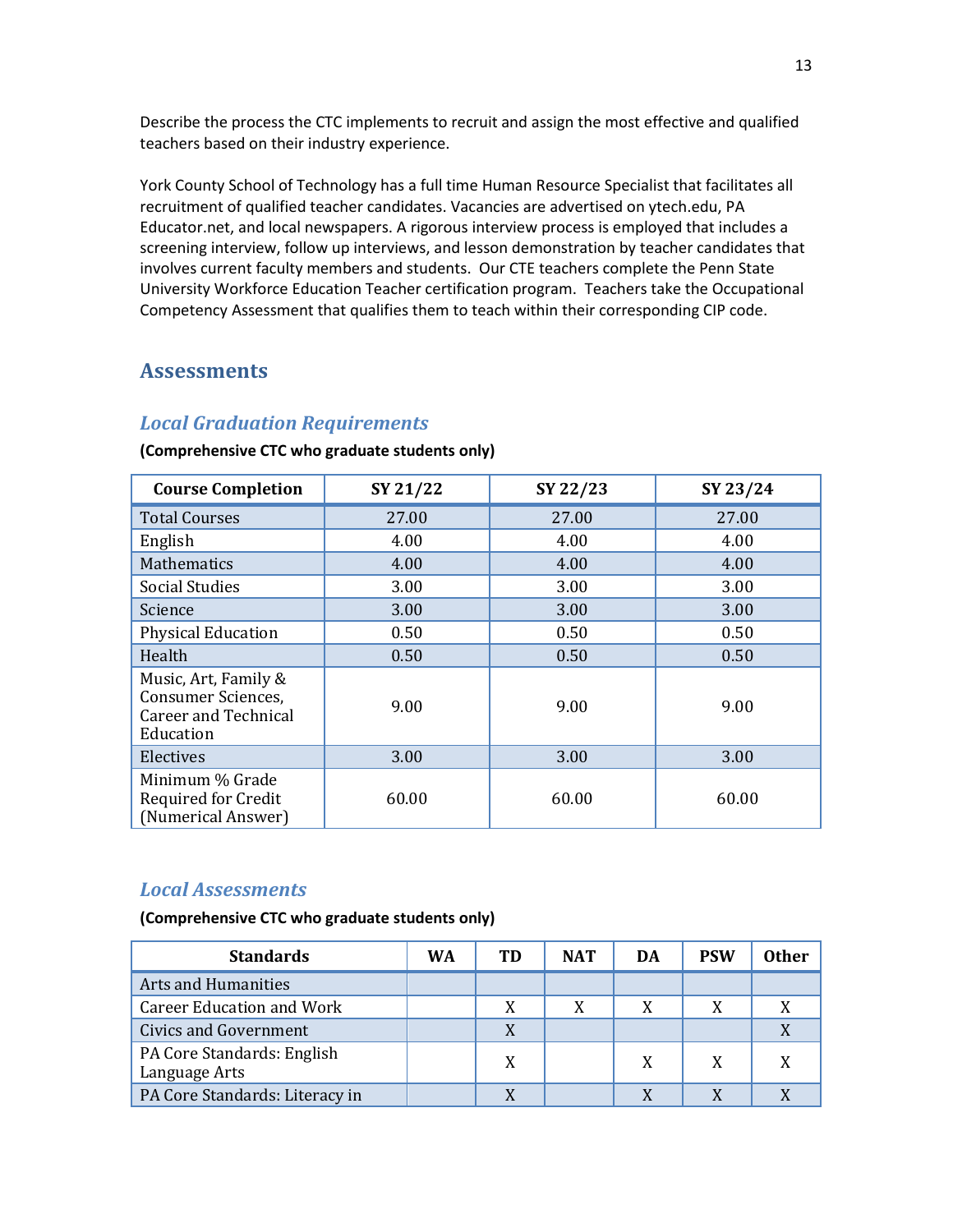| History/Social Studies, Science and<br><b>Technical Subjects</b> |   |   |   |   |
|------------------------------------------------------------------|---|---|---|---|
| PA Core Standards: Mathematics                                   | X | X |   |   |
| Economics                                                        | X |   | X |   |
| <b>Environment and Ecology</b>                                   | X |   |   | X |
| <b>Family and Consumer Sciences</b>                              | X |   |   | X |
| Geography                                                        |   |   |   |   |
| Health, Safety and Physical<br>Education                         | X |   |   |   |
| History                                                          | X |   |   | X |
| Science and Technology and<br><b>Engineering Education</b>       |   |   |   |   |

## *Graduation Requirement Specifics*

#### **(Comprehensive CTC who graduate students only)**

We affirm that our entity requires demonstration of proficiency or above in each of the following State academic standards: English Language Arts and Mathematics, Science and Technology and Environment and Ecology, as determined through any one or a combination of the following:*Checked answers*

• Completion of secondary level coursework in English Language Arts (Literature), Algebra I and Biology in which a student demonstrates proficiency on the associated Keystone Exam or related project-based assessment if § 4.4(d)(4) (relating to general policies) applies.

## *Unchecked answers*

- Locally approved and administered assessments, which shall be independently and objectively validated once every 6 years. Local assessments may be designed to include a variety of assessment strategies listed in ? 4.52(c) and may include the use of one or more Keystone Exams. Except for replacement of individual test items that have a similar level of difficulty, a new validation is required for any material changes to the assessment. Validated local assessments must meet the following standards:
	- I. Alignment with the following State academic standards: English Language Arts (Literature and Composition); Mathematics (Algebra I) and Environment and Ecology (Biology).
	- II. Performance level expectations and descriptors that describe the level of performance required to achieve proficiency comparable to that used for the Keystone Exams.
	- III. Administration of the local assessment to all students, as a requirement for graduation, except for those exempted by their individualized education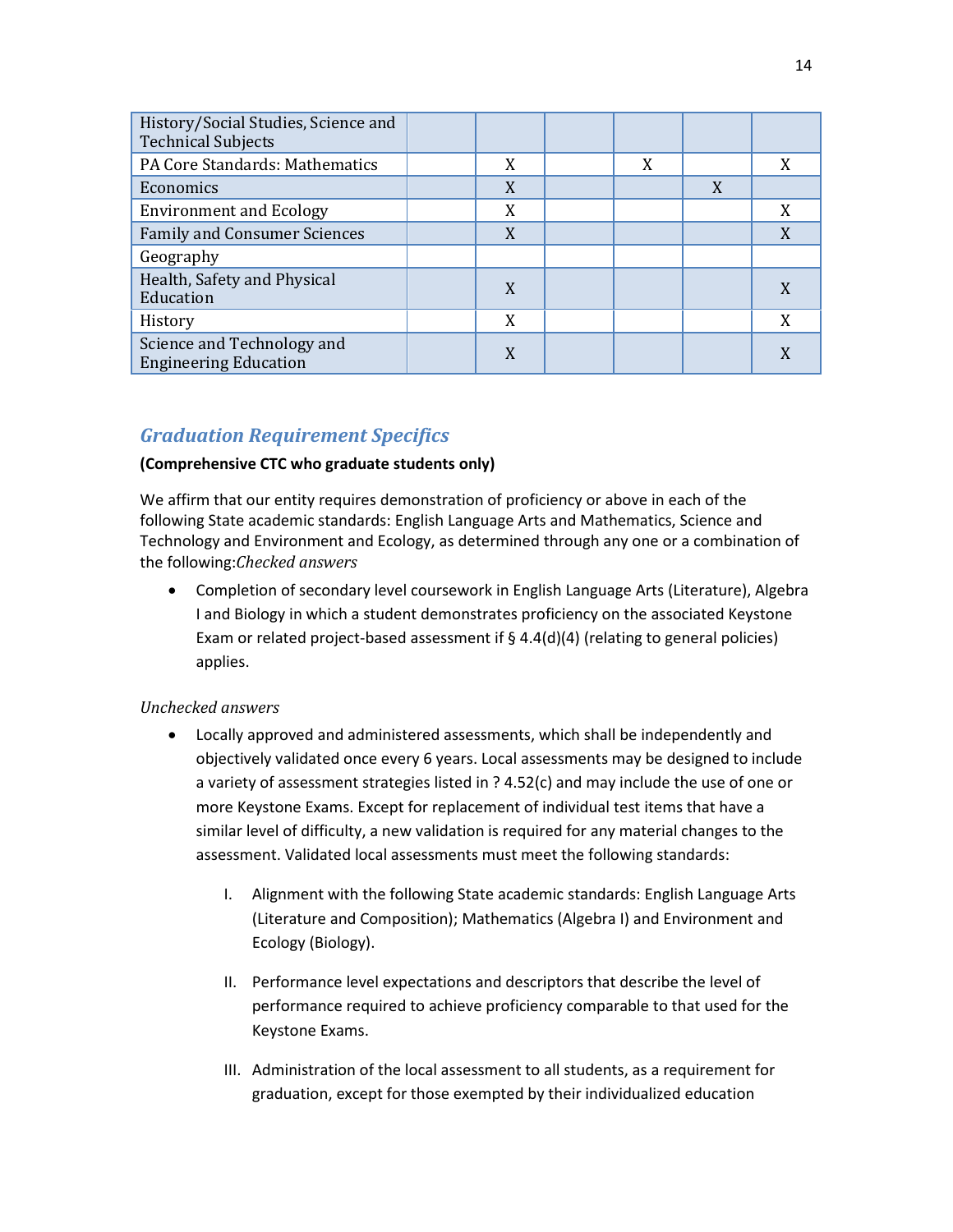program under subsection (g), regarding special education students, or gifted individualized education plan as provided in ? 16.32 (relating to GIEP).

- IV. Subject to appropriations provided by law, the cost to validate local assessments shall be evenly divided between the school district, AVTS or charter school, including a cyber-charter school, and the Department. If the Department does not provide sufficient funding to meet its share, local assessments submitted for validation shall be deemed valid until a new validation is due to the Department.
- V. The Department will establish a list of entities approved to perform independent validations of local assessments in consultation with the Local Assessment Validation Advisory Committee as provided in ? 4.52(f).
- VI. School boards shall only approve assessments that have been determined to meet the requirements of this subsection by an approved entity performing the independent validation. If a school district, AVTS or charter school, including a cyber-charter school, uses a local assessment that has not been independently validated, the Secretary will direct the school entity to discontinue its use until the local assessment is approved through independent validation by an approved entity.
- Completion of an Advanced Placement exam or International Baccalaureate exam that includes academic content comparable to the appropriate Keystone Exam at a score established by the Secretary to be comparable to the proficient level on the appropriate Keystone Exam.
- Not Applicable. Our LEA does not offer High School courses.

## *Methods and Measures*

## **Summative Assessments**

- Keystone Exams
- NOCTI
- NIMS
- Academic department developed common assessments
- Agile Mind Intensified Algebra curricular common assessments and progress monitoring assessments

## **Benchmark Assessments**

- Academic department common benchmark assessments
- Classroom Diagnostic Tool
- Pre-NOCTI and Progress NOCTI
- Agile Mind Intensified Algebra curricular and progress monitoring assessments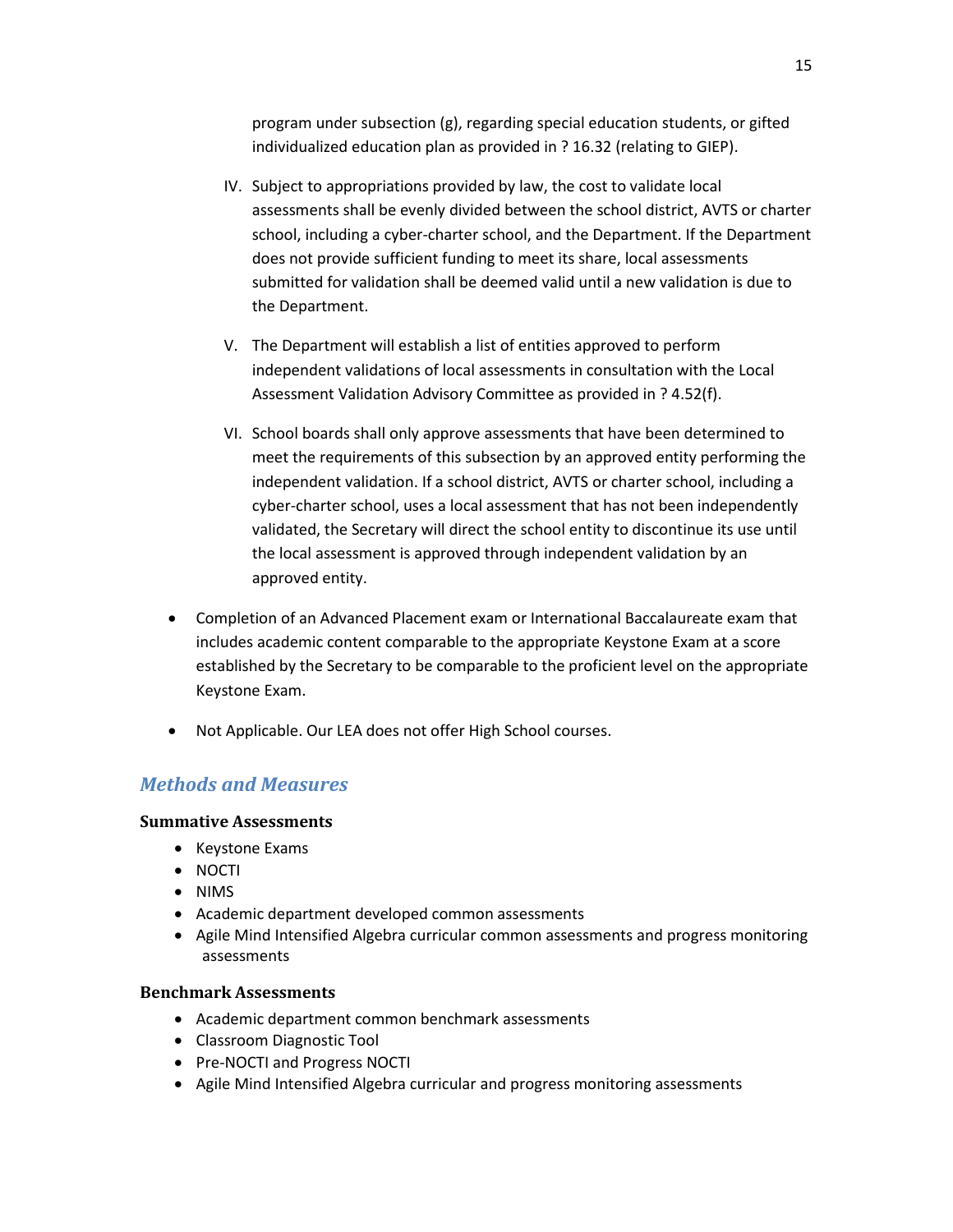#### **Formative Assessments**

- Exit tickets
- Progress monitoring
- Scientific experiments
- Academic department and individual teacher developed formative assessments
- Written work by students
- Products and projects
- Agile Mind Intensified Algebra curricular and progress monitoring assessments

## **Diagnostic Assessments**

- Classroom Diagnostic Tool: English, Math, Science
- Individual teacher developed assessment tools
- GRADE
- Pre-NOCTI and Progress NOCTI Data Analysis Individualized Student Improvement Plan Development
- Agile Mind Intensified Algebra curricular and progress monitoring assessments

## *Validation of Implemented Assessments*

## **(Comprehensive CTC only)**

*Checked answers*

- LEA Administration Review
- Career Cluster Chair Review
- Professional Learning Community Review
- Instructional Coach Review
- Teacher Peer Review

## *Unchecked answers*

- External Review
- Intermediate Unit Review

Provide brief explanation of your process for reviewing assessments.

Academic and Technical Curricular Leaders review curriculum with their supervising administrator of curriculum. Teachers who teach the curriculum, review and revise the curriculum annually though monthly meetings and end of school curriculum development workshops. We are considering developing an external review team during the next phase of our CTC plan. We are also working towards the development and implementation of an academic and technical integration and literacy plan.

## *Development and Validation of Local Assessments*

If applicable, explain your procedures for developing locally administered assessments and how they are independently and objectively validated every six years.

York County School of Technology administers the Keystone Exams.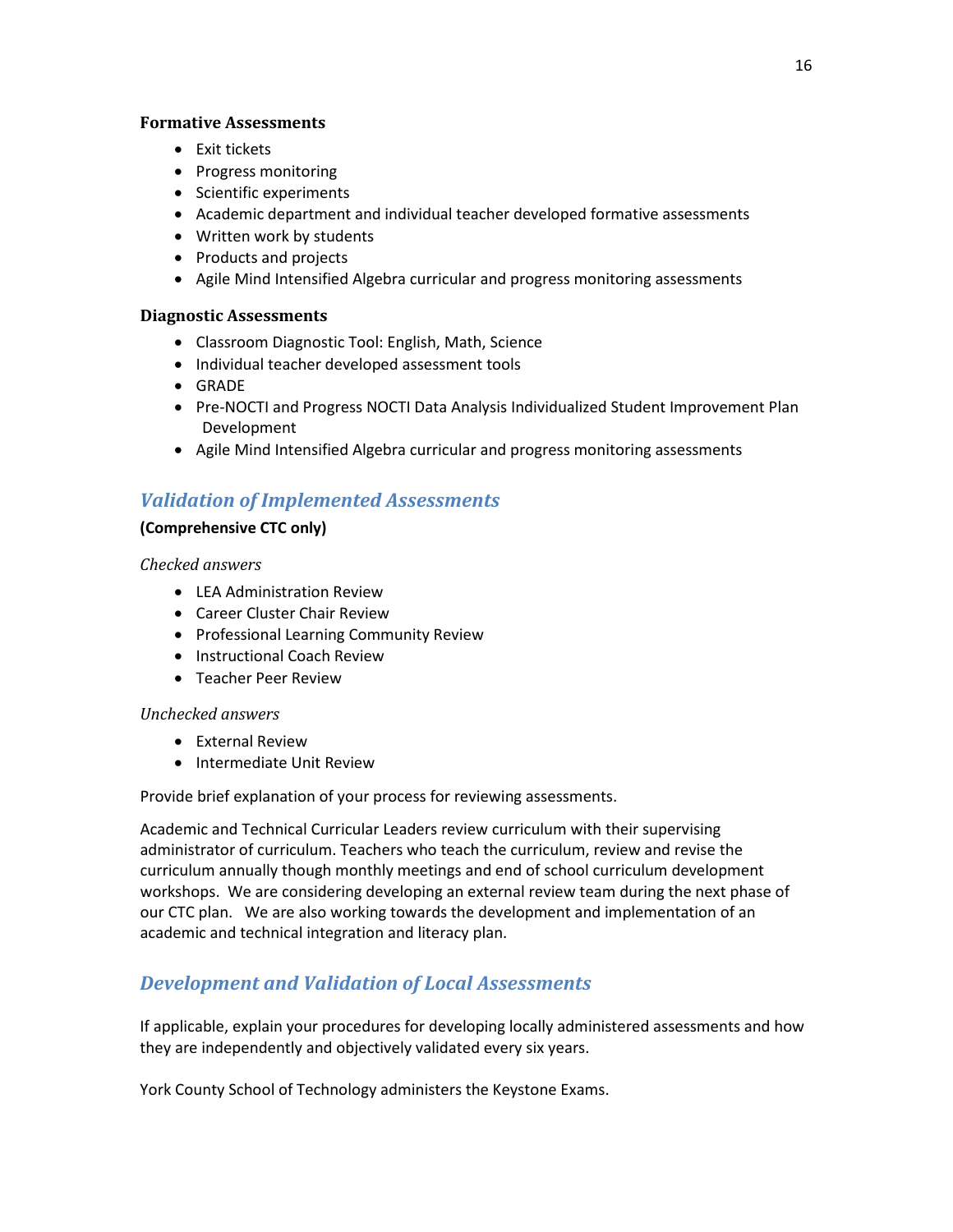## *Collection and Dissemination*

Describe your system to collect, analyze and disseminate assessment data efficiently and effectively for use by LEA leaders and instructional teams.

All Keystone and NOCTI data is distributed to the Administrative team and Curricular Leaders. The data is analyzed by individual teachers and a school data collaboration team. The information is shared with departments to drill down to the standards of the common core. Performance and curriculum data is analyzed by individual teachers so they can assess how their own students are doing on standardized assessments. All teachers utilize data to develop their Student Learning Objectives. Technical Teachers utilize Pre-NOCTI and Progress NOCTI data to have students develop their own individualized NOCTI improvement plans that correspond with their NOCTI Preparation Study Guides.

## *Data Informed Instruction*

Describe how information from the assessments is used to assist students who have not demonstrated achievement of the academic standards at a proficient level or higher.

Academic departments meet monthly in course specific teams to review and analyze assessment data to determine appropriate instructional strategies to meet student needs through curriculum revision. CTE teachers review Pre-NOCTI and end of program NOCTI assessment data to revise task lists and skill development to increase student achievement.

## *Assessment Data Uses*

## **(Comprehensive CTC only)**

*Checked answers*

- Assessment results are reported out by PA assessment anchor or standards-aligned learning objective.
- Instructional practices are identified that are linked to student success in mastering specific PA assessment anchors, eligible content or standards-aligned learning objectives.
- Specific PA assessment anchors, eligible content or standards-aligned learning objectives are identified for those students who did not demonstrate sufficient mastery so that teachers can collaboratively create and/or identify instructional strategies likely to increase mastery.
- Instructional practices modified or adapted to increase student mastery.

## *Unchecked answers*

*None.*

Provide brief explanation of the process for incorporating selected strategies.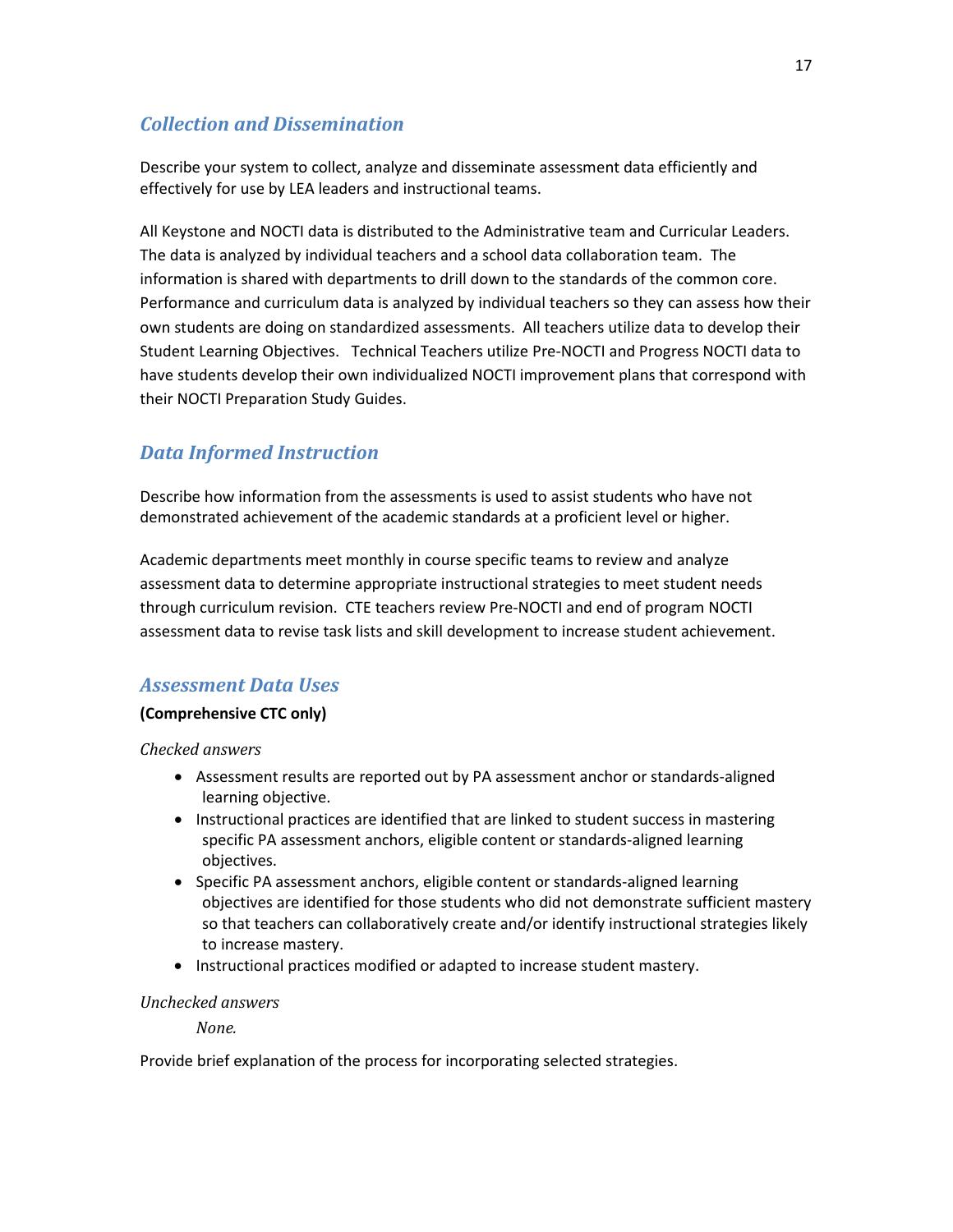Common assessment results are shared and analyzed monthly within academic department meetings.

Technical teachers analyze pre-NOCTI, Progress NOCTI, and Post-NOCTI data and facilitate students to develop their own NOCTI improvement plans.

Keystone data (specific to PA Assessment anchors and eligible content) is analyzed by Keystone specific teachers and shared with the entire faculty by Curricular Leaders to enable all faculty members to implement content and reinforce skills necessary across all curriculums to increase Keystone achievement. There is also a school wide data team that analyzes standardized test data and communicates strategies to teachers.

Curriculum is developed utilizing the Standards Aligned System to include content, skills, instructional strategies and implement standards-aligned learning objectives.

Professional development is focused upon increasing the implementation of research based instructional strategies to increase student achievement.

Teachers work collaboratively in curriculum teams and technical pathways to develop and revise curriculum and implement research based instructional strategies.

York County School of Technology has a Supervisor and Assistant Supervisor Special Education and an instructional coach that can assist teachers in modifying or adapting strategies to increase student mastery.

Provide brief explanation for strategies not selected and how you plan to address their incorporation.

N/A

## *Distribution of Summative Assessment Results*

#### *Checked answers*

- Course Planning Guides
- Directing Public to the PDE & other Test-related Websites
- Individual Meetings
- Letters to Parents/Guardians
- Local Media Reports
- Website
- Meetings with Community, Families and School Board
- Mass Phone Calls/Emails/Letters
- Newsletters
- Press Releases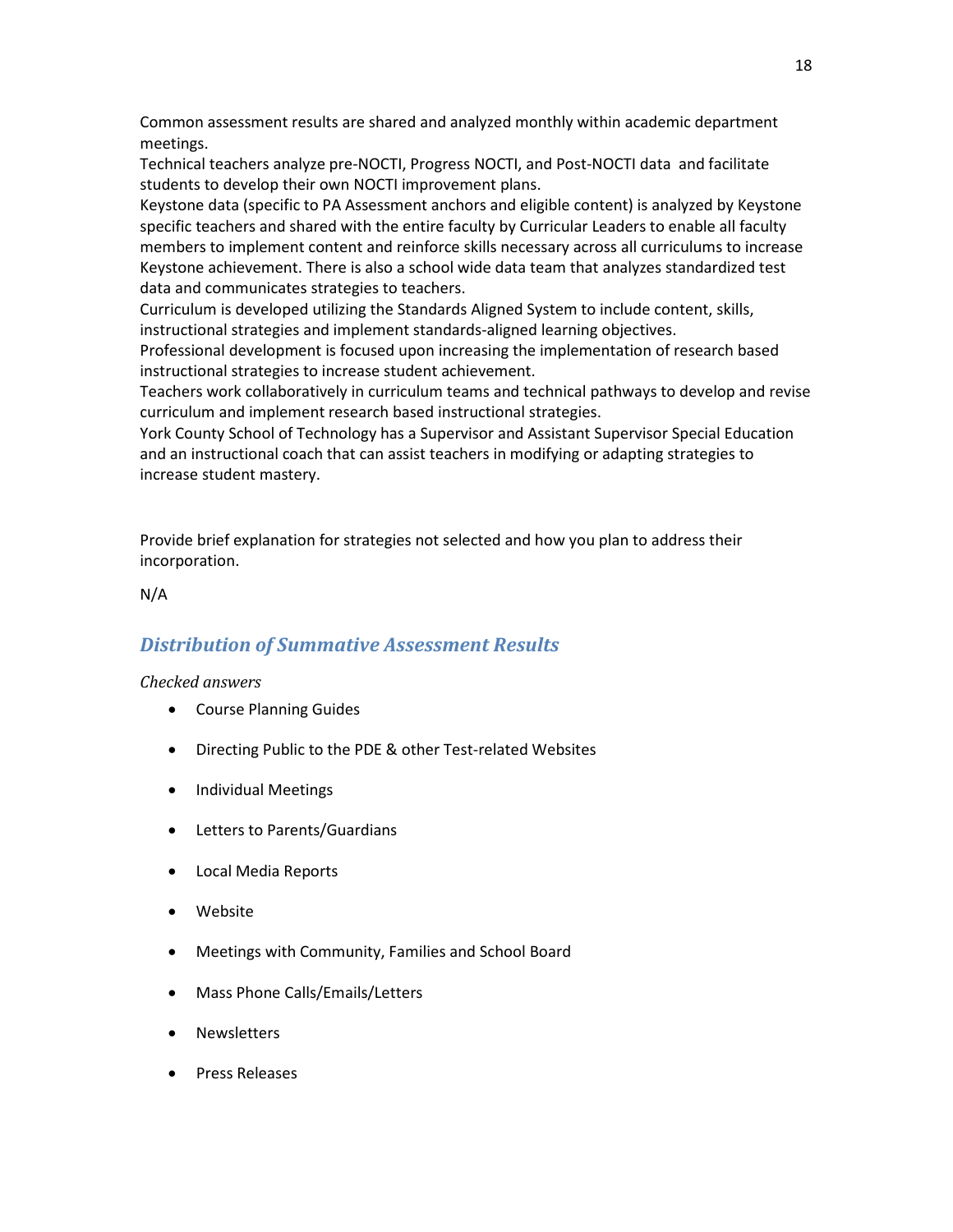- School Calendar
- Student Handbook

## *Unchecked answers*

*None.*

Provide brief explanation of the process for incorporating selected strategies.

- Communications and Outreach Coordinator prepares and distributes summative assessment materials to the public via website, social media, and local press
- Director of Student Services prepares summative assessment reports to send to students and families
- Administrative Team and Curricular Leaders present and share summative assessment information and data with the entire faculty

Provide brief explanation for strategies not selected and how the LEA plans to address their incorporation.

N/A

## **Safe and Supportive Schools**

## *Programs, Strategies and Actions*

*Checked answers*

- Biennially Updated and Executed Memorandum of Understanding with Local Law Enforcement
- School-wide Positive Behavioral Programs
- Conflict Resolution or Dispute Management
- Peer Helper Programs
- Safety and Violence Prevention Curricula
- Student Codes of Conduct
- Comprehensive School Safety and Violence Prevention Plans
- Purchase of Security-related Technology
- Student, Staff and Visitor Identification Systems
- Placement of School Resource Officers
- Student Assistance Program Teams and Training
- Counseling Services Available for all Students
- Internet Web-based System for the Management of Student Discipline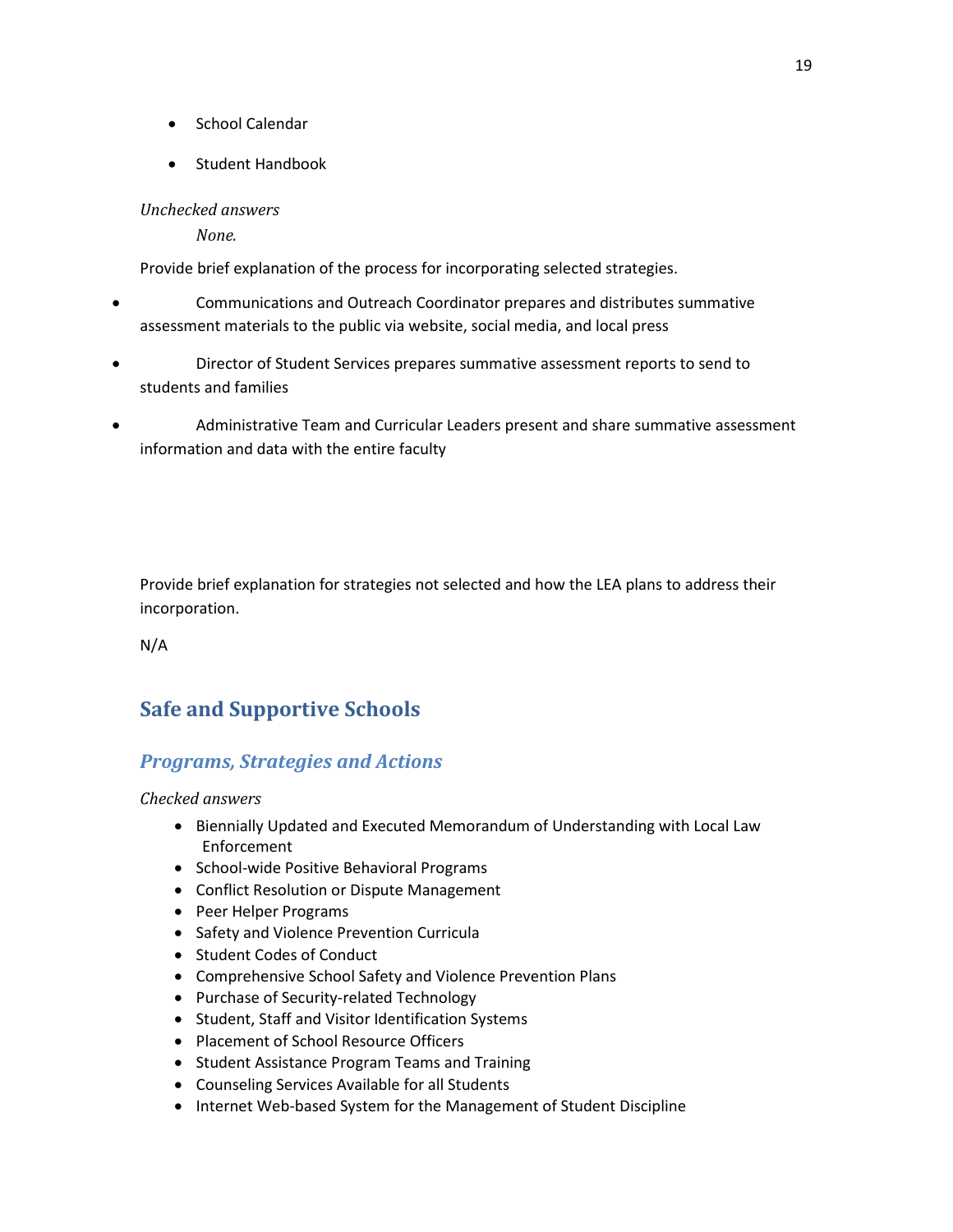• Coordination of Services with Sending School

### *Unchecked answers*

*None.*

Explanation of strategies not selected and how the LEA plans to address their incorporation:

N/A

## *Screening, Evaluating and Programming for Gifted Students*

## **(Comprehensive CTC only)**

## **Describe your entity's awareness activities conducted annually to inform the public of the gifted education services and programs offered (newspaper, student handbooks, school website, etc.)**

Gifted students are typically identified by their sending school district prior to their start date at York County School of Technology. Students who are not identified as gifted, may go through a process coordinated through our Supervisor of Special Education to be identified if eligible.

## **Describe your entity's process for locating students who are thought to be gifted and may be in need of specially designed instruction (screening).**

We participate with the Lincoln Intermediate Unit to provide the annual public notice of services. Parents or teachers may make a referral if they believe the student may be gifted. If the parent makes the request or agrees, the permission to evaluate is sent and the process begins.

## **Describe your entity's procedures for determining eligibility (through multiple criteria) and need (based on academic strength) for potentially mentally gifted students (evaluation).**

If a parent or teacher believes a student may be gifted, we send a permission to evaluate. When permission is received we begin the Gifted Multidisciplinary Evaluation. The school psychologist will conduct testing followed by a Gifted Written Report. If the student is found to be eligible for gifted services, the team develops a Gifted Individualized Education Plan. A Notice of Recommended Assignment is signed and services begin.

## **Describe the gifted programs\* being offered that provide opportunities for acceleration, enrichment or both. \*The word "programs" refers to the continuum of services, not one particular option.**

Gifted students have the opportunity to select honors or AP courses in core subjects. They can also take advantage of dual enrollment opportunities. Some of our gifted students have taken individual AP classes at their sending district if it is not offered at YCST. Independent study, special activities, and special projects are included. The goals in their GIEP are written so that, in particular, specially designed instruction can be delivered in the technical area, since that is typically an area of great interest for the gifted student.

## *Developmental Services*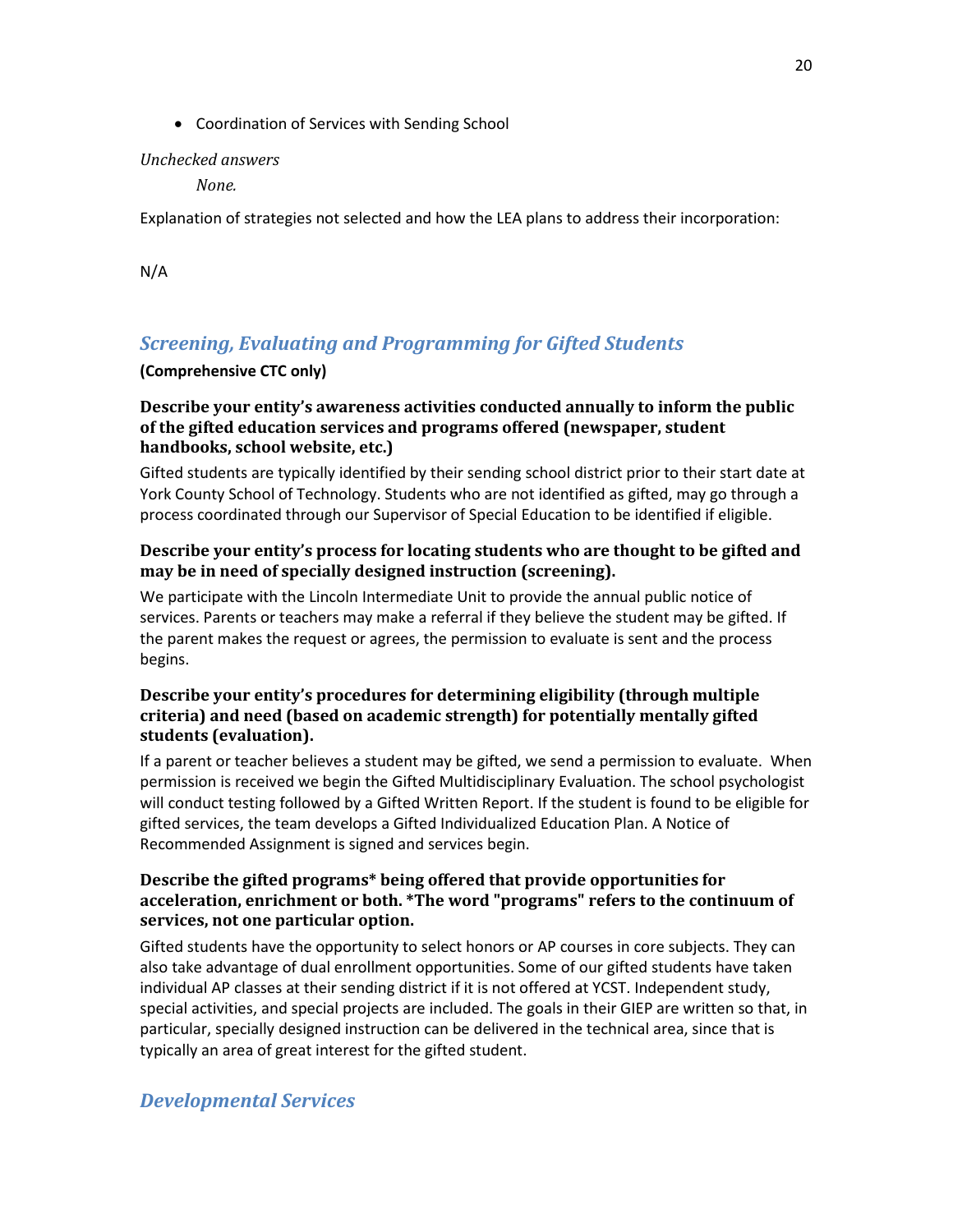### *Checked answers*

- Academic Counseling
- Attendance Monitoring
- Behavior Management Programs
- Bullying Prevention
- Career Awareness
- Career Development/Planning
- Coaching/Mentoring
- Compliance with Health Requirements –i.e., Immunization
- Emergency and Disaster Preparedness
- Guidance Curriculum
- Health and Wellness Curriculum
- Health Screenings
- Individual Student Planning
- Nutrition
- Orientation/Transition
- RTII/MTSS
- Wellness/Health Appraisal
- Coordination of Services with Sending School

## *Unchecked answers*

*None.*

Explanation of developmental services:

N/A

## *Diagnostic, Intervention and Referral Services*

## *Checked answers*

- Accommodations and Modifications
- Administration of Medication
- Assessment of Academic Skills/Aptitude for Learning
- Assessment/Progress Monitoring
- Casework
- Crisis Response/Management/Intervention
- Individual Counseling
- Intervention for Actual or Potential Health Problems
- Placement into Appropriate Programs
- Special Education Evaluation
- Student Assistance Program
- Coordination of Services with Sending School

## *Unchecked answers*

- Small Group Counseling-Coping with life situations
- Small Group Counseling-Educational planning
- Small Group Counseling-Personal and Social Development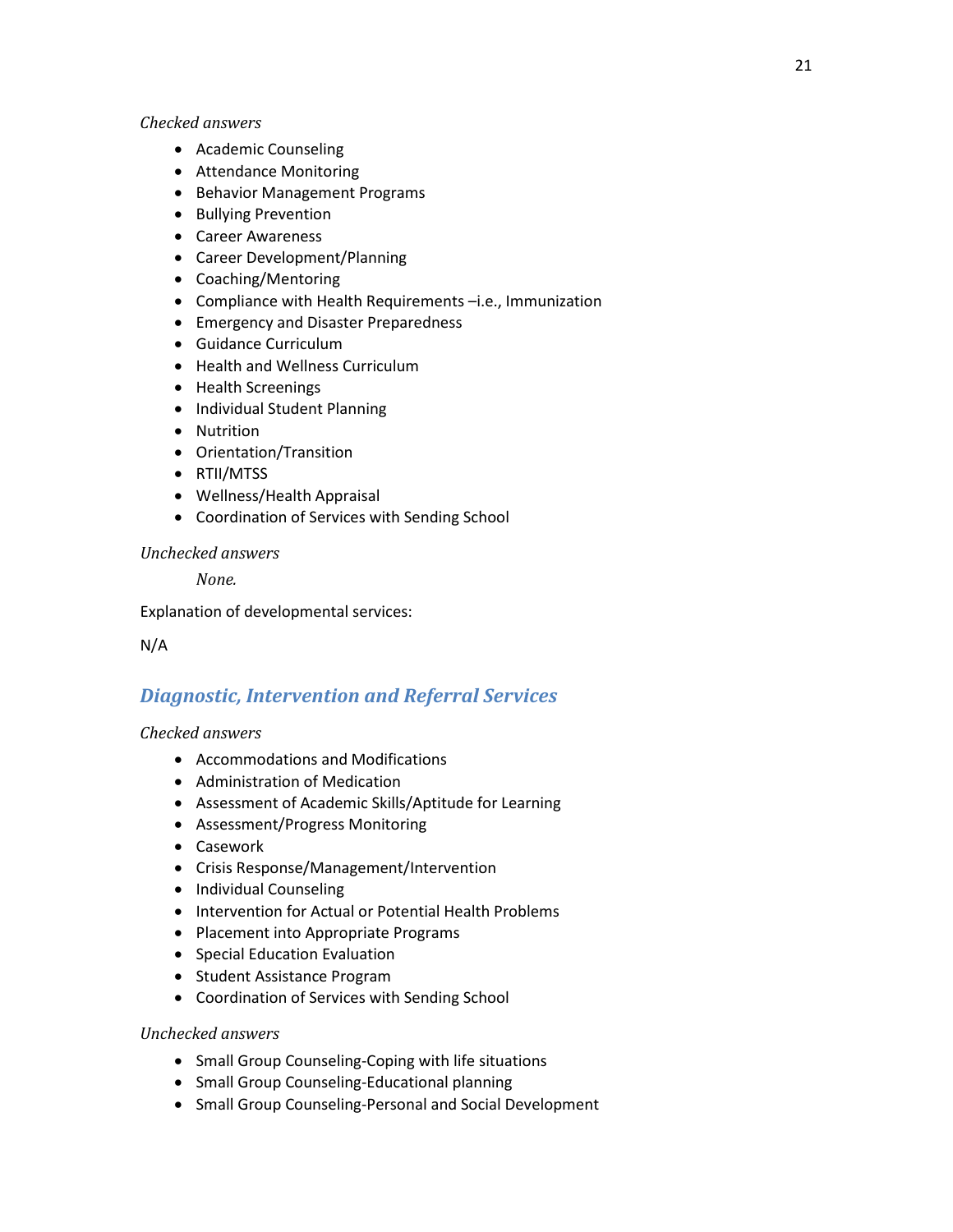Explanation of diagnostic, intervention and referral services:

Currently LIU psychologists operate group sessions. We are working to have our Guidance Counselors establish and implement small-group counseling in the three areas listed above.

## *Consultation and Coordination Services*

## *Checked answers*

- Case and Care Management
- Community Liaison
- Coordination with Families (Learning or Behavioral)
- Home/Family Communication
- Managing IEP and 504 Plans
- Staff Development
- Strengthening Relationships Between School Personnel, Parents and Communities
- System Support
- Truancy Coordination
- Coordination of Services with Sending School

## *Unchecked answers*

- Alternative Education
- Community Services Coordination (Internal or External)
- Coordinate Plans
- Managing Chronic Health Problems
- Referral to Community Agencies

Explanation of consultation and coordination services:

## N/A

## *Communication of Educational Opportunities*

## *Checked answers*

- Course Planning Guides
- Directing Public to the PDE & Test-related Websites
- Individual Meetings
- Letters to Parents/Guardians
- Local Media Reports
- Website
- Meetings with Community, Families and Board of Directors
- Mass Phone Calls/Emails/Letters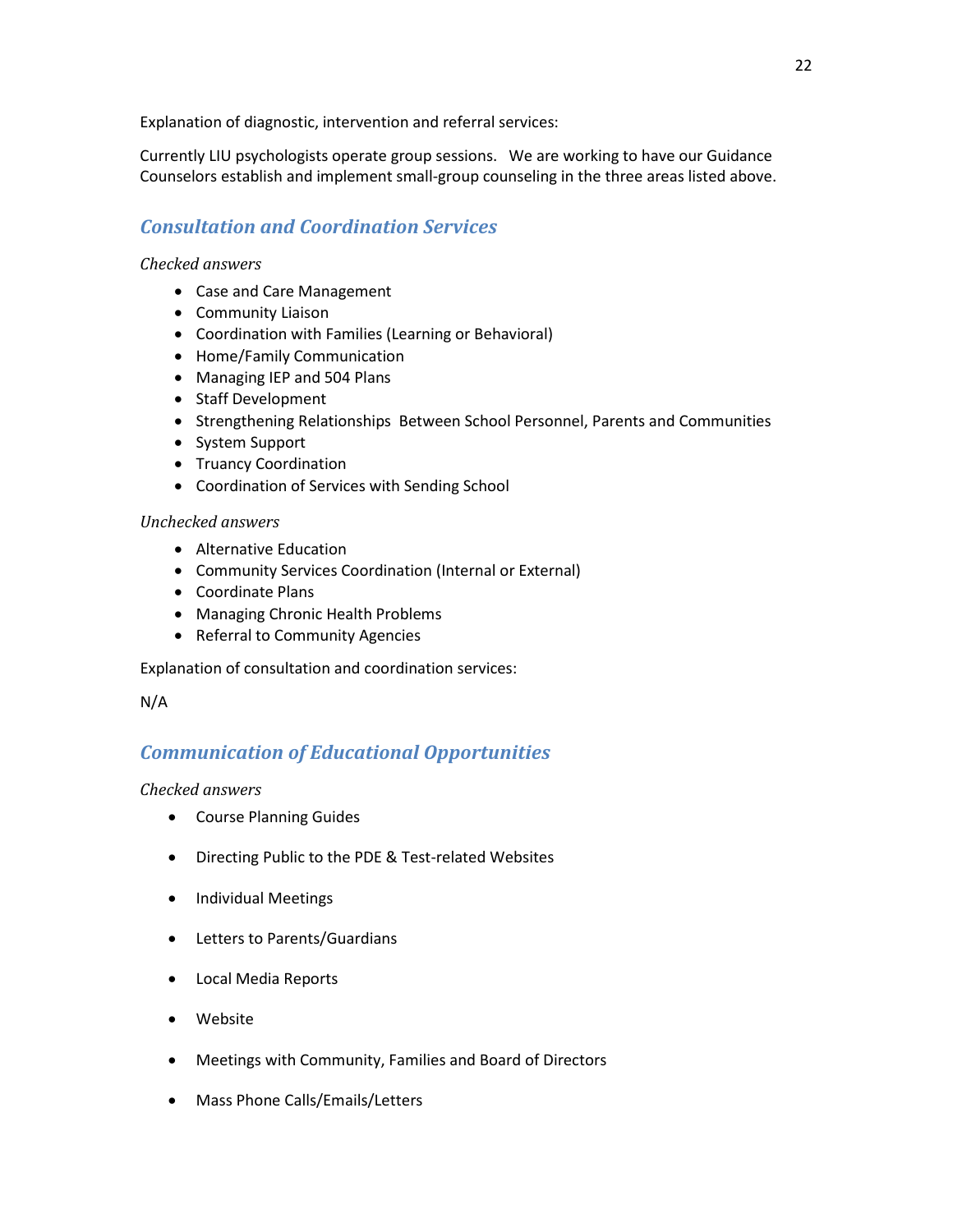- Newsletters
- Press Releases
- School Calendar
- Student Handbook
- Coordination of Services with Sending School

## *Unchecked answers*

*None.*

## *Communication of Student Health Needs*

## **(Comprehensive CTC only)**

#### *Checked answers*

- Individual Meetings
- Individual Screening Results
- Letters to Parents/Guardians
- Website
- Meetings with Community, Families and Board of Directors
- School Calendar
- Student Handbook
- Coordination of Services with Sending School

## *Unchecked answers*

• Newsletters

## *Frequency of Communication*

Frequency of communication: **Yearly**

## *Collaboration for Interventions*

Describe the collaboration between classroom teachers and individuals providing interventions regarding differing student needs and academic progress.

School counselors, school psychologists, school nurse, special education teachers, and administrators, facilitate communication with classroom teachers (academic and technical) to implement interventions for students who may be experiencing social, physical, and/or learning challenges.

## *Community Coordination*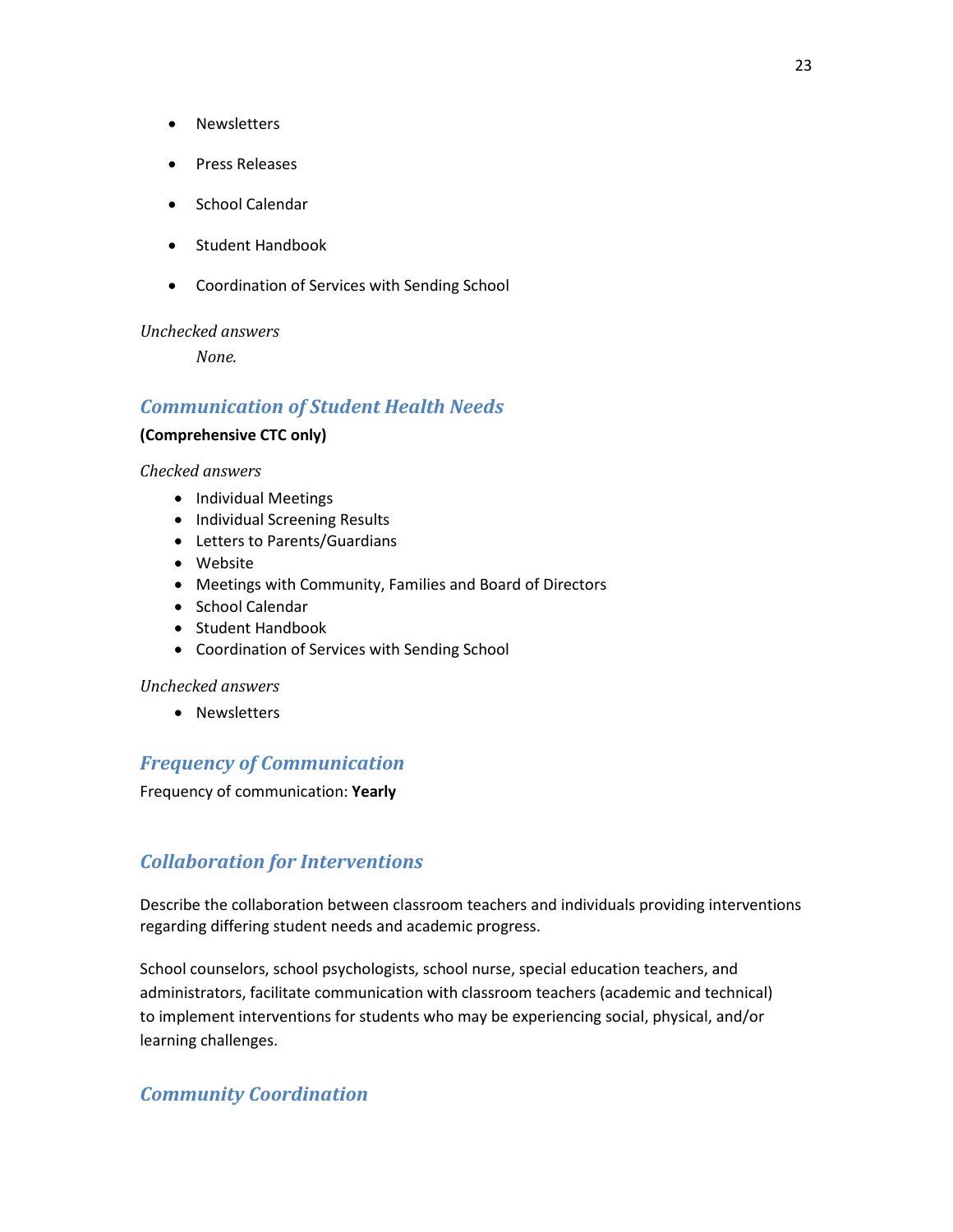Describe how you accomplish coordination with community operated before or after school programs and services for all grade levels through grade 12.

- 1. Child care
- 2. After school programs
- 3. Youth workforce development programs
- 4. Tutoring

The York County School of Technology serves 1700 students in grades 9-12 and operates a 2000 student adult education program. YCST has an onsite Hildebrandt Learning Center that serves the needs of community members, teachers, and students. We have a Cooperative Education coordinator that facilitates our youth workforce development program.

## **Materials and Resources**

## *Description of Materials and Resources*

| <b>Material and Resources Characteristics</b>                                                                                                   | <b>Status</b> |
|-------------------------------------------------------------------------------------------------------------------------------------------------|---------------|
| Aligned and supportive of academic standards, progresses level to level<br>and demonstrates relationships among fundamental concepts and skills | Developing    |
| A robust supply of high quality aligned instructional materials and<br>resources available                                                      | Developing    |
| Accessibility for students and teachers is effective and efficient                                                                              | Developing    |
| Differentiated and equitably allocated to accommodate diverse levels of<br>student motivation, performance and educational needs                | Developing    |

Provide explanation for processes used to ensure Accomplishment.

The high school leadership team (Cabinet made up of the high school administrative team, academic and technical curricular leaders) meet bi-monthly to discuss and plan initiatives related to curriculum and professional development as well as additional items listed above. The academic and technical departments meet bi-monthly to review curriculum and analyze common and standardized assessment data.

Explanation for any row checked "Needs Improvement" or "Non Existent". How the LEA plans to address their incorporation:

N/A

## *SAS Incorporation*

| <b>Standards</b>    | Status         |
|---------------------|----------------|
| Arts and Humanities | Not Applicable |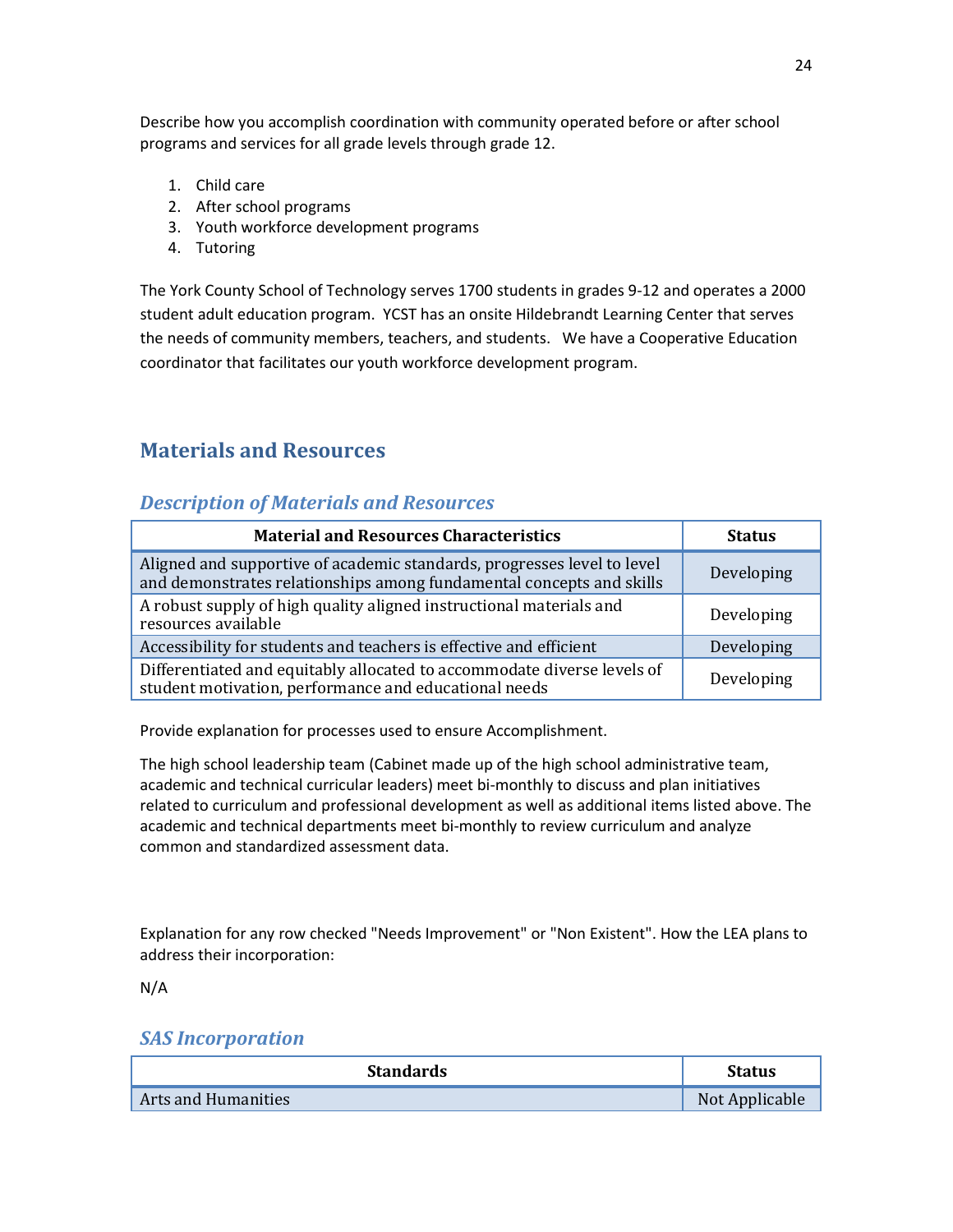| <b>Career Education and Work</b>                                                                | Implemented in<br>50% or more of<br>district<br>classrooms |
|-------------------------------------------------------------------------------------------------|------------------------------------------------------------|
| <b>Civics and Government</b>                                                                    | Full<br>Implementation                                     |
| PA Core Standards: English Language Arts                                                        | Implemented in<br>50% or more of<br>district<br>classrooms |
| PA Core Standards: Literacy in History/Social Studies, Science and<br><b>Technical Subjects</b> | Full<br>Implementation                                     |
| PA Core Standards: Mathematics                                                                  | Implemented in<br>50% or more of<br>district<br>classrooms |
| Economics                                                                                       | Implemented in<br>50% or more of<br>district<br>classrooms |
| <b>Environment and Ecology</b>                                                                  | Implemented in<br>50% or more of<br>district<br>classrooms |
| <b>Family and Consumer Sciences</b>                                                             | Implemented in<br>50% or more of<br>district<br>classrooms |
| Geography                                                                                       | Not Applicable                                             |
| Health, Safety and Physical Education                                                           | Full<br>Implementation                                     |
| History                                                                                         | Full<br>Implementation                                     |
| Science and Technology and Engineering Education                                                | Full<br>Implementation                                     |

Further explanation for columns selected "

The academic areas that are listed as >50% are being further developed and revised to include all SAS materials and resources during the next phase of the Comprehensive CTC plan. As a comprehensive CTC school, we do not have an Arts and Humanities or Geography program.

## **Professional Education**

*Characteristics*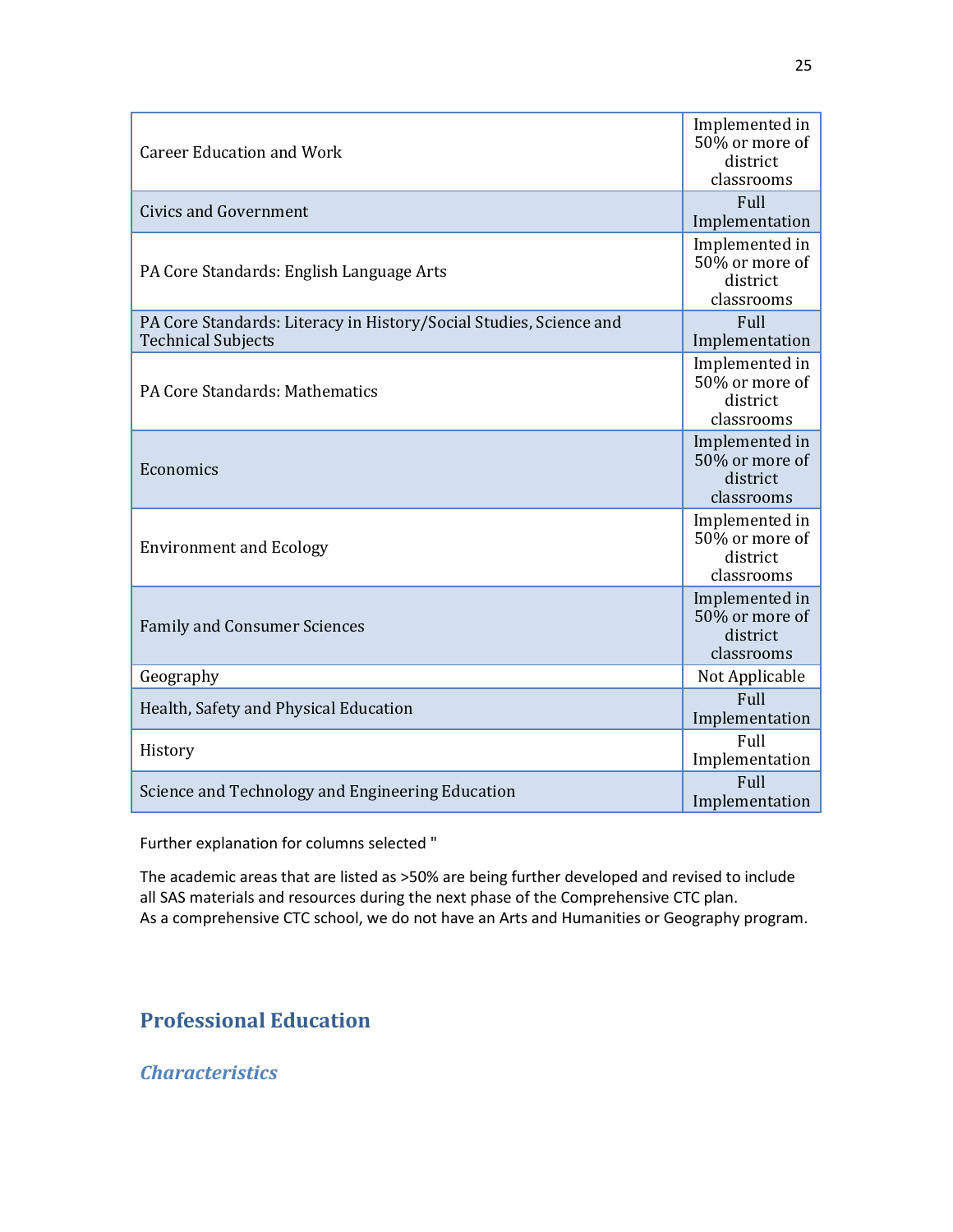Which of the following describes your professional education program for classroom teachers, school counselors and education specialists? (Check all that apply)

- Enhances the educator's content knowledge in the area of the educator's certification or assignment.
- Increases the educator's teaching skills based on effective practice research, with attention given to interventions for struggling students.
- Increases the educator's teaching skills based on effective practice research, with attention given to interventions for gifted students.
- Provides educators with a variety of classroom-based assessment skills and the skills needed to analyze and use data in instructional decision making.
- Empowers educators to work effectively with parents and community partners.

Which of the following describes your professional education program for administrators and other educators seeking leadership roles? (Check all that apply)

- Provides the knowledge and skills to think and plan strategically, ensuring that assessments, curriculum, instruction, staff professional education, teaching materials and interventions for struggling students are aligned to each other, as well as to Pennsylvania's academic standards.
- Provides the knowledge and skills to think and plan strategically, ensuring that assessments, curriculum, instruction, staff professional education, teaching materials and interventions for gifted students are aligned to each other, as well as to Pennsylvania's academic standards.
- Provides leaders with the ability to access and use appropriate data to inform decision making.
- Empowers leaders to create a culture of teaching and learning, with an emphasis on learning.
- Instructs the leader in managing resources for effective results.

Provide brief explanation of your process for ensuring these selected characteristics.

The Act 48 team meets bi-annually to develop the professional development program for the faculty and staff of York County School of Technology. A draft is sent out to the faculty for a review and further insight and recommendations.

The administrative team (consisting of the Director, Assistant Director, Director of Student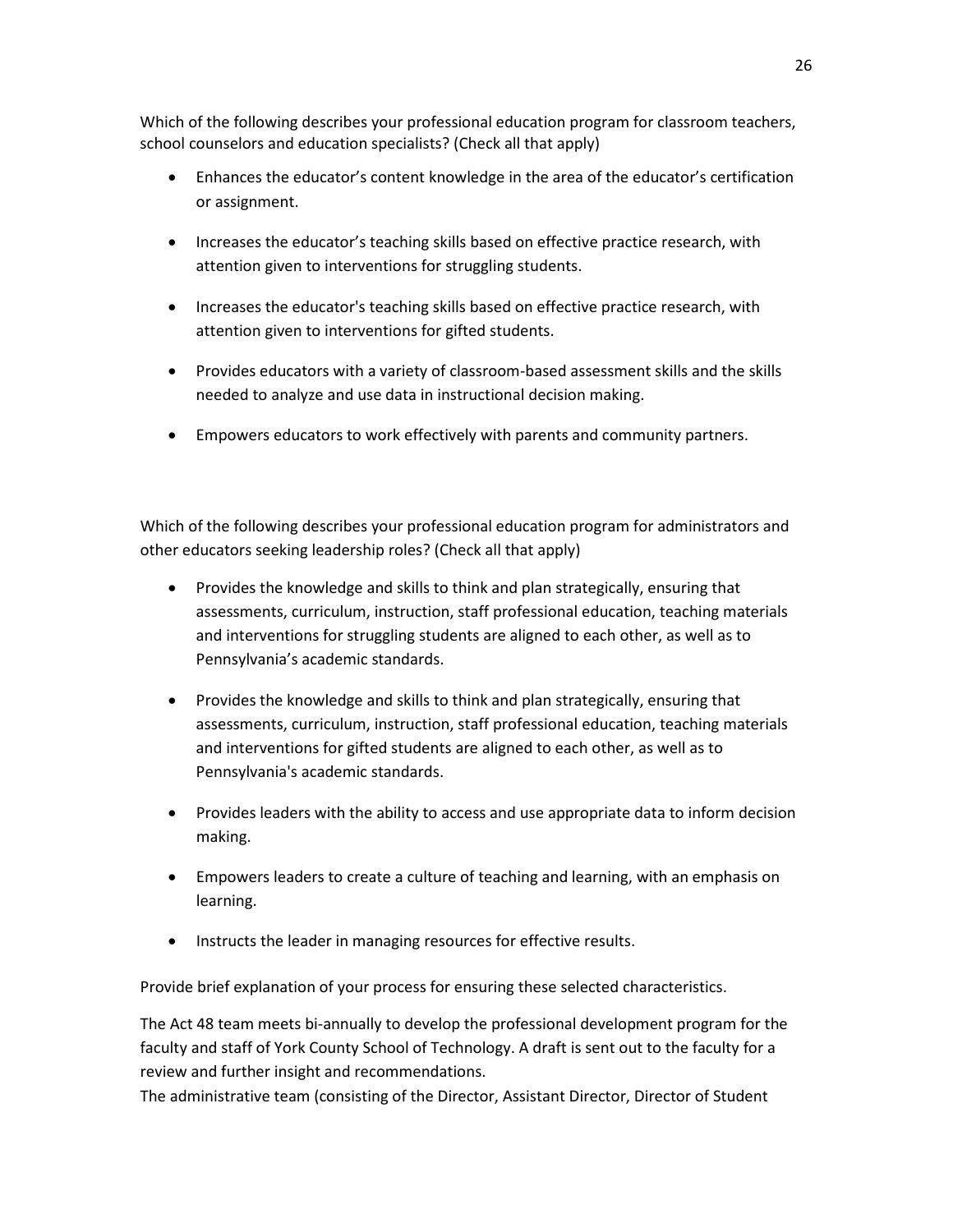Services, Academy Principals, Supervisor and Assistant Supervisor of Special Education) meet 2x a week throughout the school year to review and further plan professional development implementation. During the summer the high school cabinet leadership team meets to further discuss, enhance, and implement the professional education program for our faculty and staff.

Provide brief explanation for strategies not selected and how you plan to address their incorporation.

All were selected above.

## *Educator Discipline Act 126, 71*

Provides educators with mandated reporter training, totaling 3 hours, every 5 years as outlined in Act 126.

| <b>Questions</b>                                                 |
|------------------------------------------------------------------|
| The LEA has conducted the required training on:                  |
| 6/13/2014                                                        |
| 1/24/2017                                                        |
| The LEA plans to conduct the required training on approximately: |
| 8/18/2022                                                        |

Provides educators with four (4) hours of professional development in youth suicide awareness and prevention every five (5) years for professional educators in grades six through twelve as outlined in Act 71.

| <b>Questions</b>                                        |
|---------------------------------------------------------|
| The LEA has conducted the training on:                  |
| 5/6/2016                                                |
| The LEA plans to conduct the training on approximately: |
| 1/24/2017                                               |

Provides educators with four (4) hours of professional development every five (5) years for professional educators that are teaching the curriculum in which the Child Exploitation Awareness Education program is incorporated as outlined in Act 71.

#### **Questions**

Not Applicable for our school entity

## *Strategies Ensuring Fidelity*

## *Checked answers*

• Professional Development activities are based upon detailed needs assessments that utilize student assessment results to target instructional areas that need strengthening.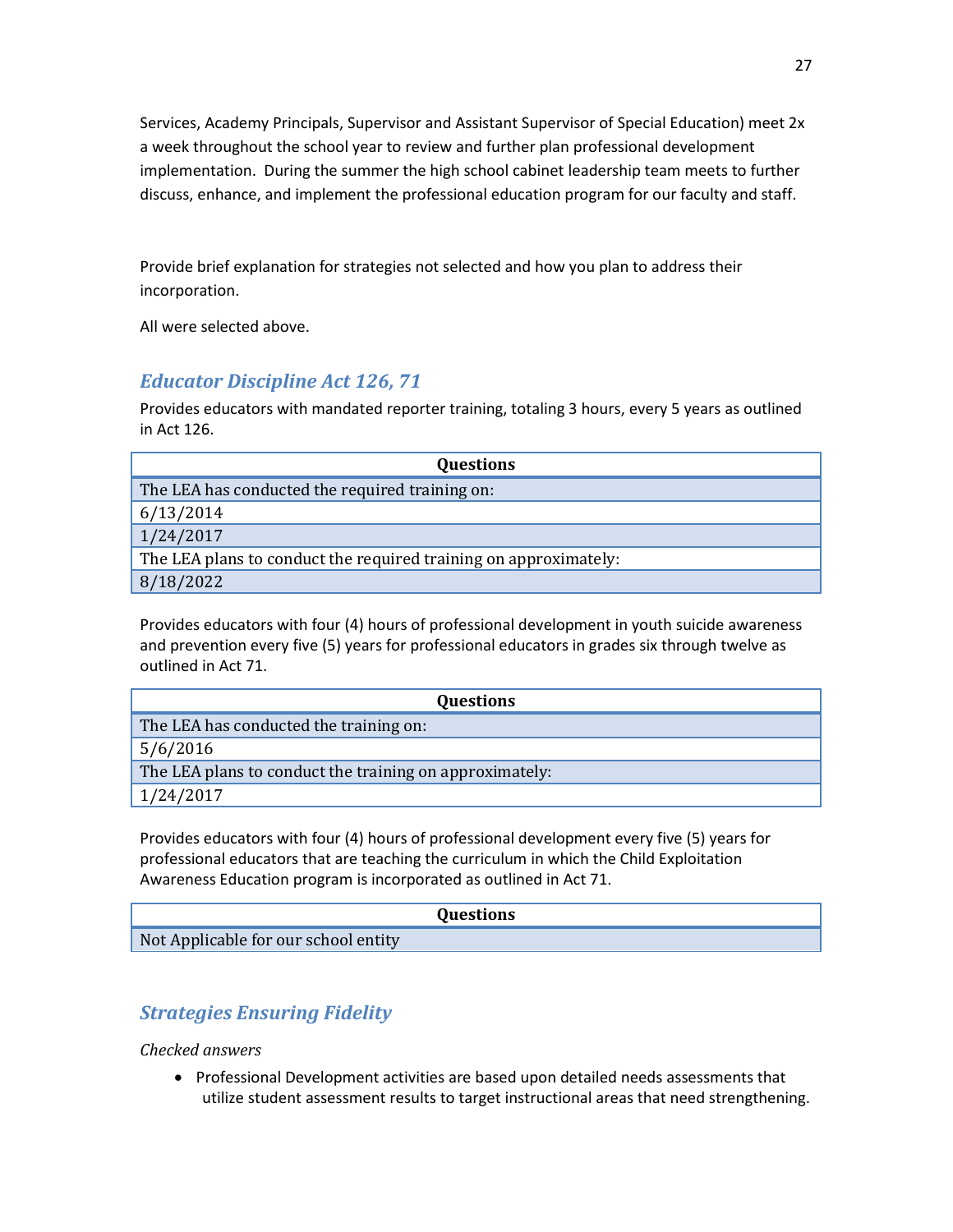- Using disaggregated student data to determine educators' learning priorities.
- Professional Development activities are based upon detailed needs assessments that utilize student assessment results to target curricular areas that need further alignment.
- Professional Development activities are developed that support implementation of strategies identified in your action plan.
- Clear expectations in terms of teacher practice are identified for staff implementation.
- An implementation evaluation is created, based upon specific expectations related to changes in teacher practice, which is used to validate the overall effectiveness of the professional development initiative.
- The LEA has a systemic process that is used to validate whether or not providers have the capacity to present quality professional development.
- Administrators participate fully in all professional development sessions targeted for their faculties.
- Every Professional development initiative includes components that provide ongoing support to teachers regarding implementation.
- The LEA has an ongoing monitoring system in place (i.e. walkthroughs, classroom observations).
- Professional Education is evaluated to show its impact on teaching practices and student learning.

## *Unchecked answers*

*None.*

Provide brief explanation of your process for ensuring these selected characteristics.

- Our high school administrative team works in collaboration with our high school cabinet leadership team to develop a detailed professional development plan for the development, implementation, and evaluation of school wide professional development initiatives and activities. (i.e. MAX Teaching, curriculum development, review, and revisions, Keystone, NOCTI, and common assessment data analysis)
- Every year we reinforce MAX Teaching strategies with Todd Luke of MAX Teaching. He trains new teachers during a two-day workshop, models and coaches research based instructional strategies in the classroom for both new and experienced teachers over the course of 15 days.
- Standardized assessment data as well as classroom assessment data is consistently shared and analyzed throughout the year to identify areas of need within the curriculum as well as where students need reinforcement.
- The analysis of student achievement data across the school is a focus of the school leadership team and continues to be a cornerstone for student improvement.
- Our school leadership team continues to develop detailed needs assessments that utilizes standardized assessment data to identify target professional development and alignment activities.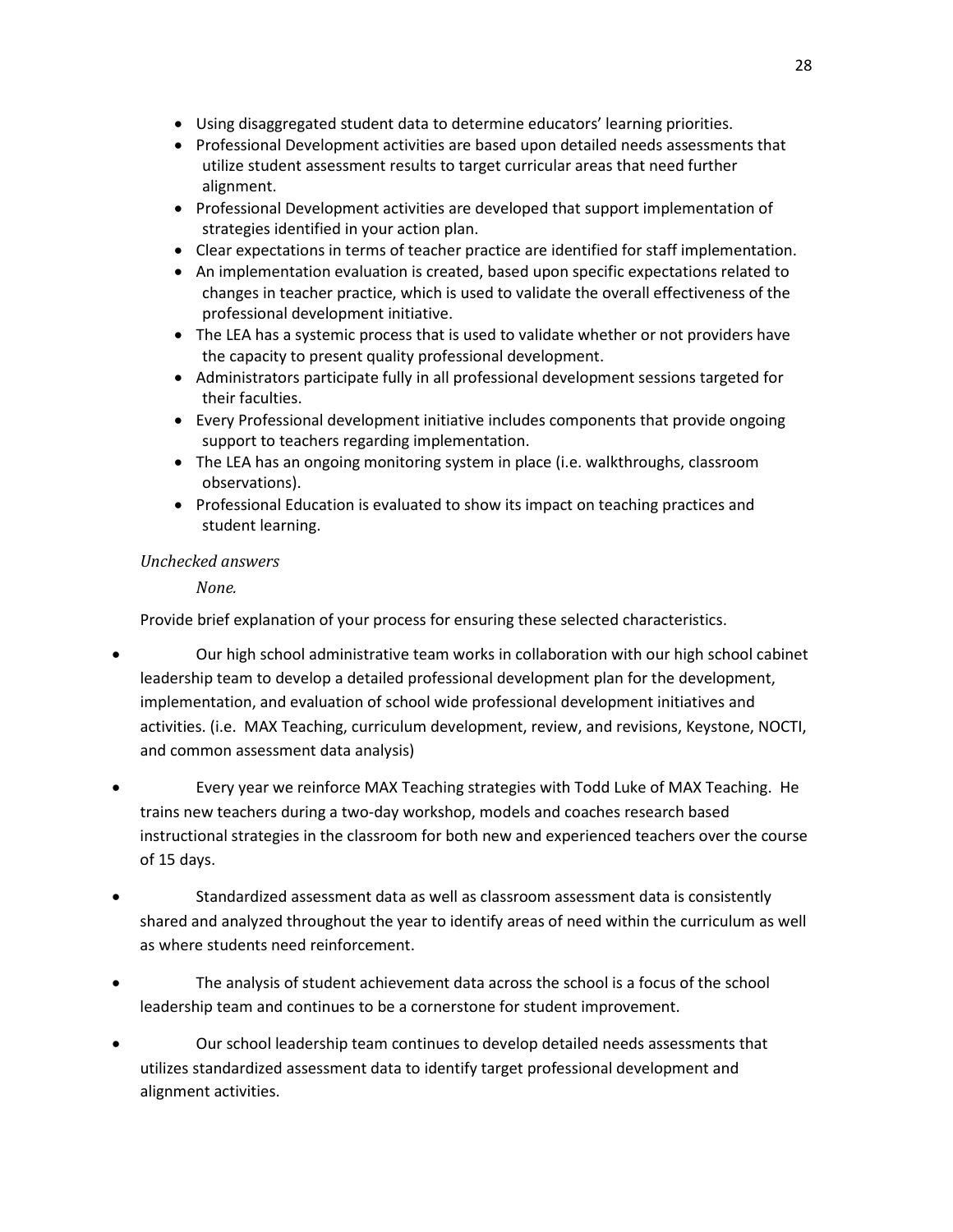• We utilize SurveyMonkey to gather feedback on professional development sessions and analyze long term standardized student achievement data to evaluate and validate the overall effectiveness of our professional development program.

Provide brief explanation for strategies not selected and how you plan to address their incorporation.

N/A

## *Induction Program*

#### *Checked answers*

- Inductees will know, understand and implement instructional practices validated by the LEA as known to improve student achievement.
- Inductees will assign challenging work to diverse student populations.
- Inductees will know the basic details and expectations related to LEA-wide initiatives, practices, policies and procedures.
- Inductees will know the basic details and expectations related to school initiatives, practices and procedures.
- Inductees will be able to access state curriculum frameworks and focus lesson design on leading students to mastery of all state academic standards, assessment anchors and eligible content (where appropriate) identified in the LEA's curricula.
- Inductees will effectively navigate the Standards Aligned System website.
- Inductees will know and apply LEA endorsed classroom management strategies.
- Inductees will know and utilize school/LEA resources that are available to assist students in crisis.
- Inductees will take advantage of opportunities to engage personally with other members of the faculty in order to develop a sense of collegiality and camaraderie.
- N/A

# *Unchecked answers*

*None.*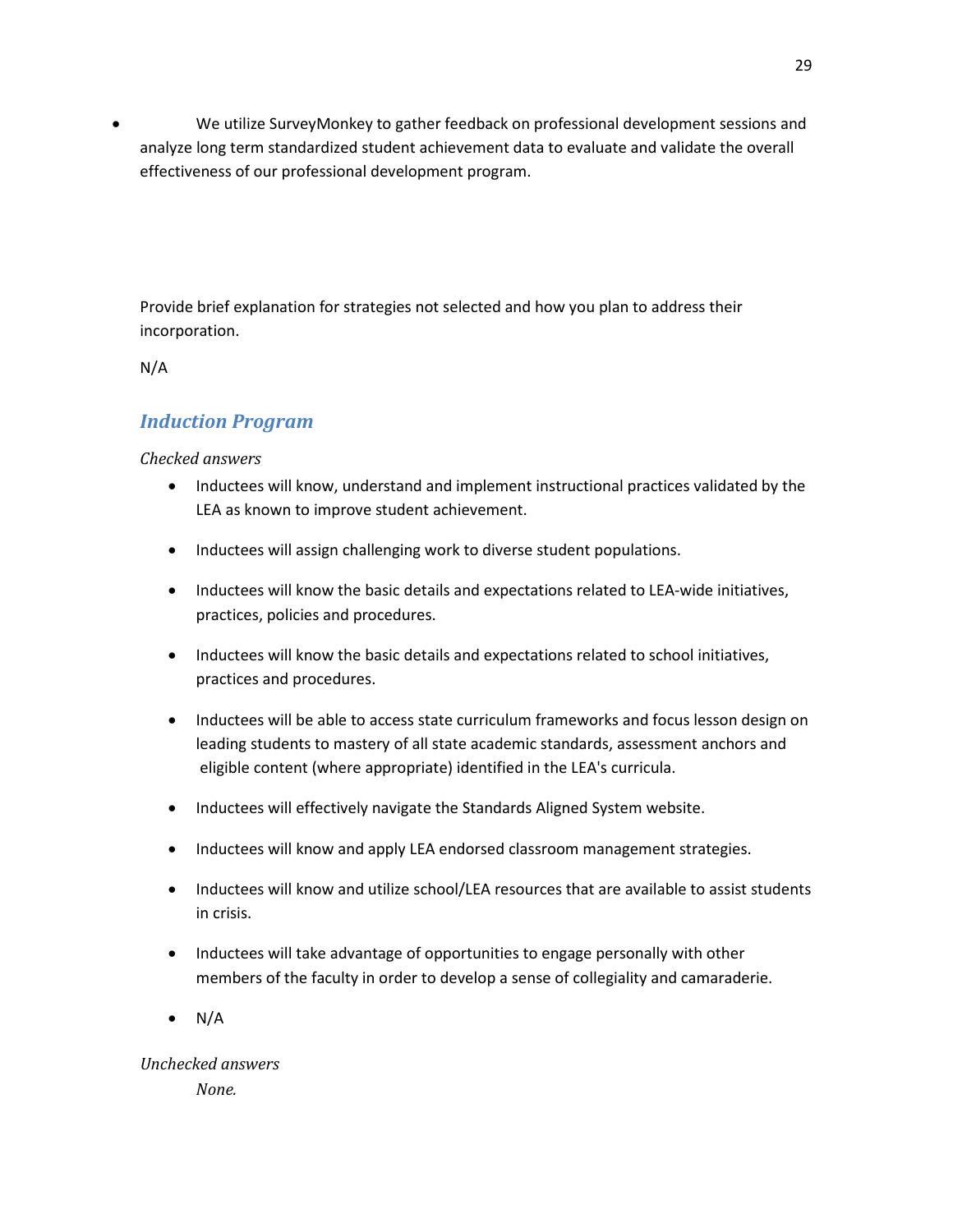Provide brief explanation of your process for ensuring these selected characteristics.

The York County School of Technology Teacher Induction Program is administered by an Academy Principal and Instructional Coach to ensure all goals, objectives, and competencies listed above are met.

Provide brief explanation for strategies not selected and how you plan to address their incorporation.

## N/A

## *Needs of Inductees*

## *Checked answers*

- Frequent observations of inductee instructional practice by a coach or mentor to identify needs.
- Frequent observations of inductee instructional practice by supervisor to identify needs.
- Regular meetings with mentors or coaches to reflect upon instructional practice to identify needs.
- Standardized student assessment data other than the PSSA.
- Classroom assessment data (Formative & Summative).
- Inductee survey (local, intermediate units and national level).
- Review of inductee lesson plans.
- Review of written reports summarizing instructional activity.
- Submission of inductee portfolio.
- Knowledge of successful research-based instructional models.
- Information collected from previous induction programs (e.g., program evaluations and second-year teacher interviews).

## *Unchecked answers*

• Student PSSA data.

Provide brief explanation of your process for ensuring these selected characteristics.

Our teacher induction program is administered by an Academy Principal and our Instructional Coach. Our new teachers go through a three-day orientation program, two-day MAX Teaching workshop, and meet monthly as a group with the Academy Principal and Instructional Coach to review tools listed above. Each new teacher is assigned a mentor as well.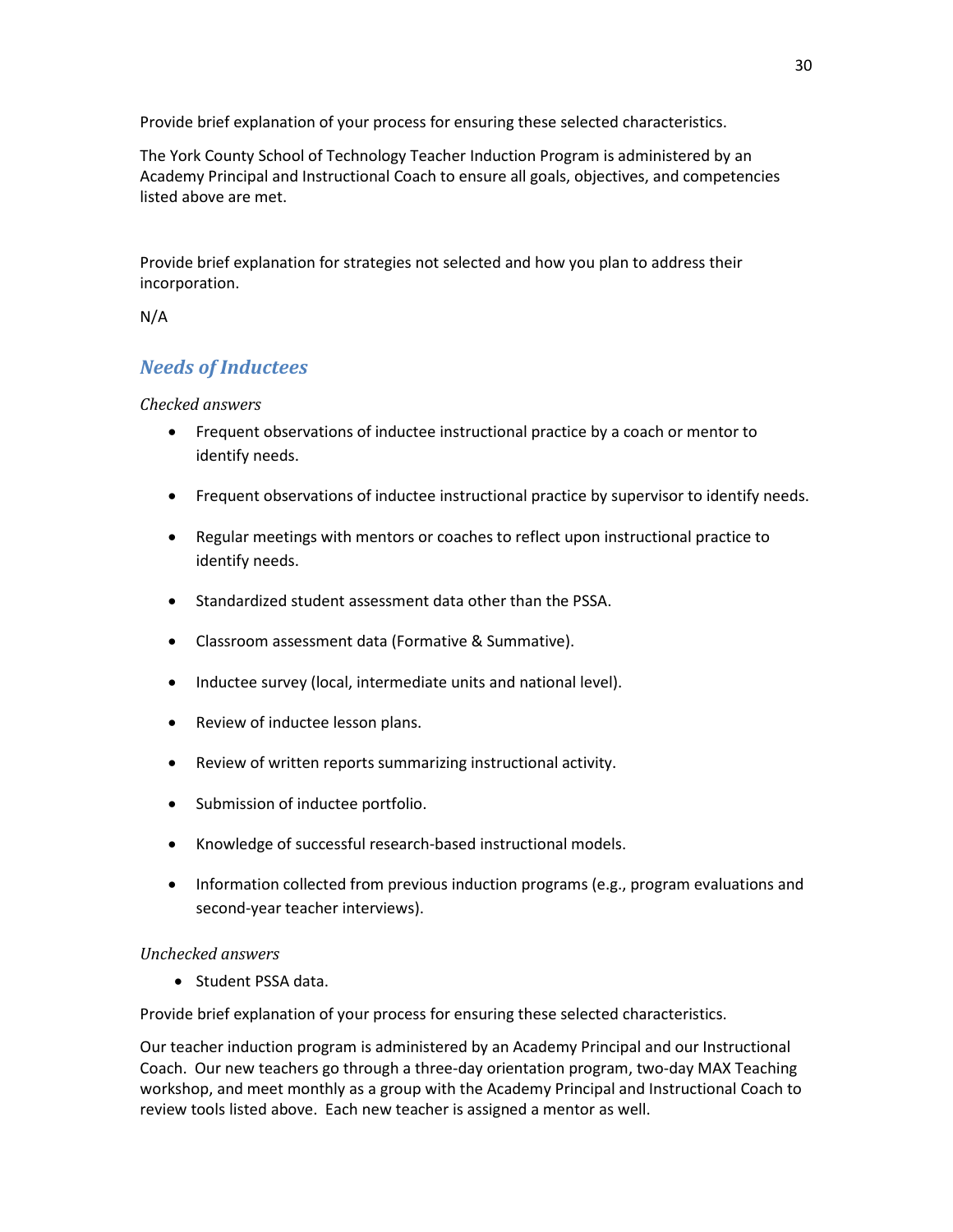Provide a brief explanation for strategies not selected and your plan to address their incorporation.

N/A: Student PSSA data has been replaced by Keystone data

## *Mentor Characteristics*

### *Checked answers*

- Pool of possible mentors is comprised of teachers with outstanding work performance.
- Potential mentors have similar certifications and assignments.
- Potential mentors must model continuous learning and reflection.
- Potential mentors must have knowledge of LEA policies, procedures and resources.
- Potential mentors must have demonstrated ability to work effectively with students and other adults.
- Potential mentors must be willing to accept additional responsibility.
- Mentors must complete mentor training or have previous related experience (e.g., purpose of induction program and role of mentor, communication and listening skills, coaching and conferencing skills, problem-solving skills and knowledge of adult learning and development).
- Mentors and inductees must have compatible schedules so that they can meet regularly.
- Mentors go through the intermediate unit mentor program

## *Unchecked answers*

*None.*

Provide brief explanation of your process for ensuring these selected characteristics.

Our Academy Principal, who supervises the York County School of Technology New Teacher Induction Program in collaboration with our Instructional Coach provide training to New Teacher Mentors and follow up with meetings. Our Administrative team, in cooperation with our Human Resources Specialist, select a mentor for every new teacher whose appointment is approved by the JOC.

Provide brief explanation for characteristics not selected and how you plan to address their incorporation.

N/A

## *Induction Program Timeline*

| <b>Topics</b>                                              | Sep | <b>Nov</b> | Aug-   Oct-   Dec-   Feb-   Apr-   Jun-<br><b>Jan</b> | Mar | <b>May</b> | ์ Iul |
|------------------------------------------------------------|-----|------------|-------------------------------------------------------|-----|------------|-------|
| Code of Professional Practice and Conduct for<br>Educators | X   |            |                                                       |     |            |       |
| Assessments                                                | X   |            |                                                       |     |            |       |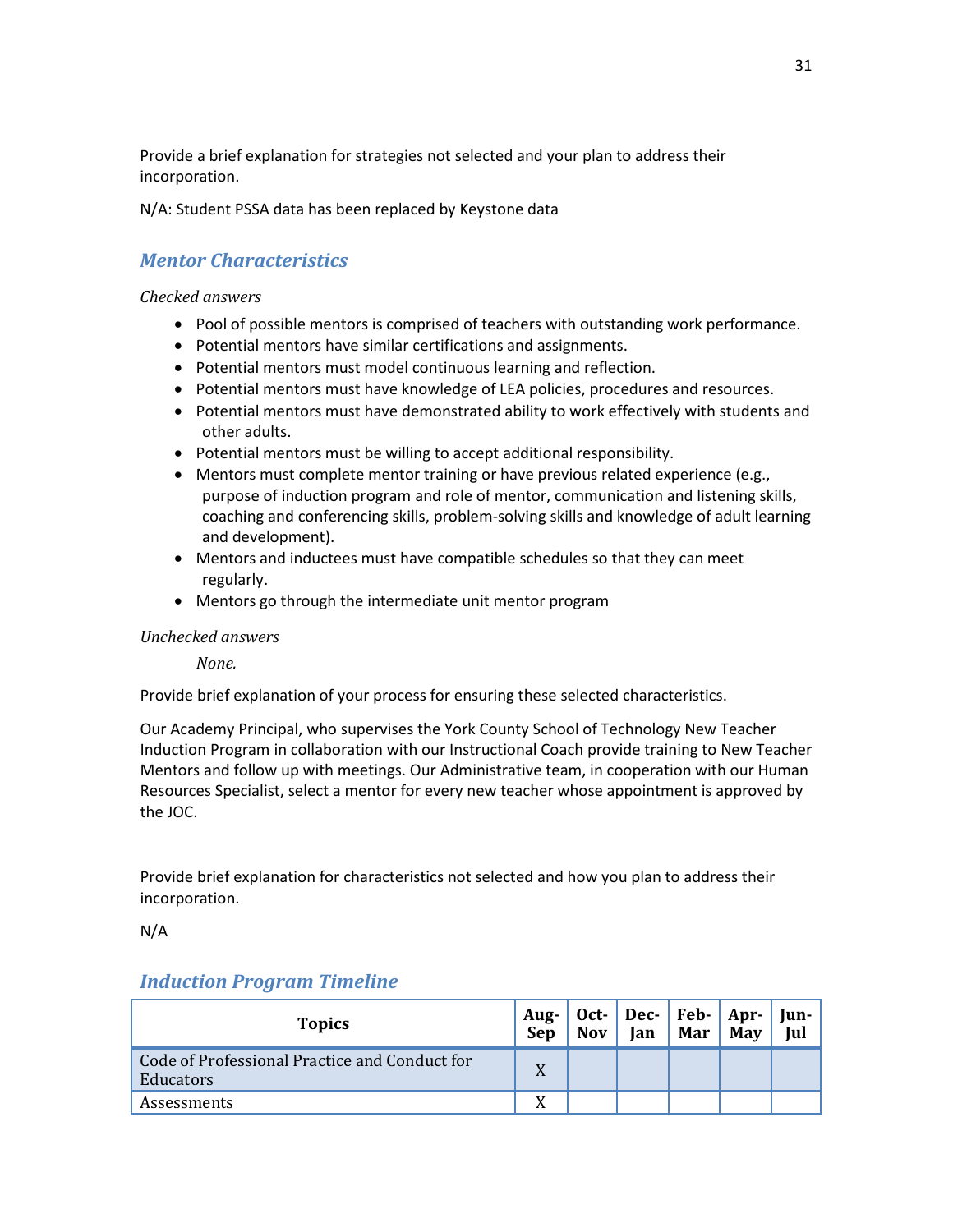| <b>Best Instructional Practices</b>                           | X |   |   |  |  |
|---------------------------------------------------------------|---|---|---|--|--|
| Safe and Supportive Schools                                   |   | X |   |  |  |
| Standards                                                     | X |   |   |  |  |
| Curriculum                                                    | X |   |   |  |  |
| Instruction                                                   | X |   |   |  |  |
| Accommodations and Adaptations for diverse<br><i>learners</i> |   |   |   |  |  |
| Data informed decision making                                 |   |   | X |  |  |
| Materials and Resources for Instruction                       |   | Y |   |  |  |

If necessary, provide further explanation.

N/A

## *Monitoring and Evaluating the Induction Program*

Identify the procedures for monitoring and evaluating the Induction program.

The York County School of Technology conducts a monthly workshop program where time is dedicated to gathering feedback from new teachers. Several New Teacher Induction program surveys are administered via SurveyMonkey of the inductees and their mentors. The feedback is reviewed by the York County Teacher Induction Team of administrators and adjustments and changes are made based on feedback.

## *Recording Process*

Identify the recording process for inductee participation and program completion. (Check all that apply)*Checked answers*

- Mentor documents his/her inductee's involvement in the program.
- A designated administrator receives, evaluates and archives all mentor records.
- School/LEA maintains accurate records of program completion and provide a certificate or statement of completion to each inductee who has completed the program.
- LEA administrator receives, tallies, and archives all LEA mentor records.
- Completion is verified by the LEA Chief Executive Officer on the Application for Level 2 Certification.

*Unchecked answers*

*None.*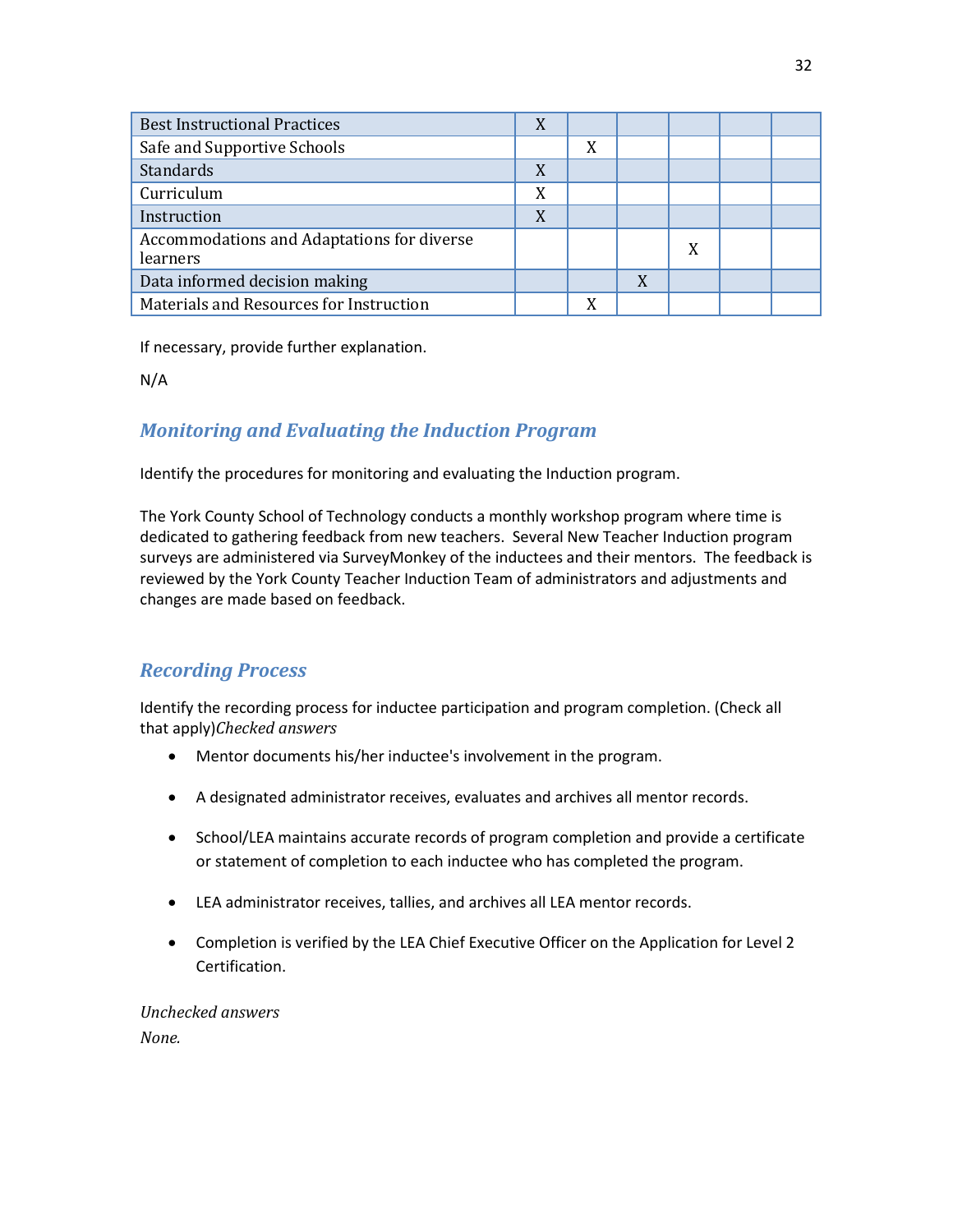# Assurances

# **Safe and Supportive Schools**

*No policies or procedures have been identified.*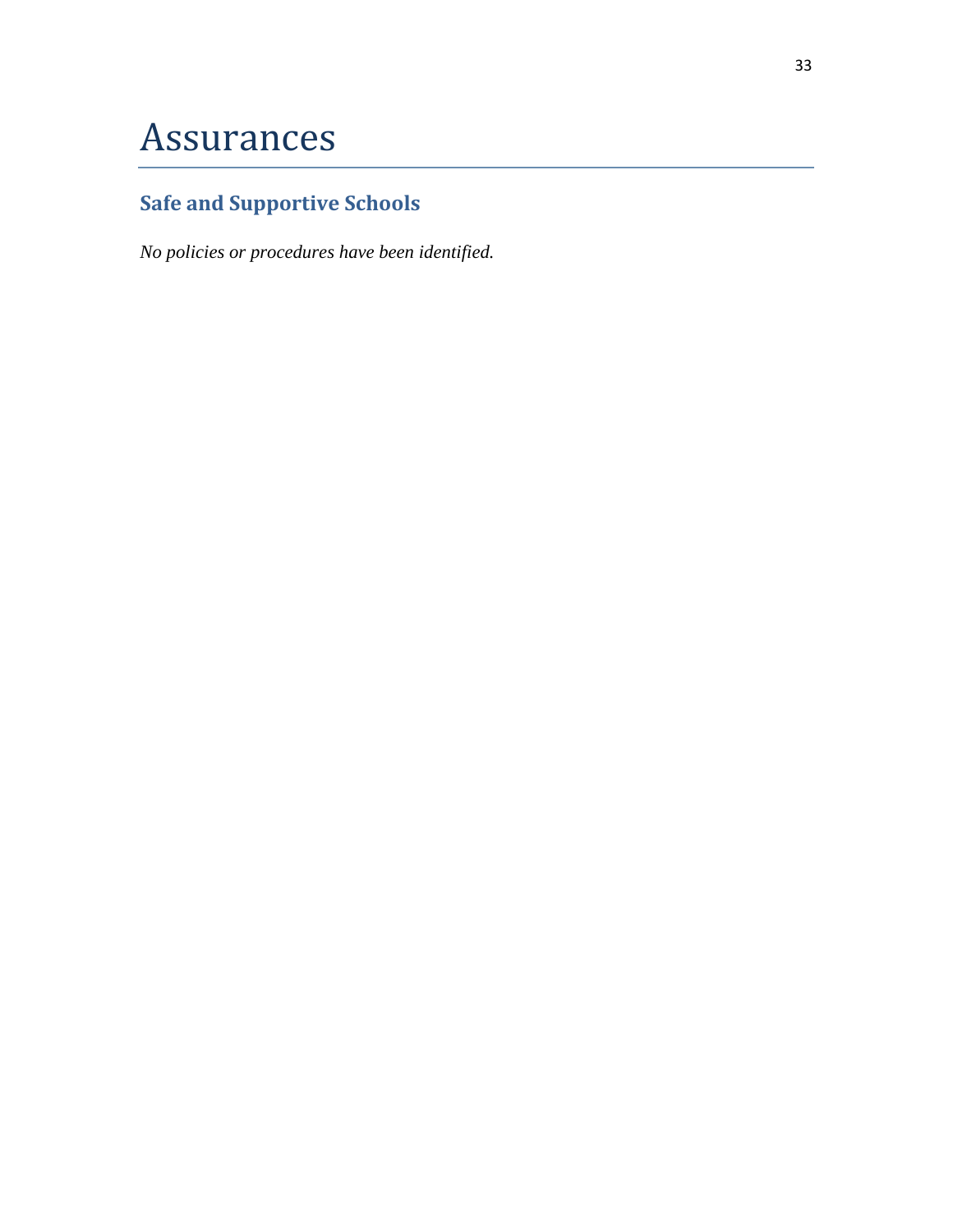# Needs Assessment

## **CTC Accomplishments**

#### **Accomplishment #1:**

2016-2017 School Performance Profile: Achieved a Building Level Score of 85.8%

#### **Accomplishment #2:**

Exceeded Federal and State CTE Perkins Performance Level Indicators in 1S1 Keystone Literature, 1S2 Keystone Algebra, 2S1 Technical Skill Attainment, 4S1 Graduation Rate, 6S2 Nontraditional Completion

#### **Accomplishment #3:**

Spring of 2016: 92.36% of the Class of 2016 scored Advanced and Competent on the end of technical program specific NOCTI

Spring of 2017: 91.52% of the Class of 2017 scored Advanced and Competent on the end of technical program specific NOCTI

#### **Accomplishment #4:**

Implemented Honors and Advanced Placement courses in English, Math, Science, and Social Studies content areas.

#### **Accomplishment #5:**

Aligned several Technical Programs with industry or nationally recognized programs:

- Engineering and Advanced Manufacturing: Project Lead The Way
- HVAC/Plumbing: HVAC Excellence
- Networking/Cyber-Security and Management Information Systems: Cisco Networking Academy
- Automotive Technology and Collision Repair: ASE (Automotive Service Excellence)/NATEF (National Automotive Technicians Education Foundation)
- Carpentry, Electrical Technology, HVAC/Plumbing, Masonry: Pennsylvania Builders Association Trade Endorsed Program
- Computer Programming and Interactive Media: Project Lead The Way
- Precision Machining: NIMS (National Institute for Metalworking Skills) and NASA HUNCH (High Schools United with NASA to Create Hardware)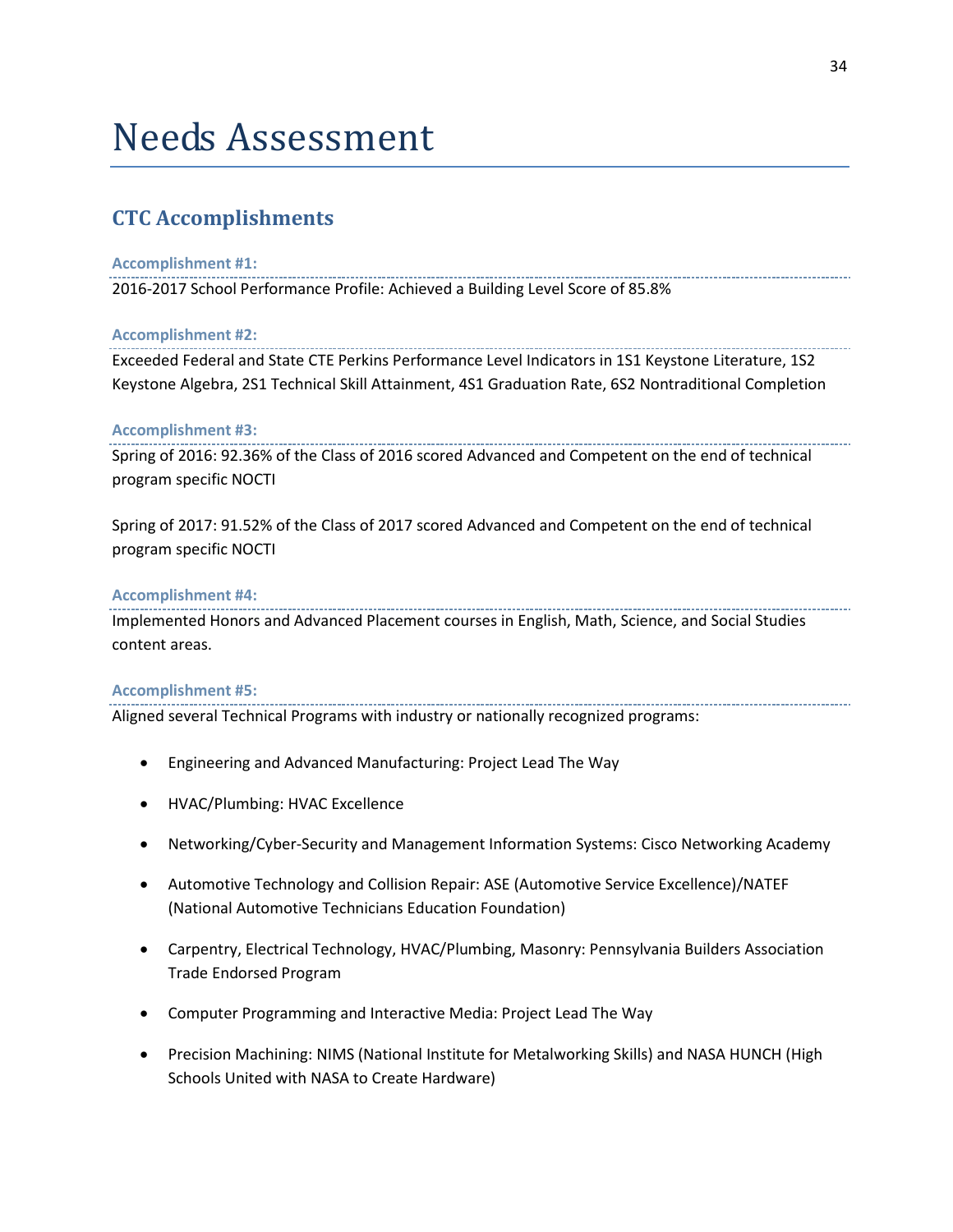• Architectural Drafting and Construction Management: National Association of Home Builders National Champions 2013, 2014, 2015

### **Accomplishment #6:**

Implementation of York County School of Technology Alumni Hotline to track and monitor placement after graduation: 717-505-4745. Selected by Pennsylvania Department of Education-Bureau of Career and Technical Education and Pennsylvania Association of Career and Technical Administrators as a best practice due to increase of post-secondary surveys being completed and submitted to PDE-BCTE for Perkins data compilation.

#### **Accomplishment #7:**

Implemented and facilitated the development of a county-wide Chapter 339 guidance plan in 2015-2017 that focus' on K-12 career development throughout the schools of our 14 member districts.

#### **Accomplishment #8:**

Implemented a three-day Summer Career Camp program focused on 7th and 8th middle school students from our member districts to have them experience three different pathways offered at York County School of Technology.

#### **Accomplishment #9:**

York County School of Technology receives national NOCTI C. Thomas Olivio Outstanding Service Award for 2015.

#### **Accomplishment #10:**

Implementation of a Non-Traditional Recruitment and Retention Program to promote and support nontraditional students enrolled in technical programs.

#### **Accomplishment #11:**

Implementation of an annual Technical Program Employer Summit that invites employers from across York County to provide in-depth insight to improve, expand, and align technical program knowledge and technical skills to future workforce needs.

#### **Accomplishment #12:**

York County School of Technology SkillsUSA has a Pennsylvania SkillsUSA State Officer for the 2016-2017 and 2017-2018 school year.

## **CTC Concerns**

**Concern #1:**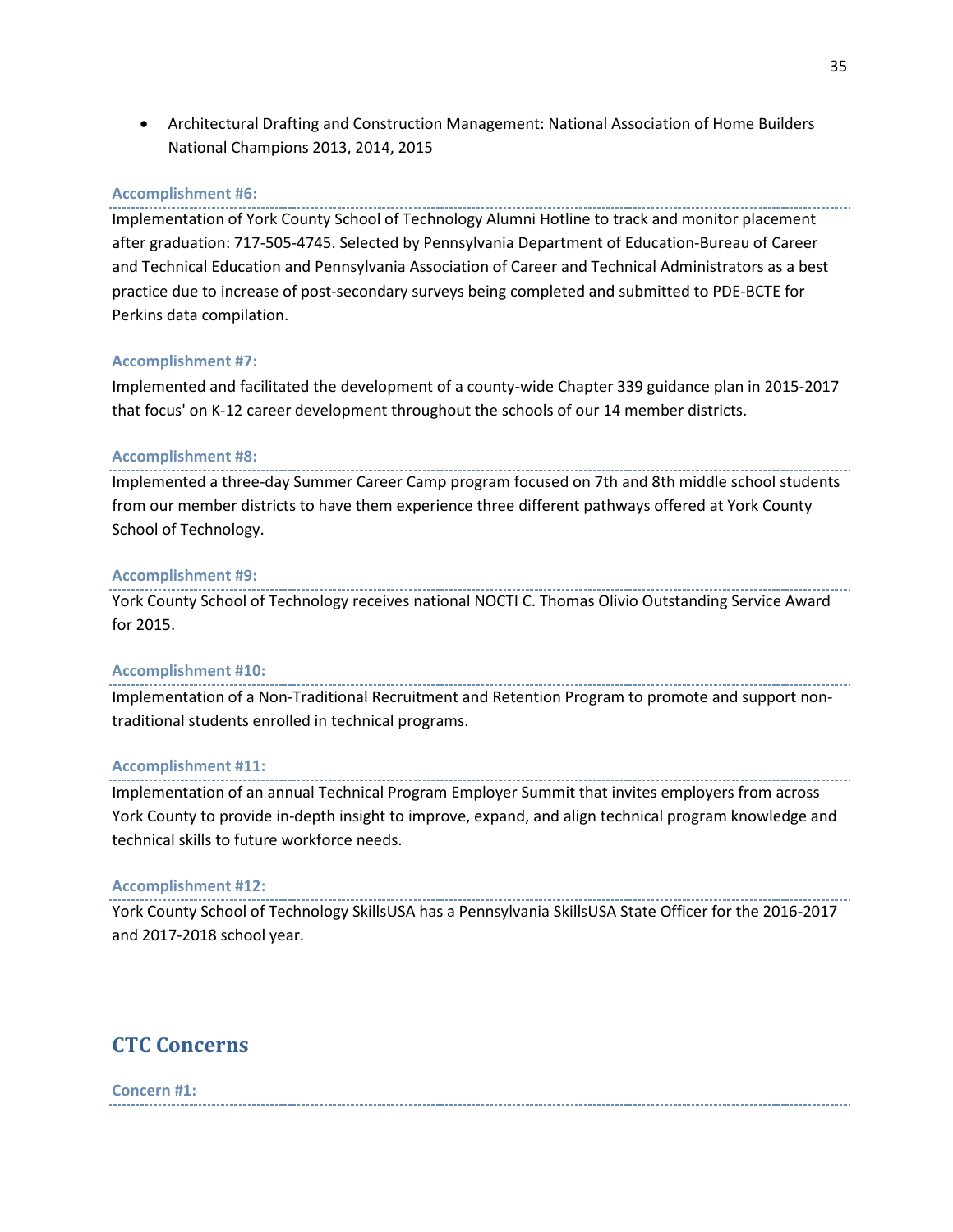Students did not meet the Keystone Exam proficiency targets in algebra, biology, and literature during the 2016-2017 school year.

Math Achievement: 66.76% Proficient

ELA: 61.48% Proficient

Biology: 55.22% Proficient

However, our growth was 100% growth on Math, 97% for ELA, decline of 50% for Biology.

### **Concern #2:**

..................................... (21.49%) 349 students out of 1650 failed at least one course during the 2015-2016 school year. \*\*\*\*\*

#### **Concern #3:**

There was a 30% increase in the number of student discipline referrals during the 2015-2016 school year from the previous 2014-2015 school year. \*\*\*\*

## **Prioritized Systemic Challenges**

**Systemic Challenge #1** *(Guiding Question #5)* Establish a system within the school that fully ensures students who are academically at risk are identified early and are supported by a process that provides interventions based upon student needs at no cost to a parent and includes procedures for monitoring effectiveness.

## **Aligned Concerns:**

Students did not meet the Keystone Exam proficiency targets in algebra, biology, and literature during the 2016-2017 school year.

Math Achievement: 66.76% Proficient

ELA: 61.48% Proficient

Biology: 55.22% Proficient

However, our growth was 100% growth on Math, 97% for ELA, decline of 50% for Biology.

There was a 30% increase in the number of student discipline referrals during the 2015-2016 school year from the previous 2014-2015 school year. \*\*\*\*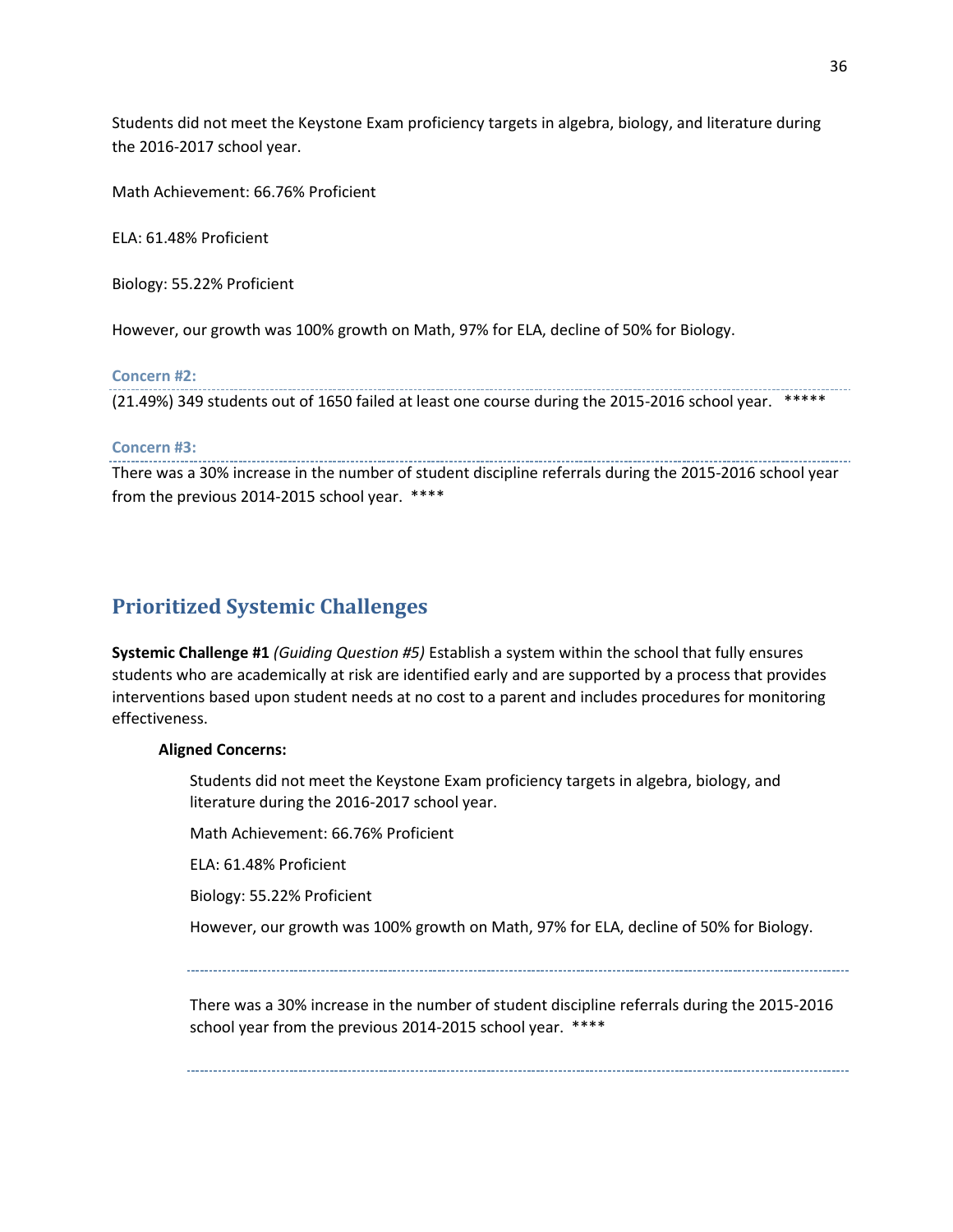(21.49%) 349 students out of 1650 failed at least one course during the 2015-2016 school year. \*\*\*\*\*

**Systemic Challenge #2** *(Guiding Question #11)* Establish a system within the school that fully ensures teachers and administrators meet on a regular basis to use multiple data sources to reflect on the progress of student learning as it relates to the effectiveness of professional practice.

#### **Aligned Concerns:**

Students did not meet the Keystone Exam proficiency targets in algebra, biology, and literature during the 2016-2017 school year.

Math Achievement: 66.76% Proficient

ELA: 61.48% Proficient

Biology: 55.22% Proficient

However, our growth was 100% growth on Math, 97% for ELA, decline of 50% for Biology.

(21.49%) 349 students out of 1650 failed at least one course during the 2015-2016 school year. \*\*\*\*\*

**Systemic Challenge #3** *(Guiding Question #1)* Establish a system within the school that fully ensures consistent implementation of academic standards-aligned curricula across all classrooms for all students.

## **Aligned Concerns:**

Students did not meet the Keystone Exam proficiency targets in algebra, biology, and literature during the 2016-2017 school year.

Math Achievement: 66.76% Proficient

ELA: 61.48% Proficient

Biology: 55.22% Proficient

However, our growth was 100% growth on Math, 97% for ELA, decline of 50% for Biology.

(21.49%) 349 students out of 1650 failed at least one course during the 2015-2016 school year. \*\*\*\*\*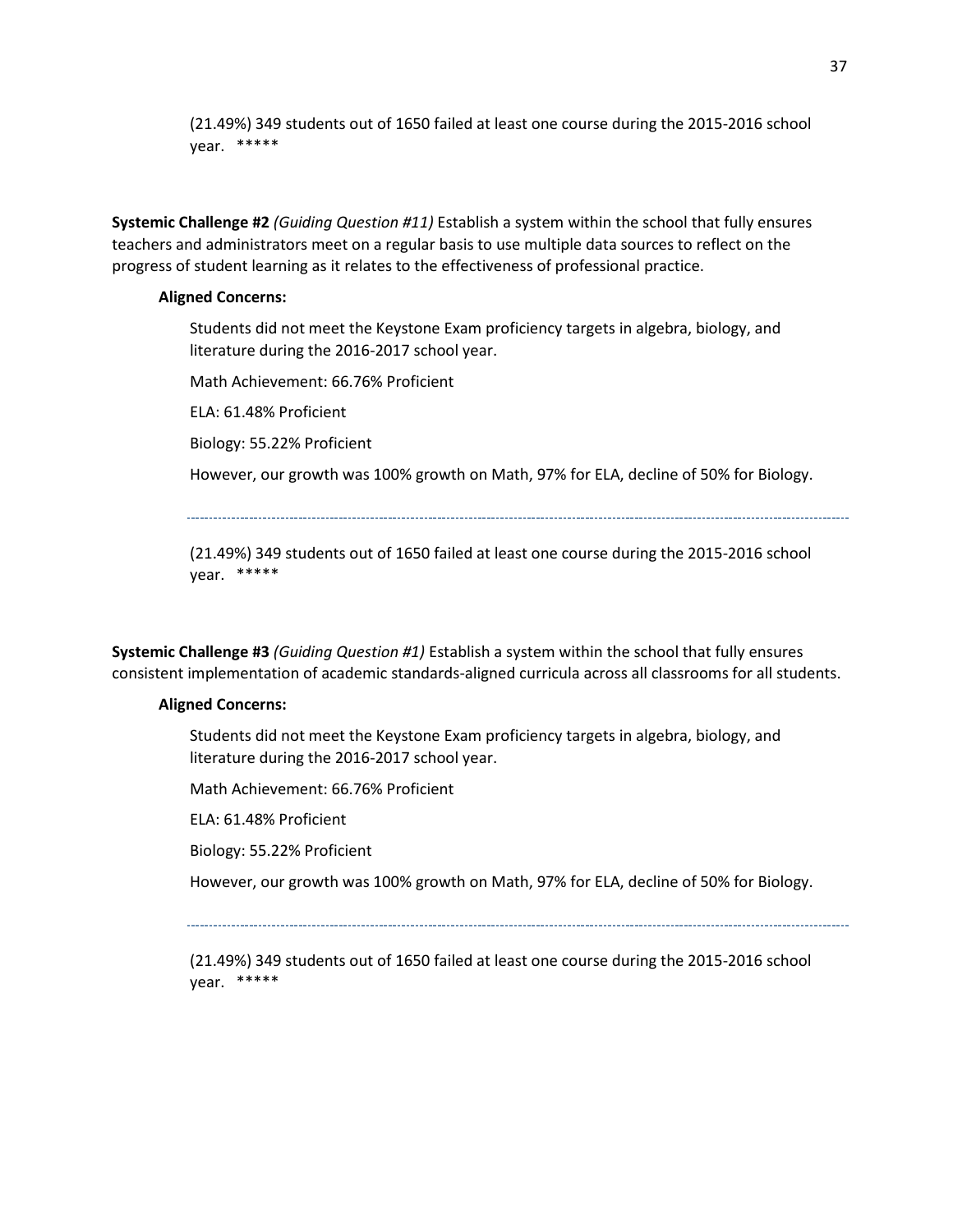# CTC Level Plan

## **Action Plans**

**Goal #1**: Establish a system within the school that fully ensures students who are academically at risk are identified early and are supported by a process that provides interventions based upon student needs at no cost to a parent and includes procedures for monitoring effectiveness.

## **Related Challenges:**

- Establish a system within the school that fully ensures teachers and administrators meet on a regular basis to use multiple data sources to reflect on the progress of student learning as it relates to the effectiveness of professional practice.
- Establish a system within the school that fully ensures consistent implementation of academic standards-aligned curricula across all classrooms for all students.

## **Indicators of Effectiveness:**

Type: Interim

Data Source: Office Referrals

Specific Targets: 30% decrease in student discipline office referrals

Type: Annual

Data Source: Keystone Exam Results

Specific Targets: Increase Keystone Biology Proficient or Advanced from 55.22% in 2017 to 66.42% 2022

Type: Annual

Data Source: Keystone Exam Literature

Specific Targets: Increase Keystone Literacy Proficient or Advanced from 61.48% in 2017 to 70.48% 2022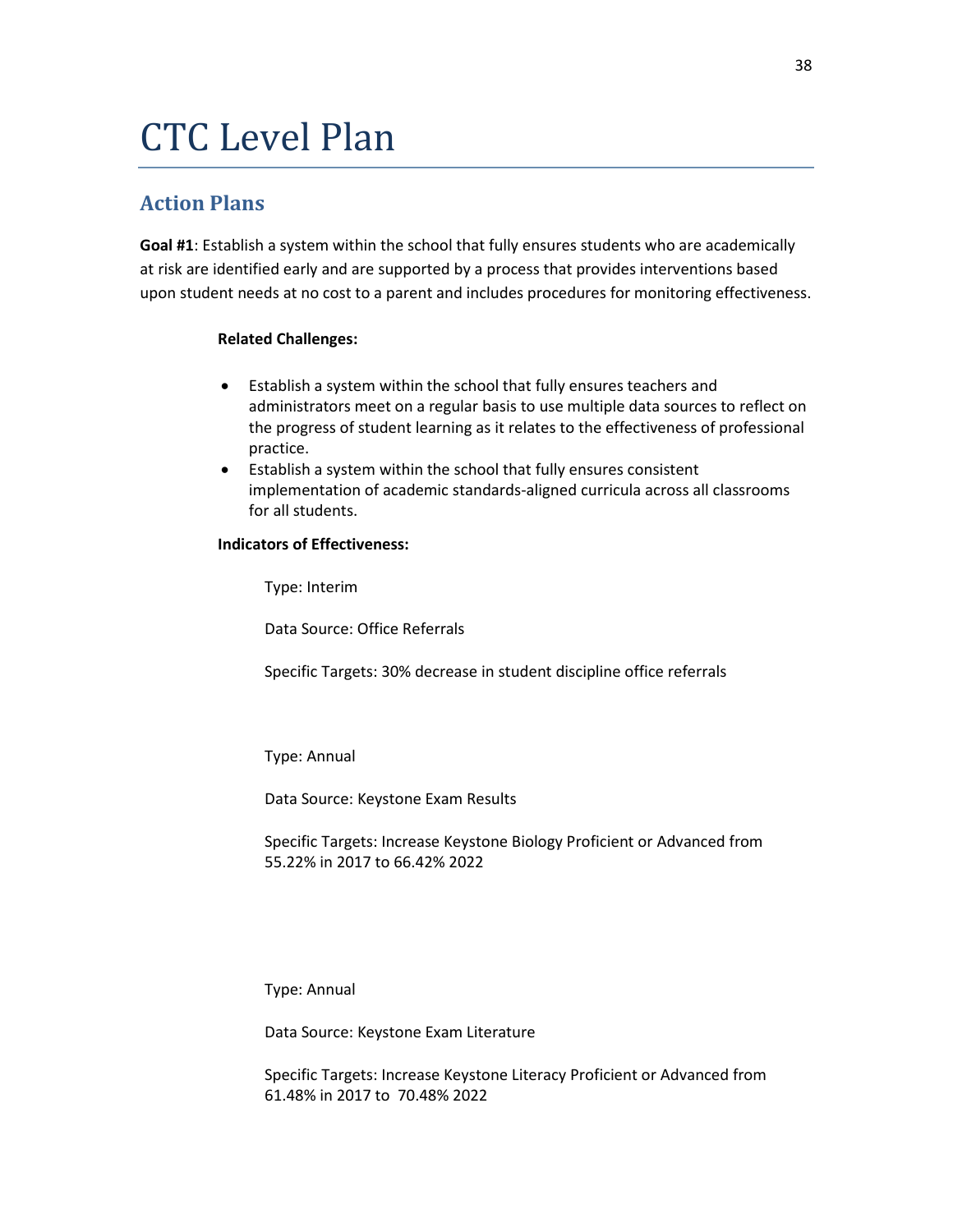Type: Annual

Data Source: Keystone Exam Algebra

Specific Targets: Increase Keystone Algebra Proficient or Advanced from 66.76% in 2017 to 74.26% 2022

## *Strategies:*

#### *Positive Behavioral Interventions and Supports*

#### **Description:**

Positive behavior support strives to use a system to understand what maintains an individual's challenging behavior. It also summarizes and creates a hypothesis about the behavior, and directly observes the behavior and takes data to get a baseline. The positive behavior support process involves goal identification, information gathering, hypothesis development, support plan design, implementation and monitoring. Strategies are needed that teachers and parents are able and willing to use and that have an impact on the child's ability to participate in community and school activities.? (Source: [http://en.wikipedia.org/wiki/Positive\\_behavior\\_support](http://en.wikipedia.org/wiki/Positive_behavior_support) ) Measures of fidelity of PBS implementation were established in 2009, which means that the correlation between fidelity of implementation and measures of student behavior (e.g. number of behavioral referrals) can and needs to be determined before PBS can be verified as having a statistically significant impact on student behavior. A number of tools provide indicators of implementation, but indicators of effectiveness remain to be verified. The following site provides technical information related to PBS. (Source: <http://www.pbis.org/default.aspx> ) While empirical evidence is being developed regarding the effectiveness of School Wide PBS at the high school level, there is initial support for use of PBS in high schools. (Source: [http://www.pbis.org/school/high\\_school\\_pbis.aspx](http://www.pbis.org/school/high_school_pbis.aspx) )The Technical Assistance Center on Positive Behavioral Interventions and Supports is established by the U.S. Department of Education's Office of Special Education Programs (OSEP) to define, develop, implement, and evaluate a multi-tiered approach to Technical Assistance that improves the capacity of states, districts and schools to establish, scale-up and sustain the PBIS framework. Emphasis is given to the impact of implementing PBIS on the social, emotional and academic outcomes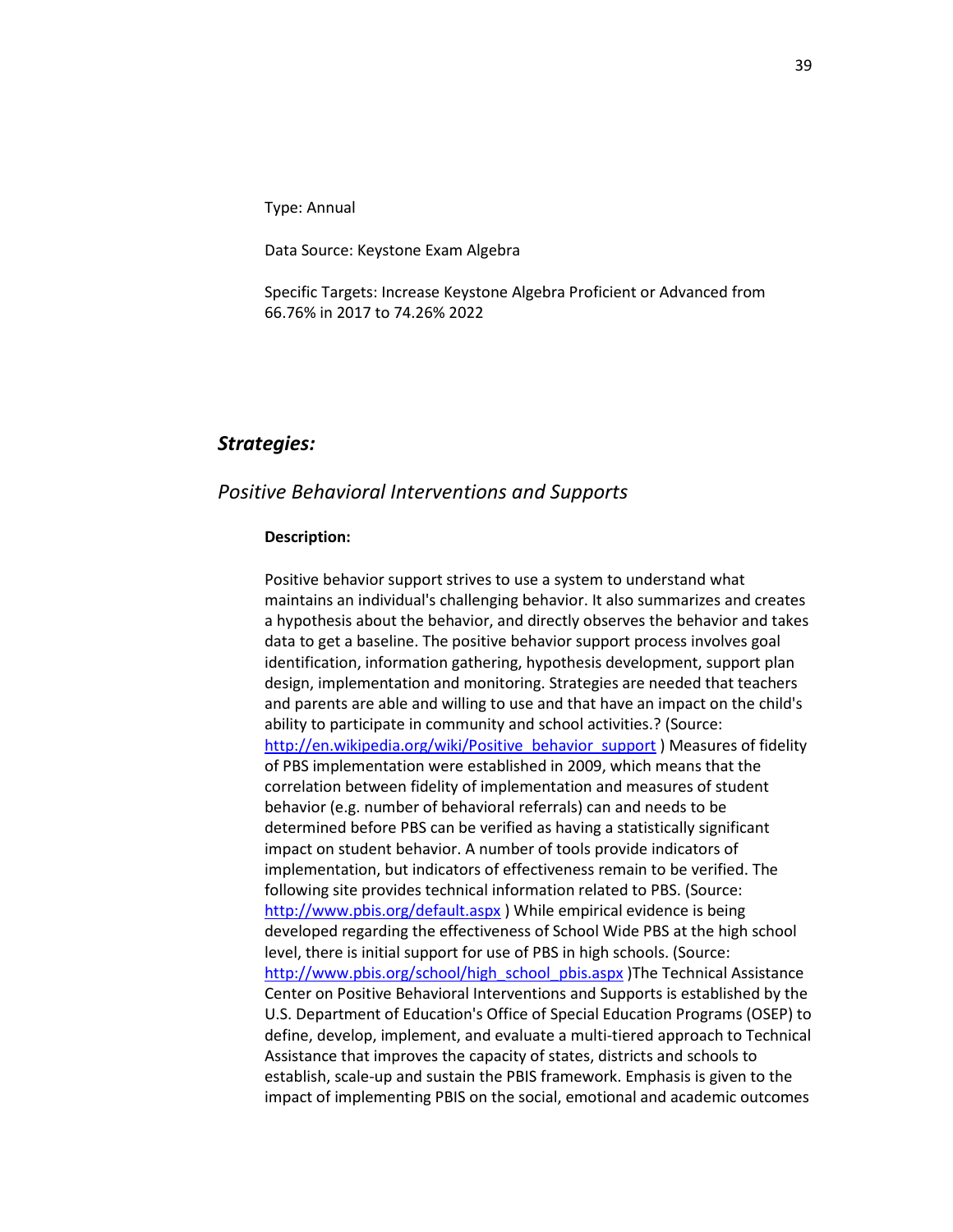for students with disabilities. Resource[: http://effectivestrategies.wiki.caiu.org/Safe+and+Supportive](http://effectivestrategies.wiki.caiu.org/Safe+and+Supportive)

**SAS Alignment:** Instruction, Safe and Supportive Schools

## *Character and Social Skill Building Programs*

#### **Description:**

WWC has identified programs for which there is evidence of the programs having a positive effect on character and social skill building. (Sources: [http://www.positiveaction.net/content/PDFs/Character-education-topic](http://www.positiveaction.net/content/PDFs/Character-education-topic-report.pdf)[report.pdf](http://www.positiveaction.net/content/PDFs/Character-education-topic-report.pdf) and WWC/IES Practice Guide: Reducing Behavior Problems in School Classrooms: [http://ies.ed.gov/ncee/wwc/pdf/practice\\_guides/behavior\\_pg\\_092308.pdf](http://ies.ed.gov/ncee/wwc/pdf/practice_guides/behavior_pg_092308.pdf) ) Resource[: http://effectivestrategies.wiki.caiu.org/Programs](http://effectivestrategies.wiki.caiu.org/Programs)

## **SAS Alignment:** Safe and Supportive Schools

## *PA Core Standards Implementation*

#### **Description:**

"The State Board approved the final Chapter 4 regulations on September 12, 2013. The Independent Regulatory Review Commission (IRRC) approved the final regulation on November 21, 2013. With publication of Chapter 4 in the Pennsylvania Bulletin, the new regulations took effect on March 1, 2014. As part of the new regulations, Pennsylvania's Core Standards offer a set of rigorous, high-quality academic expectations in English Language Arts and Mathematics that all students should master by the end of each grade level. The PA Core Standards are robust and relevant to the real world and reflect the knowledge and skills our young people need to succeed in life after high school, in both post-secondary education and a globally competitive workforce." (Source[: http://www.pdesas.org/standard/PACore\)](http://www.pdesas.org/standard/PACore) Resource: <http://effectivestrategies.wiki.caiu.org/Curriculum+Framework>

**SAS Alignment:** Standards, Curriculum Framework

## *Diversity Education*

## **Description:**

York County School of Technology focuses on meeting the diverse needs of learners within the classroom. (ELs, Gifted, Special Education, etc.)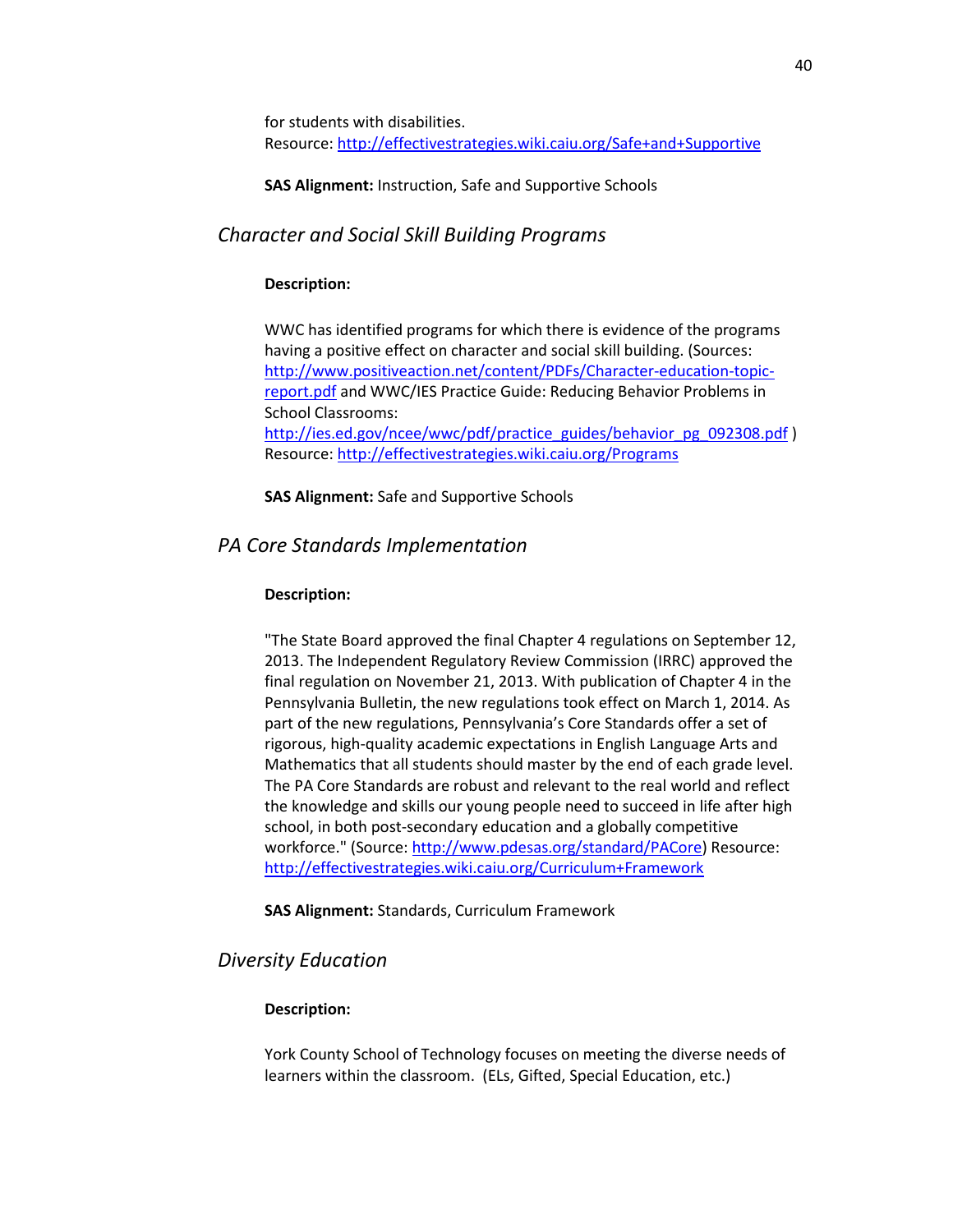#### **SAS Alignment:** Safe and Supportive Schools

## *Implementation Steps:*

## *Student Discipline Support Group*

## **Description:**

School Psychologists, School Counselors, and a HS administrator will facilitate student discipline support groups as a means to decrease the frequency of individual student discipline challenges/issues.

**Start Date:** 7/1/2018 **End Date:** 6/30/2022

**Program Area(s):** Special Education, Student Services

#### **Supported Strategies:**

- Positive Behavioral Interventions and Supports
- Character and Social Skill Building Programs

## *Meeting the diverse needs of learners in the inclusive classroom*

## **Description:**

Students are performing at all levels of proficiency in Algebra, Literature, and Biology. Due to this challenge, teachers need to design and adapt lessons to meet the needs of all learners through differentiation of the instructional core.

Teachers would be expected to analyze Keystone exam achievement and growth data. (PVAAS, SPP, E-Metric,)

**Start Date:** 7/1/2018 **End Date:** 6/30/2022

**Program Area(s):** Professional Education, Teacher Induction, Special Education, Student Services, Gifted Education

#### **Supported Strategies:**

• PA Core Standards Implementation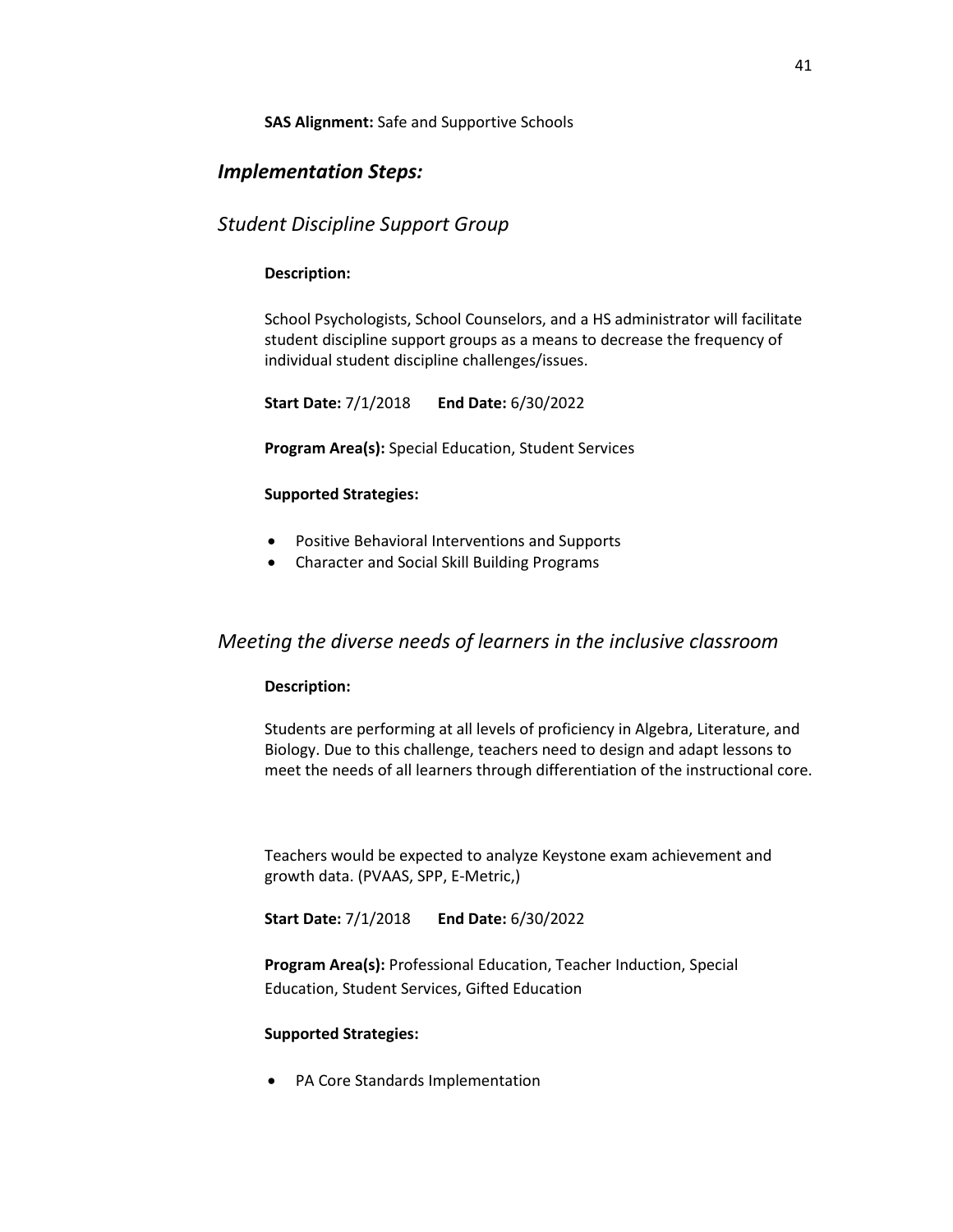## *Meeting the Diverse Needs of Students in the Inclusive Classroom*

## **Description:**

York County School of Technology will meet the needs of all learners by using best practices for instruction and data collection.

**Start Date:** 7/1/2018 **End Date:** 6/30/2022

**Program Area(s):** Special Education, Student Services, Gifted Education

#### **Supported Strategies:**

• Diversity Education

**Goal #2**: Establish a system within the school that fully ensures teachers and administrators meet on a regular basis to use multiple data sources to reflect on the progress of student learning as it relates to the effectiveness of professional practice.

## **Related Challenges:**

• Establish a system within the school that fully ensures consistent implementation of academic standards-aligned curricula across all classrooms for all students.

#### **Indicators of Effectiveness:**

Type: Annual

Data Source: Danielson 82-1, 82-2, 82-3 Evaluations

Specific Targets: 80% of all teachers evaluations will reflect a proficiency level of 3 or 4.

Type: Interim

Data Source: Walk-Throughs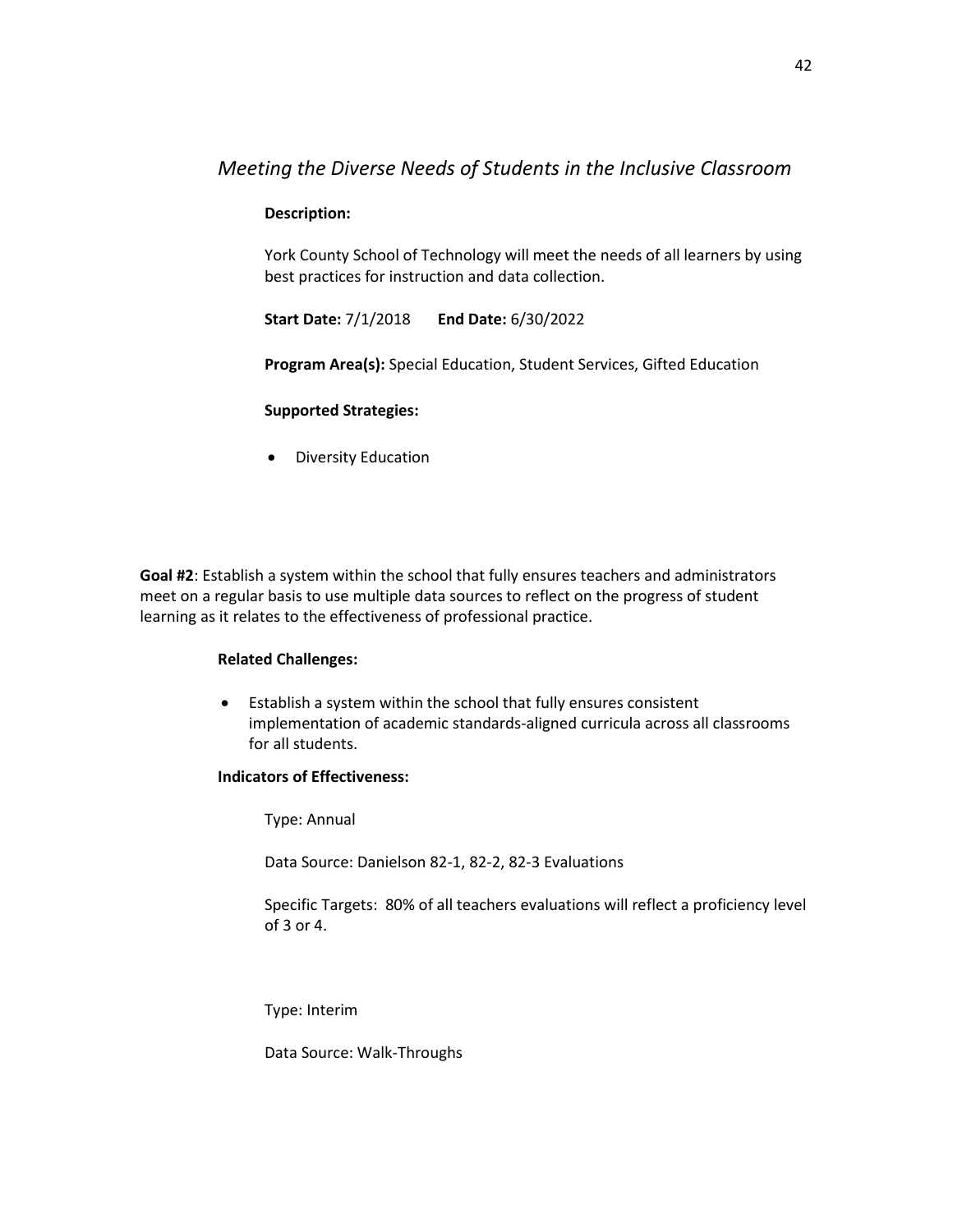Specific Targets: 5-7 Walk-Throughs will be conducted for each teacher over the course of a school year.

## *Strategies:*

## *Effective Supervision and Evaluation*

## **Description:**

Grounded in the philosophy of Charlotte Danielson Framework for Teaching. York County School of Technology will utilize those strategies for effective supervision and evaluation.

#### **SAS Alignment:** Instruction

## *Substantial Professional Development*

#### **Description:**

The Southwest Regional Educational Laboratory found that substantial professional development showed a positive impact upon student achievement (substantial = greater than 14 hours of focused professional development delivered via workshops or summer institutes, supported by follow-up sessions and all delivered by professional developers rather than train-the-trainer approaches). (Source: [http://ies.ed.gov/ncee/edlabs/regions/southwest/pdf/rel\\_2007033.pdf](http://ies.ed.gov/ncee/edlabs/regions/southwest/pdf/rel_2007033.pdf) ) Resource[: http://effectivestrategies.wiki.caiu.org/Professional+Development](http://effectivestrategies.wiki.caiu.org/Professional+Development)

**SAS Alignment:** Instruction

## *Implementation Steps:*

## *Walk-Throughs*

### **Description:**

Implemented a Google Doc Form for walk through data collection. Two separate forms: one for academic teachers and one for CTE teachers.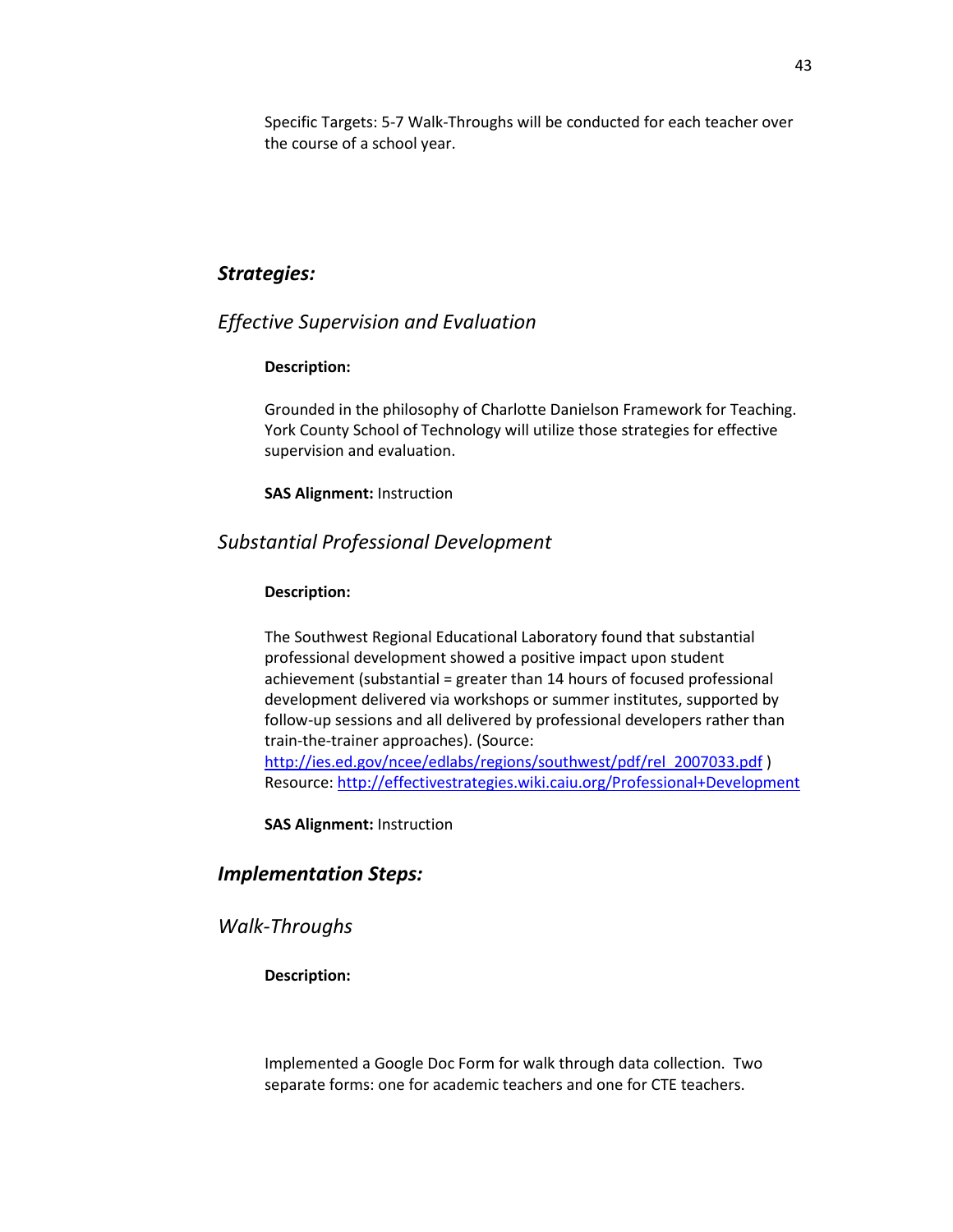Team of Administrators will complete walk-throughs weekly and provide electronic feedback to teachers that will be followed up with conferences when appropriate.

**Start Date:** 7/1/2018 **End Date:** 8/17/2022

**Program Area(s):** Professional Education, Educational Technology

#### **Supported Strategies:**

• Effective Supervision and Evaluation

## *MAX Teaching for Language and Literacy Acquisition*

#### **Description:**

Over the course of the next three years of the comprehensive plan, our school will provide MAX Teaching professional development workshops, MAX Teaching Modeling, and MAX Teaching Coaching within classrooms to ensure implementation fidelity of MAX Teaching strategies for Language and Literacy Acquistion.

**Start Date:** 7/1/2018 **End Date:** 6/30/2022

**Program Area(s):** Professional Education

## **Supported Strategies:**

• Substantial Professional Development

**Goal #3**: Establish a system within the school that fully ensures consistent implementation of academic standards-aligned curricula across all classrooms for all students.

#### **Indicators of Effectiveness:**

Type: Annual

Data Source: Curriculum Audit Process:procedure that aligns student achievement data with academic standards-aligned curricula.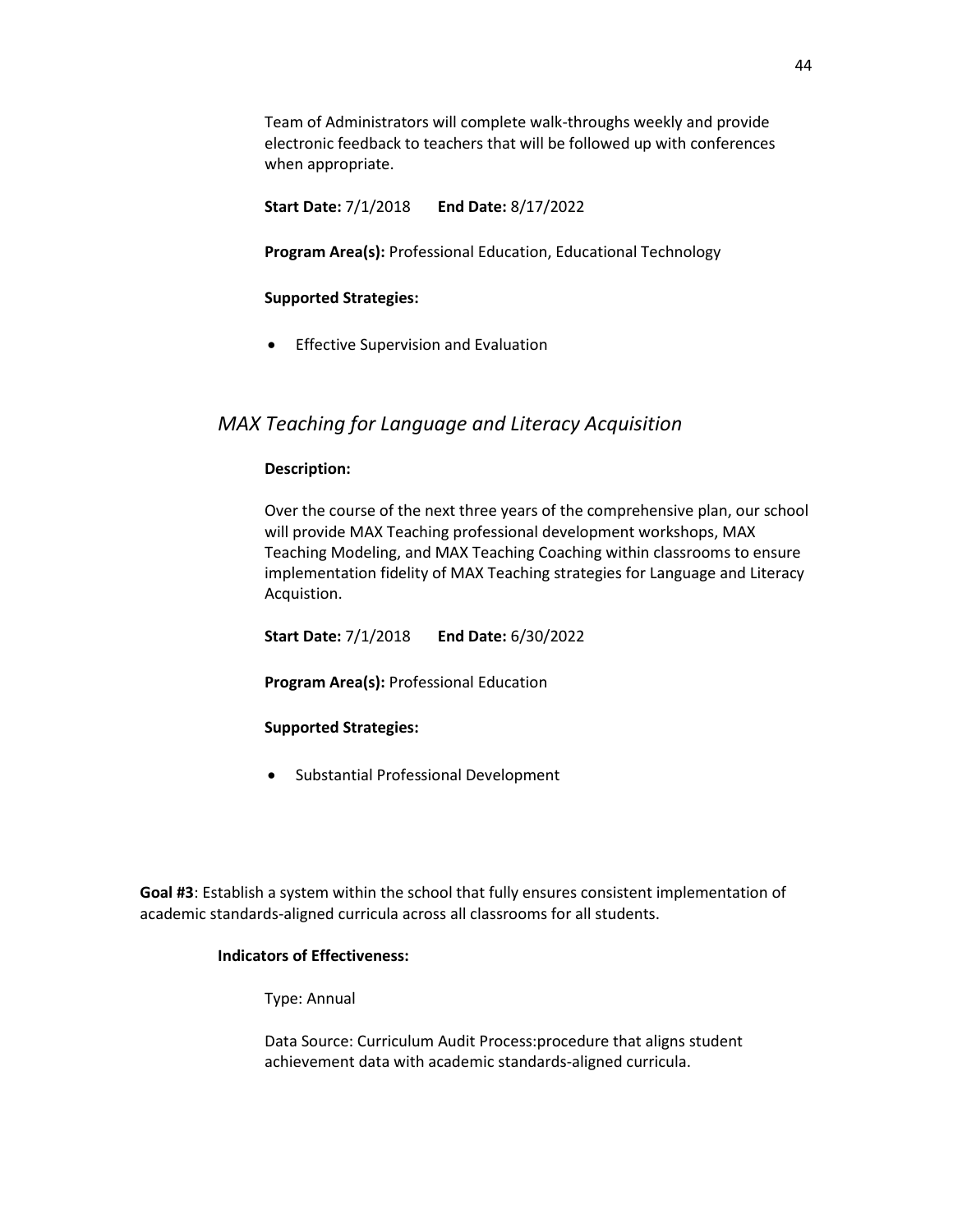Specific Targets: 100% of Math, Science, and English will be aligned to the PDE Standards Aligned System

## *Strategies:*

*"Data Well"*

#### **Description:**

In a common area In your school (like a teacher prep area), create a display to post progress on using data to inform instruction. Separate the common assessment data by grade level, then by teacher. Display monthly success rates by using different colored push pins. Green = on level or above, Yellow = moving in the right direction, but not quite yet on level, Red = below level (at risk). Resource:<http://effectivestrategies.wiki.caiu.org/Using+Data>

**SAS Alignment:** Assessment

## *Curriculum Mapping*

#### **Description:**

Empirical evidence of a positive statistical correlation of the use of curriculum mapping with student achievement is scarce. There was a 2001 study by the Indiana Center of Evaluation conducted for the Ohio DOE that determined curriculum alignment (defined as curriculum mapping with subsequent change in instructional practice) was the "single greatest factor in achieving improved test scores." The following link provides a list of resources supporting the positive contributions of curriculum mapping to educational processes: [http://www.curriculummapping101.com/materials/curriculum-mapping](http://www.curriculummapping101.com/materials/curriculum-mapping-research)[research](http://www.curriculummapping101.com/materials/curriculum-mapping-research) ; the following link provides an overview of curriculum mapping: <http://webserver3.ascd.org/handbook/demo/mapping2.html> Resource[:http://effectivestrategies.wiki.caiu.org/Curriculum+Framework](http://effectivestrategies.wiki.caiu.org/Curriculum+Framework) 

**SAS Alignment:** Standards, Materials & Resources

## *Implementation Steps:*

*Keystone Exam Course Curriculum and Lesson Revisions* 

#### **Description:**

After identifying the curriculum gaps through data analysis: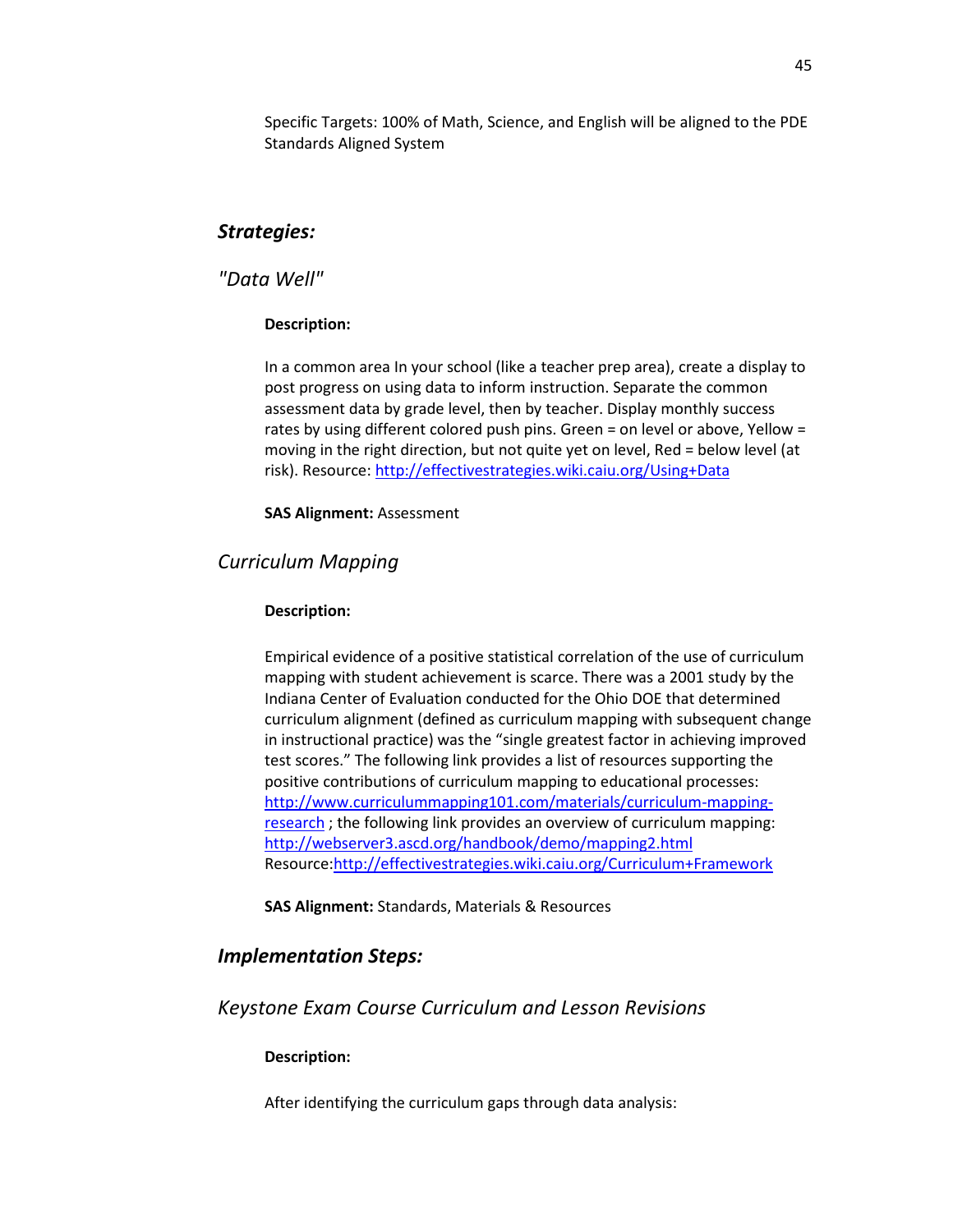- Keystone Exam Course Curriculum will be revised by teams of teachers to address Keystone Exam areas of concern.
- These teams will also create "Best Practice" lessons that address specific anchors, eligible content, and utilize research based instructional strategies to address these Keystone Exam curriculum areas of concern.

**Start Date:** 7/1/2018 **End Date:** 6/30/2022

**Program Area(s):** Professional Education

**Supported Strategies:** 

- "Data Well"
- Curriculum Mapping

## *Curriculum Review and Implementation*

#### **Description:**

Curricular Leaders, Instructional Coach, and Administrative representatives will review curriculum with revisions and model lesson plans that address curriculum areas of concern.

Curricular Leaders will train other Keystone course teachers on the implementation of the curriculum revisions, model lesson plans, and revised common assessments.

**Start Date:** 7/1/2018 **End Date:** 6/30/2022

**Program Area(s):** Professional Education, Educational Technology

#### **Supported Strategies:**

- "Data Well"
- Curriculum Mapping

*Curriculum Evaluation*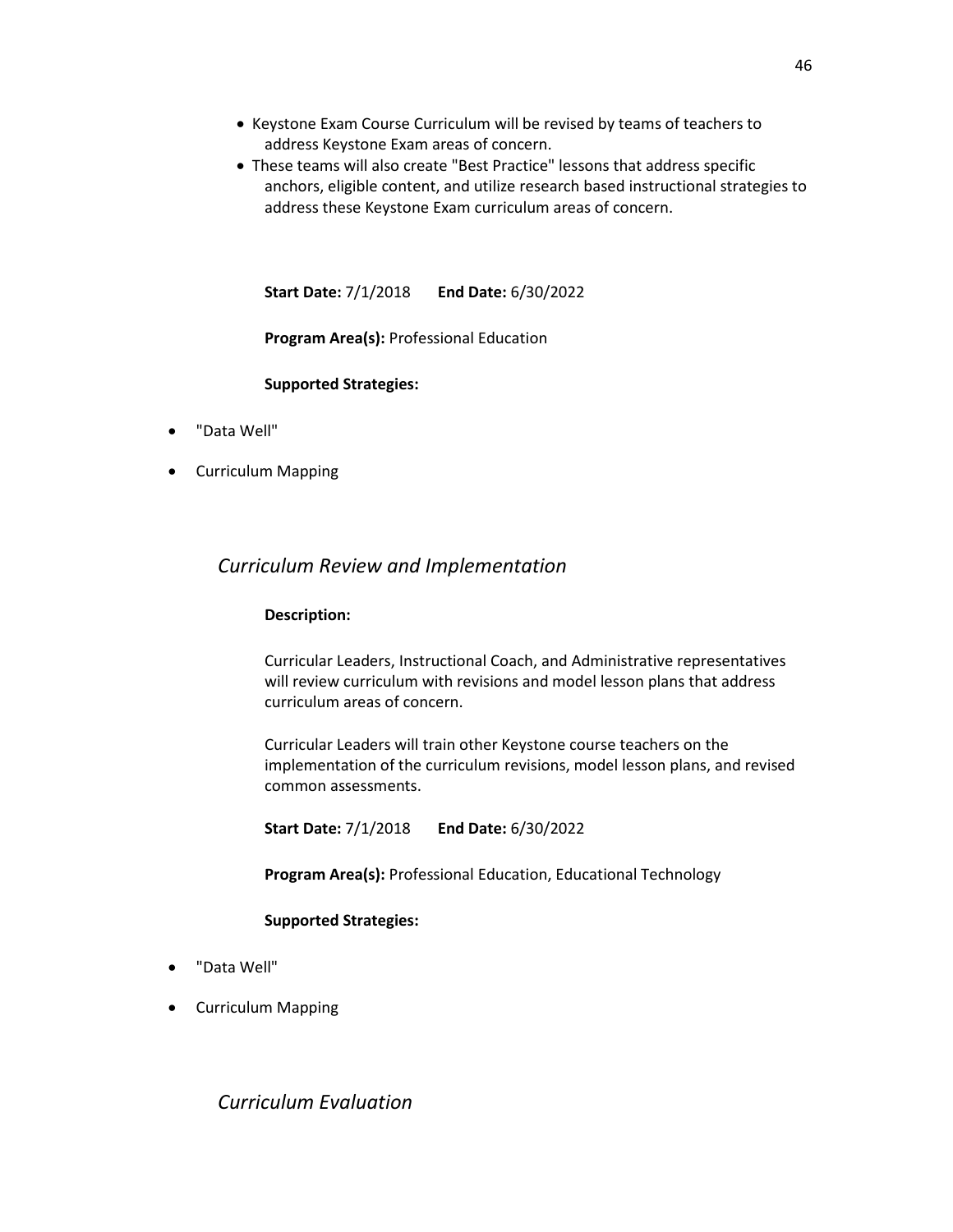### **Description:**

Teachers will evaluate the effectiveness of new curricula at department and course collaboration meetings through analyzing formative check point data and summative common assessment data.

**Start Date:** 7/1/2018 **End Date:** 6/30/2022

**Program Area(s):** Professional Education

### **Supported Strategies:**

- "Data Well"
- Curriculum Mapping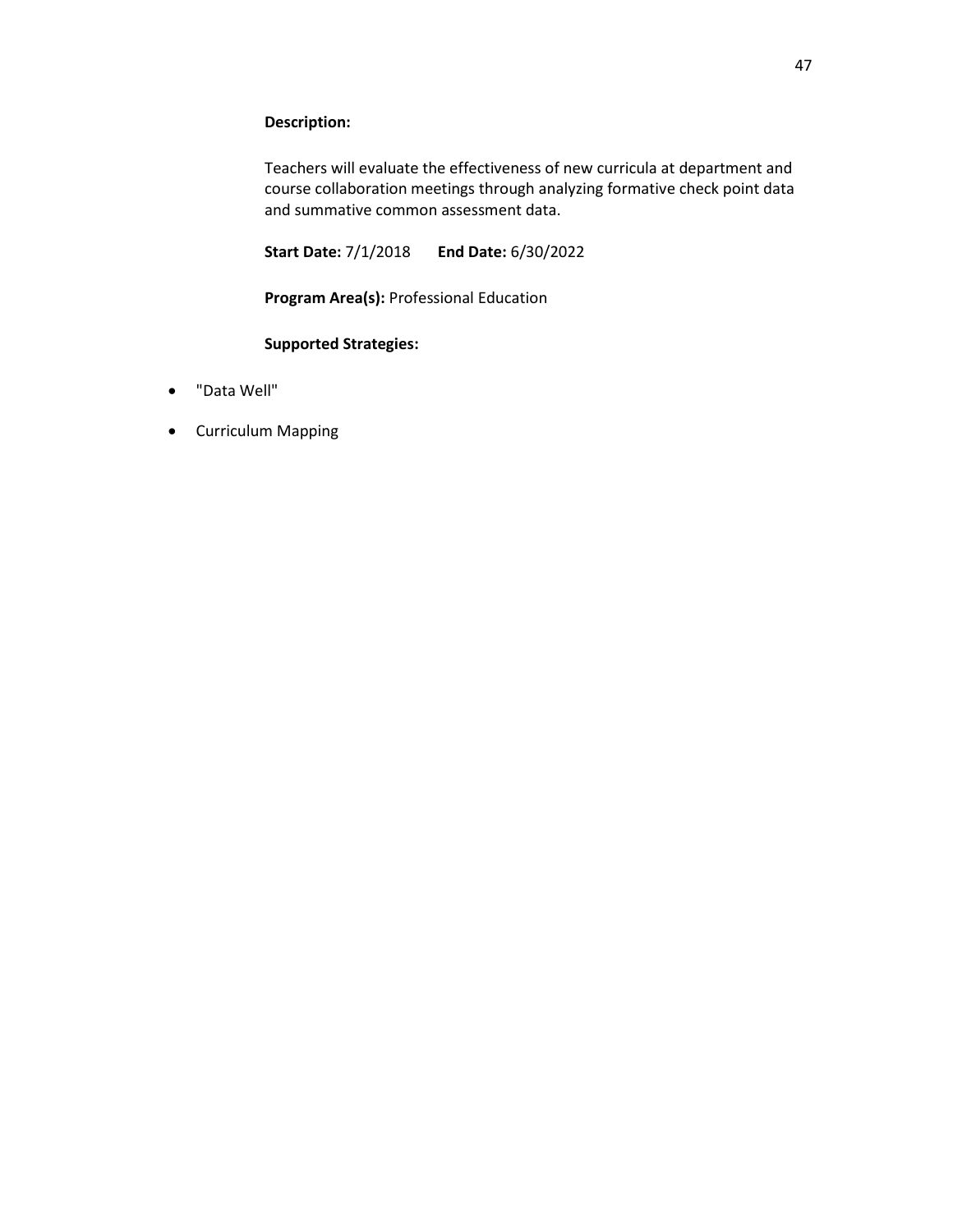# Appendix: Professional Development Implementation Step Details

|                          | <b>LEA Goals Addressed:</b>                                                                                   | monitoring effectiveness.                                 |                           |                     |                 | Establish a system within the school that<br>fully ensures students who are academically<br>at risk are identified early and are supported<br>by a process that provides interventions<br>based upon student needs at no cost to a<br>parent and includes procedures for | <b>Strategy #1: PA Core Standards</b><br><b>Implementation</b>                                                                                                                                                                                        |                                 |             |
|--------------------------|---------------------------------------------------------------------------------------------------------------|-----------------------------------------------------------|---------------------------|---------------------|-----------------|--------------------------------------------------------------------------------------------------------------------------------------------------------------------------------------------------------------------------------------------------------------------------|-------------------------------------------------------------------------------------------------------------------------------------------------------------------------------------------------------------------------------------------------------|---------------------------------|-------------|
| <b>Start</b><br>7/1/2018 | <b>End</b><br>6/30/2022                                                                                       | Meeting the diverse needs of<br>learners in the inclusive | <b>Title</b><br>classroom |                     |                 | <b>Description</b>                                                                                                                                                                                                                                                       | Students are performing at all levels of proficiency in Algebra, Literature, and<br>Biology. Due to this challenge, teachers need to design and adapt lessons to meet<br>the needs of all learners through differentiation of the instructional core. |                                 |             |
|                          |                                                                                                               |                                                           |                           |                     |                 | data. (PVAAS, SPP, E-Metric,)                                                                                                                                                                                                                                            | Teachers would be expected to analyze Keystone exam achievement and growth                                                                                                                                                                            |                                 |             |
|                          | <b>Person Responsible</b><br><b>Administrative Team</b><br>in collaboration with<br><b>Curricular Leaders</b> |                                                           | <b>SH</b><br>1.0          | S<br>$\overline{7}$ | <b>EP</b><br>14 | <b>Provider</b><br><b>York County School of Technology</b>                                                                                                                                                                                                               |                                                                                                                                                                                                                                                       | <b>Type</b><br>School<br>Entity | App.<br>Yes |
|                          | Knowledge                                                                                                     |                                                           | to increase scores.       |                     |                 |                                                                                                                                                                                                                                                                          | Teachers will conduct data analysis and develop student focused Keystone exam achievement and growth plan                                                                                                                                             |                                 |             |
|                          | <b>Supportive</b><br><b>Research</b>                                                                          |                                                           |                           |                     |                 |                                                                                                                                                                                                                                                                          | Grounded in PDE best practices data analysis methods (PVAAS, E-Metric) as well as local assessment data.                                                                                                                                              |                                 |             |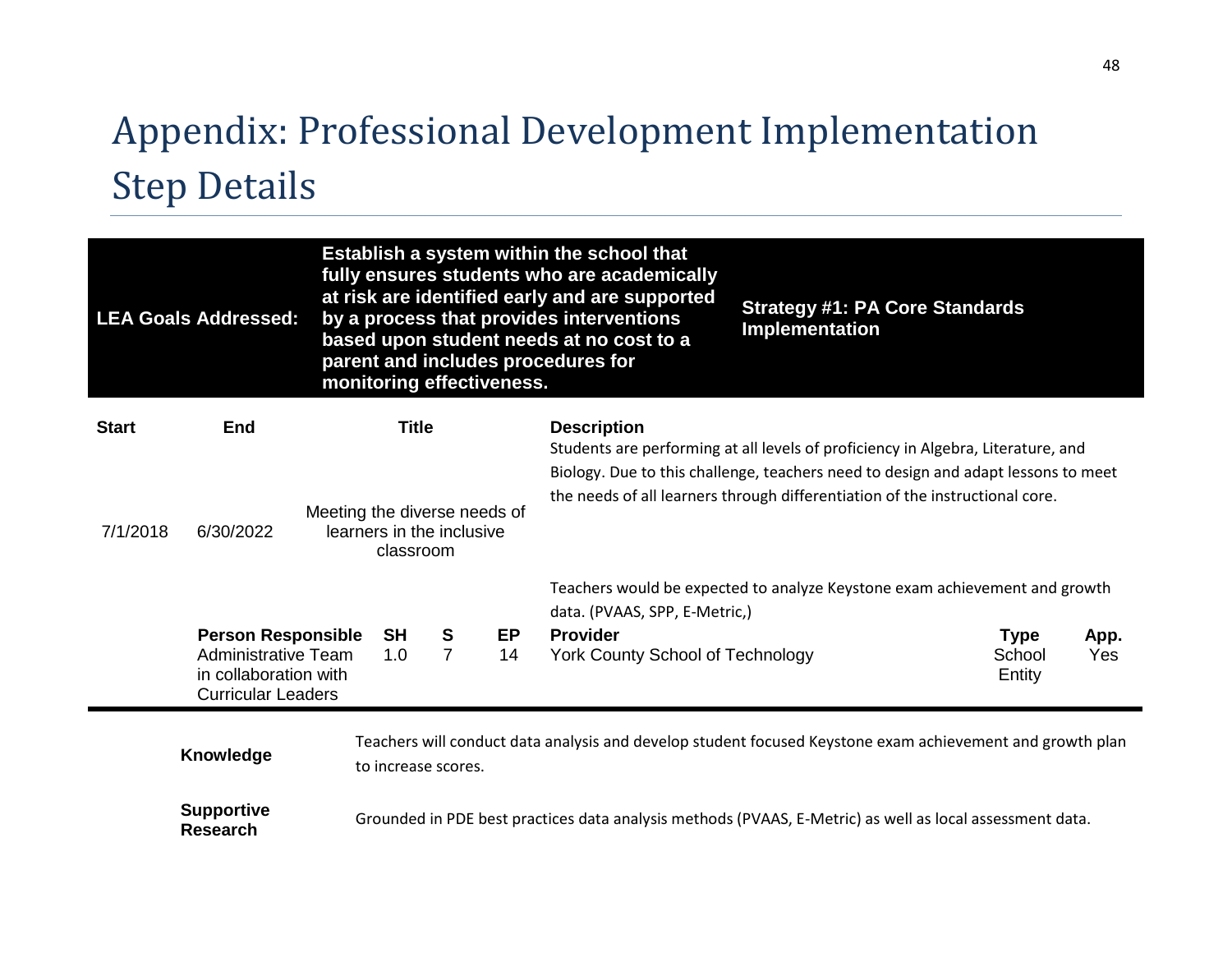## **Designed to Accomplish**

| For classroom teachers, school<br>counselors and education<br>specialists:                     | Enhances the educator's content knowledge in the area of the educator's<br>certification or assignment.<br>Increases the educator's teaching skills based on research on effective practice, with<br>attention given to interventions for struggling students.<br>Provides educators with a variety of classroom-based assessment skills and the skills<br>needed to analyze and use data in instructional decision-making.<br>Empowers educators to work effectively with parents and community partners.                                                                          |
|------------------------------------------------------------------------------------------------|-------------------------------------------------------------------------------------------------------------------------------------------------------------------------------------------------------------------------------------------------------------------------------------------------------------------------------------------------------------------------------------------------------------------------------------------------------------------------------------------------------------------------------------------------------------------------------------|
| For school and district<br>administrators, and other<br>educators seeking leadership<br>roles: | Provides the knowledge and skills to think and plan strategically, ensuring that<br>assessments, curriculum, instruction, staff professional education, teaching materials and<br>interventions for struggling students are aligned to each other as well as to Pennsylvania's<br>academic standards.<br>Provides leaders with the ability to access and use appropriate data to inform<br>decision-making.<br>Empowers leaders to create a culture of teaching and learning, with an emphasis on<br>learning.<br>Instructs the leader in managing resources for effective results. |
| <b>Training Format</b>                                                                         | Series of Workshops<br>School Whole Group Presentation<br><b>Department Focused Presentation</b><br><b>Professional Learning Communities</b>                                                                                                                                                                                                                                                                                                                                                                                                                                        |
| <b>Participant Roles</b>                                                                       | Classroom teachers<br>High (grades 9-12)<br>Principals / Asst. Principals<br><b>Grade Levels</b><br><b>Related Service Personnel</b>                                                                                                                                                                                                                                                                                                                                                                                                                                                |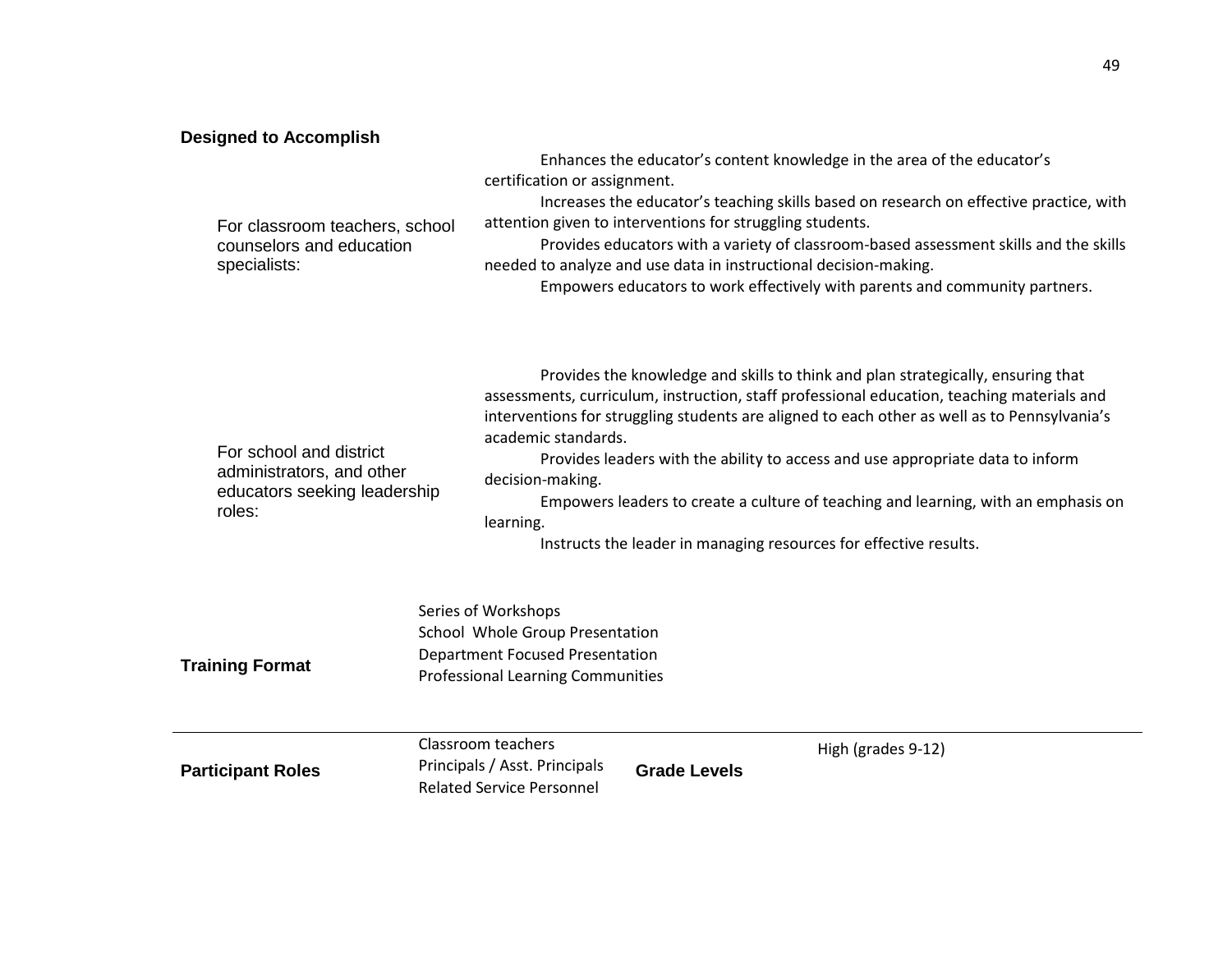| Team development and<br>sharing of content-area lesson<br>implementation outcomes, with<br>involvement of administrator and/or<br>peers<br>Analysis of student work,<br><b>Follow-up Activities</b><br>with administrator and/or peers<br>Keystone Achievement and<br>Growth Plan | <b>Evaluation Methods</b> | Student PSSA data<br>Standardized student assessment<br>data other than the PSSA<br>Classroom student assessment data<br>Keystone specific Improvement<br>Plans |
|-----------------------------------------------------------------------------------------------------------------------------------------------------------------------------------------------------------------------------------------------------------------------------------|---------------------------|-----------------------------------------------------------------------------------------------------------------------------------------------------------------|
|-----------------------------------------------------------------------------------------------------------------------------------------------------------------------------------------------------------------------------------------------------------------------------------|---------------------------|-----------------------------------------------------------------------------------------------------------------------------------------------------------------|

|              | <b>LEA Goals Addressed:</b> | professional practice. |   |    | Establish a system within the school that<br>fully ensures teachers and administrators<br><b>Strategy #1: Effective Supervision and</b><br>meet on a regular basis to use multiple data<br>sources to reflect on the progress of student<br><b>Evaluation</b><br>learning as it relates to the effectiveness of |                                                                                                                                                                                      |  |  |  |
|--------------|-----------------------------|------------------------|---|----|-----------------------------------------------------------------------------------------------------------------------------------------------------------------------------------------------------------------------------------------------------------------------------------------------------------------|--------------------------------------------------------------------------------------------------------------------------------------------------------------------------------------|--|--|--|
| <b>Start</b> | End                         | Title                  |   |    | <b>Description</b>                                                                                                                                                                                                                                                                                              |                                                                                                                                                                                      |  |  |  |
| 7/1/2018     | 8/17/2022                   | Walk-Throughs          |   |    |                                                                                                                                                                                                                                                                                                                 | Implemented a Google Doc Form for walk through data collection. Two separate<br>forms: one for academic teachers and one for CTE teachers.                                           |  |  |  |
|              | <b>Person Responsible</b>   | <b>SH</b>              | S | EP | <b>Provider</b>                                                                                                                                                                                                                                                                                                 | Team of Administrators will complete walk-throughs weekly and provide electronic<br>feedback to teachers that will be followed up with conferences when appropriate.<br>Type<br>App. |  |  |  |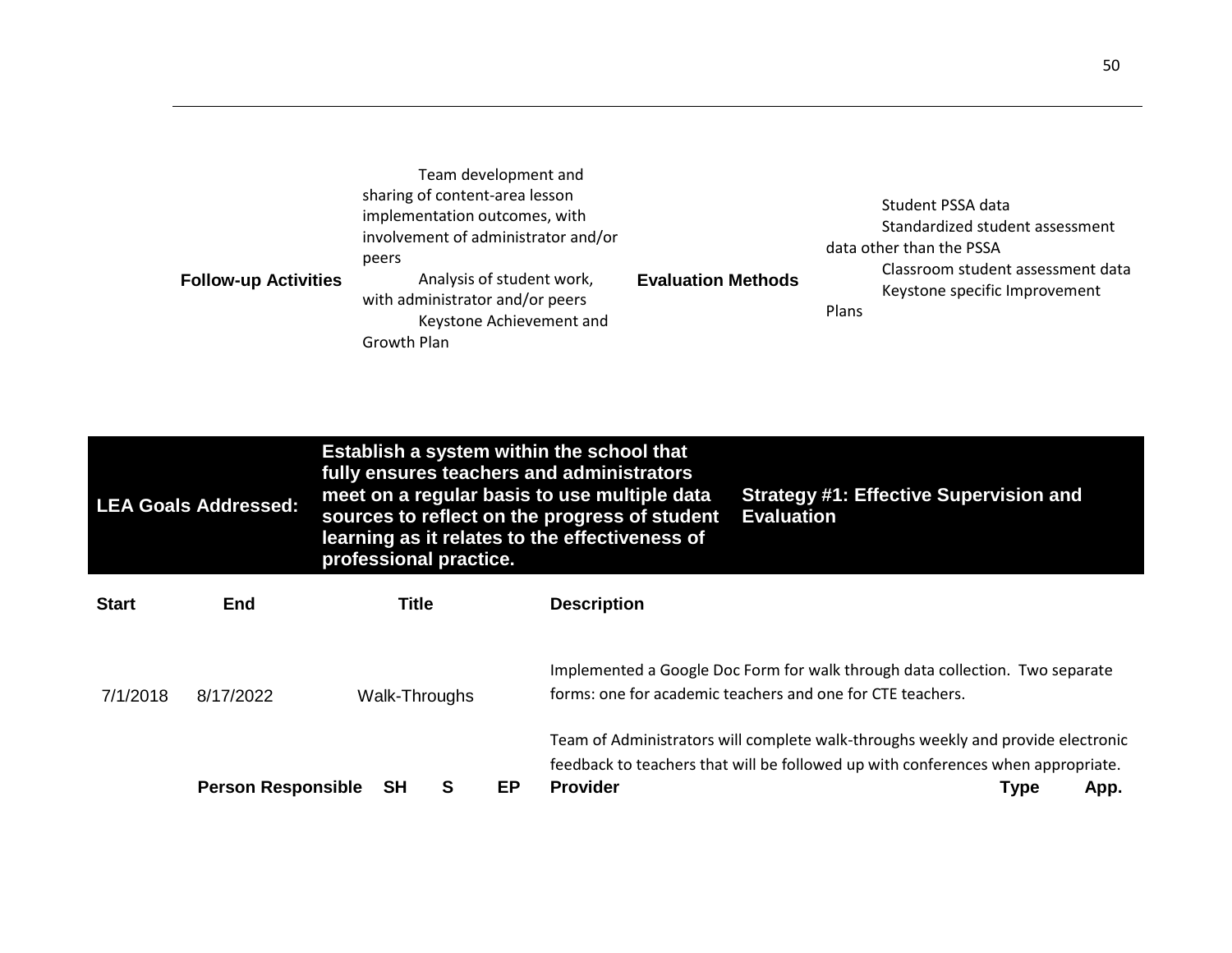| <b>Administrative Team</b>                                                                     | 2<br>2.0                       | 125 | <b>York County School of Technology</b>                                                                                                                                                                                                                                                                                                                                                                                                                                                           | School<br>Yes<br>Entity |
|------------------------------------------------------------------------------------------------|--------------------------------|-----|---------------------------------------------------------------------------------------------------------------------------------------------------------------------------------------------------------------------------------------------------------------------------------------------------------------------------------------------------------------------------------------------------------------------------------------------------------------------------------------------------|-------------------------|
|                                                                                                |                                |     | Administrative Team: Coordination and utilization of walk-through software                                                                                                                                                                                                                                                                                                                                                                                                                        |                         |
| <b>Knowledge</b>                                                                               |                                |     | Teachers: Collect and submit evidence and provide records of documentation                                                                                                                                                                                                                                                                                                                                                                                                                        |                         |
| <b>Supportive</b><br><b>Research</b>                                                           |                                |     | Grounded in Charlotte Danielson Framework for Instruction                                                                                                                                                                                                                                                                                                                                                                                                                                         |                         |
| <b>Designed to Accomplish</b><br>counselors and education<br>specialists:                      | For classroom teachers, school |     | Enhances the educator's content knowledge in the area of the educator's<br>certification or assignment.<br>Increases the educator's teaching skills based on research on effective practice, with<br>attention given to interventions for struggling students.<br>Provides educators with a variety of classroom-based assessment skills and the skills<br>needed to analyze and use data in instructional decision-making.                                                                       |                         |
| For school and district<br>administrators, and other<br>educators seeking leadership<br>roles: |                                |     | Provides the knowledge and skills to think and plan strategically, ensuring that<br>assessments, curriculum, instruction, staff professional education, teaching materials and<br>interventions for struggling students are aligned to each other as well as to Pennsylvania's<br>academic standards.<br>Provides leaders with the ability to access and use appropriate data to inform<br>decision-making.<br>Empowers leaders to create a culture of teaching and learning, with an emphasis on |                         |

learning.

Instructs the leader in managing resources for effective results.

| School Whole Group Presentation | <b>Training Format</b> | Series of Workshops |
|---------------------------------|------------------------|---------------------|
|                                 |                        |                     |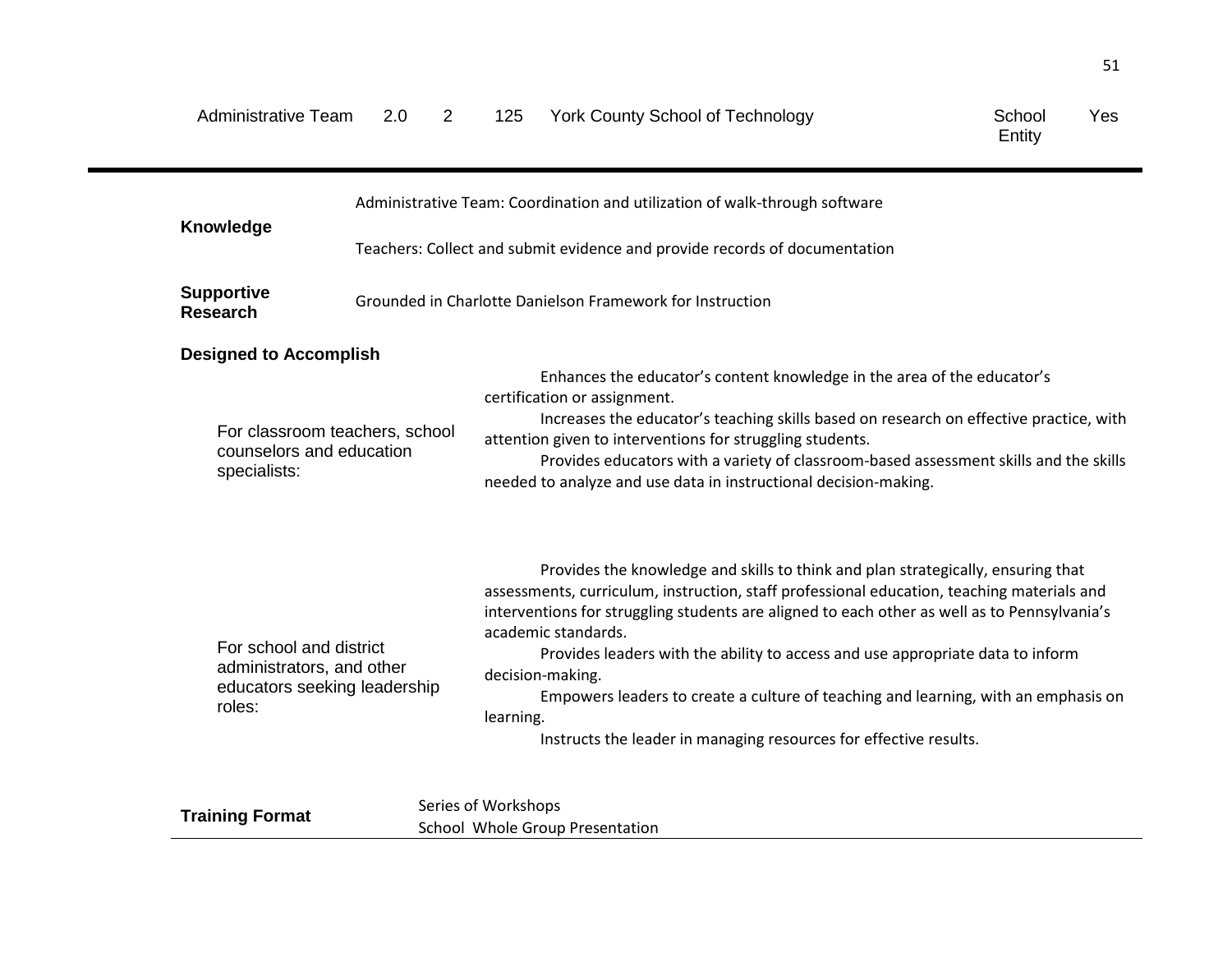## Department Focused Presentation Online-Asynchronous

|              | <b>Participant Roles</b>    | Classroom teachers<br>Principals / Asst. Principals<br>Supt / Ast Supts / CEO / Ex<br>Dir<br>Other educational<br>specialists                                                                                                                                       | <b>Grade Levels</b>       |                    | High (grades 9-12)                                                                                                                                                                                                             |
|--------------|-----------------------------|---------------------------------------------------------------------------------------------------------------------------------------------------------------------------------------------------------------------------------------------------------------------|---------------------------|--------------------|--------------------------------------------------------------------------------------------------------------------------------------------------------------------------------------------------------------------------------|
|              | <b>Follow-up Activities</b> | <b>Walk-Through Demos</b>                                                                                                                                                                                                                                           | <b>Evaluation Methods</b> |                    | Classroom observation focusing on<br>factors such as planning and preparation,<br>knowledge of content, pedagogy and<br>standards, classroom environment,<br>instructional delivery and professionalism.                       |
|              | <b>LEA Goals Addressed:</b> | Establish a system within the school that<br>fully ensures teachers and administrators<br>meet on a regular basis to use multiple data<br>sources to reflect on the progress of student<br>learning as it relates to the effectiveness of<br>professional practice. |                           | <b>Development</b> | <b>Strategy #1: Substantial Professional</b>                                                                                                                                                                                   |
| <b>Start</b> | End                         | <b>Title</b>                                                                                                                                                                                                                                                        | <b>Description</b>        |                    |                                                                                                                                                                                                                                |
| 7/1/2018     | 6/30/2022                   | <b>MAX Teaching for Language</b><br>and Literacy Acquisition                                                                                                                                                                                                        |                           |                    | Over the course of the next three years of the comprehensive plan, our school will<br>provide MAX Teaching professional development workshops, MAX Teaching<br>Modeling, and MAX Teaching Coaching within classrooms to ensure |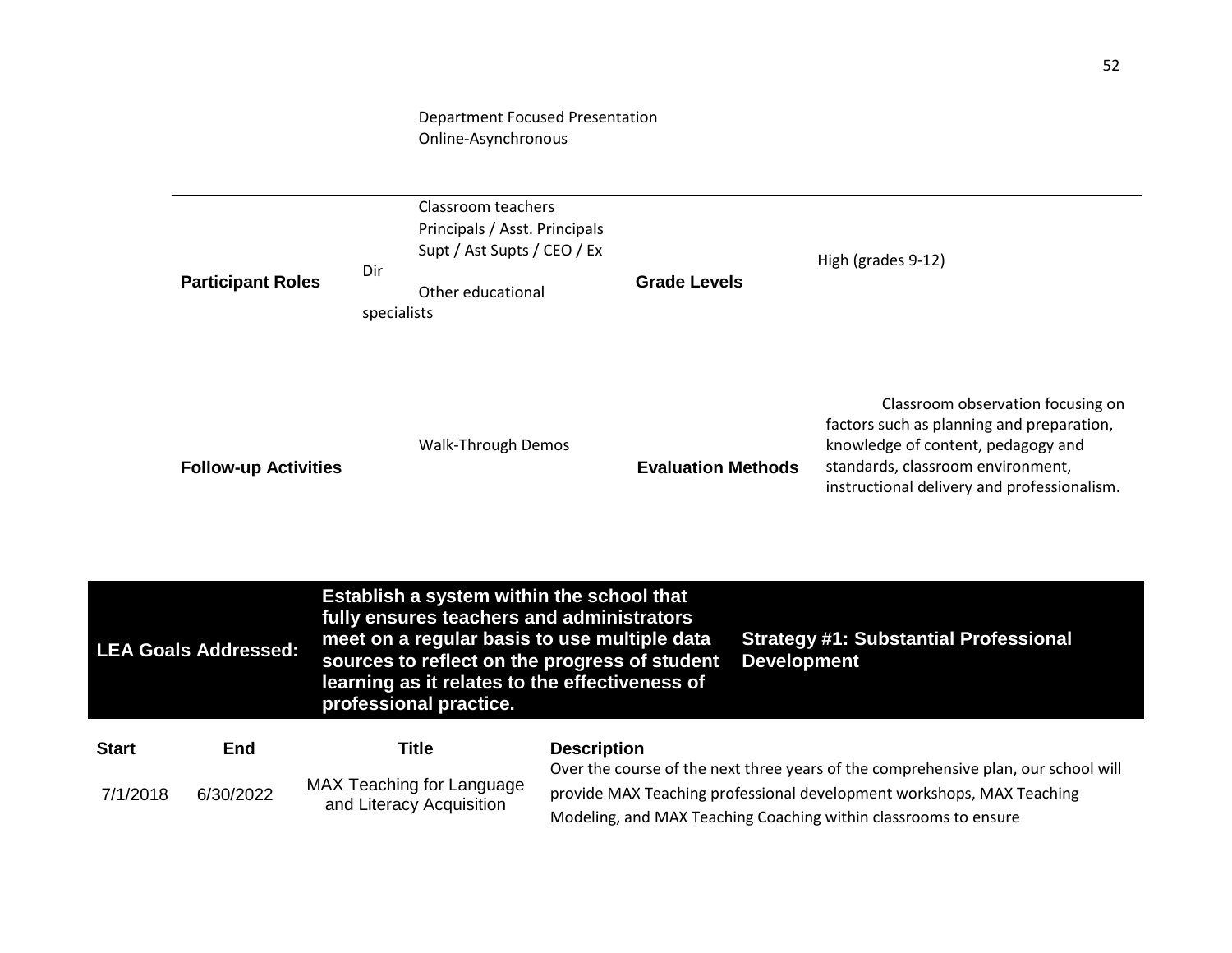implementation fidelity of MAX Teaching strategies for Language and Literacy Acquistion.

| Person Responsible SH S |       | EP  | Provider     | Type       | App. |
|-------------------------|-------|-----|--------------|------------|------|
| Administration          | 6.0 3 | 120 | MAX Teaching | For Profit | Yes  |
|                         |       |     |              | Company    |      |

#### **Professional Development:**

- 1. **[Workshops](http://www.maxteaching.com/typical-workshop.php)** that model reading and writing activities with teachers, **[Cross-curricular classroom modeling](http://www.maxteaching.com/modeling-classroom.php)** in real classrooms with the students of the school as teachers observe and then debrief with the *MAX Teaching* consultant,
- **Knowledge** 2. **[Embedded coaching](http://www.maxteaching.com/embedded-coaching.php)** where *MAX Teaching* consultants work with one to five teachers throughout an entire school day, modeling, observing and providing feedback, planning, and coaching in a professional learning community environment
	- 3. **[Materials Making Workshops](http://www.maxteaching.com/materials-making.php)** designed to help teachers and teacher leaders to acquire the skills to create classroom materials that facilitate higher-order thinking and provide opportunities for students to cite text to provide evidence for their understandings.

• **Anticipation Guides**

- **GIST** •
- **Guided Reading Procedure** •
- **Hunt for Main Ideas** •
- **Idea Survivor** •

## **Supportive Research**

• **Concept Checks**

• **Bologna Sandwich**

• **Cornell Note Taking**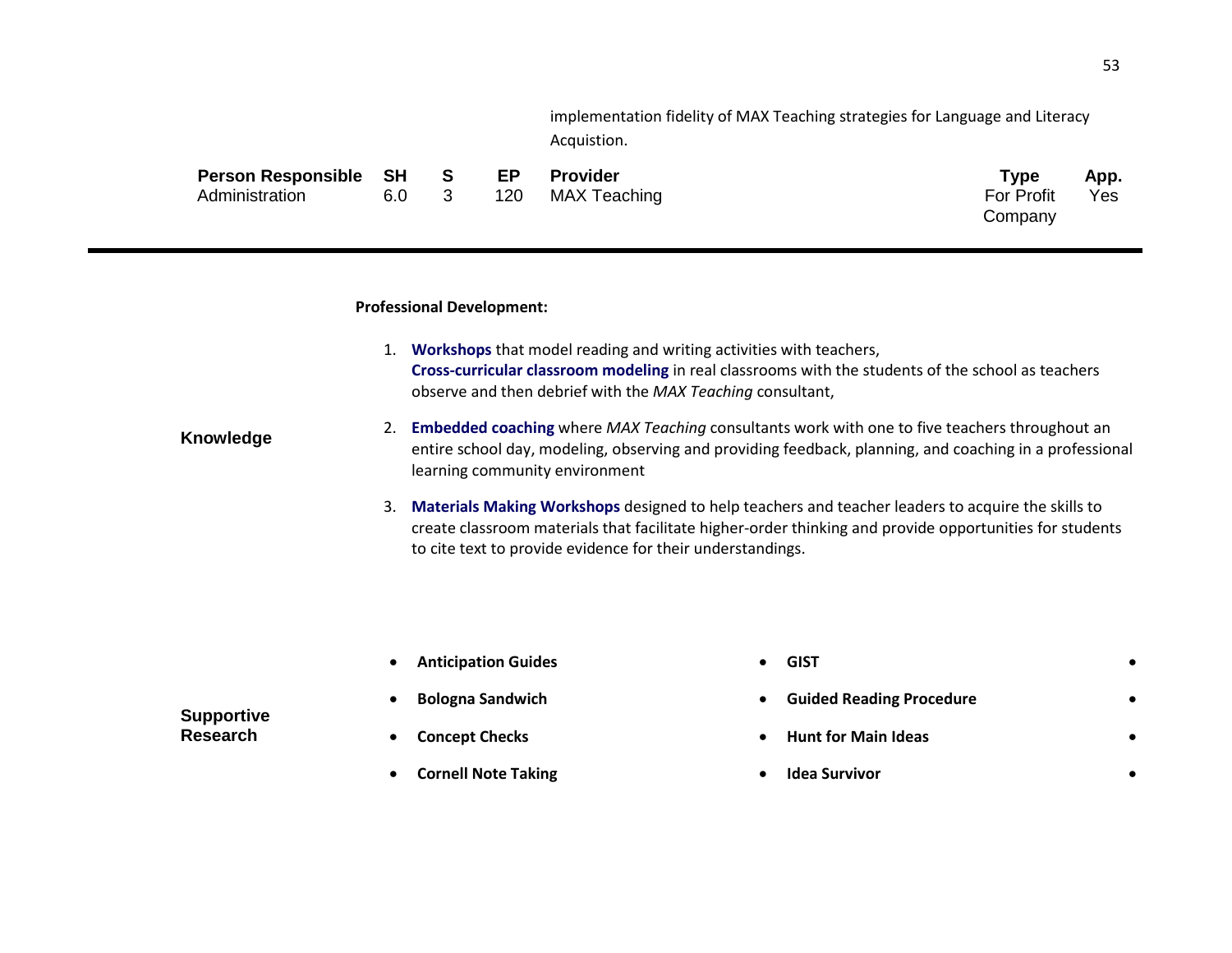| $\bullet$ | Cubing                        | $\bullet$ | <b>INSERT</b>            | $\bullet$ | Stump the          |
|-----------|-------------------------------|-----------|--------------------------|-----------|--------------------|
| $\bullet$ | <b>DRTA Fiction</b>           | $\bullet$ | <b>Interactive Cloze</b> | $\bullet$ | <b>Semantic H</b>  |
| $\bullet$ | <b>DRTA Non-Fiction</b>       | $\bullet$ | <b>Magic Squares</b>     |           | <b>Think-Alou</b>  |
| $\bullet$ | <b>Extreme Paired Reading</b> | $\bullet$ | <b>Math Translation</b>  |           | <b>Think-Pair-</b> |
| $\bullet$ | <b>Focused Free Writes</b>    | $\bullet$ | <b>Paired Reading</b>    |           | <b>Three-Leve</b>  |
| $\bullet$ | <b>Frayer Model</b>           | $\bullet$ | <b>PORST+</b>            |           | <b>Triangle Tr</b> |

## **Designed to Accomplish**

| For classroom teachers, school<br>counselors and education<br>specialists:                     |                                                                                    | Enhances the educator's content knowledge in the area of the educator's<br>certification or assignment.<br>Increases the educator's teaching skills based on research on effective practice, with<br>attention given to interventions for struggling students. |                     |                                                                                                                                                                                                                                                                                |  |  |
|------------------------------------------------------------------------------------------------|------------------------------------------------------------------------------------|----------------------------------------------------------------------------------------------------------------------------------------------------------------------------------------------------------------------------------------------------------------|---------------------|--------------------------------------------------------------------------------------------------------------------------------------------------------------------------------------------------------------------------------------------------------------------------------|--|--|
| For school and district<br>administrators, and other<br>educators seeking leadership<br>roles: |                                                                                    | academic standards.                                                                                                                                                                                                                                            |                     | Provides the knowledge and skills to think and plan strategically, ensuring that<br>assessments, curriculum, instruction, staff professional education, teaching materials and<br>interventions for struggling students are aligned to each other as well as to Pennsylvania's |  |  |
|                                                                                                |                                                                                    | LEA Whole Group Presentation                                                                                                                                                                                                                                   |                     |                                                                                                                                                                                                                                                                                |  |  |
| <b>Training Format</b>                                                                         |                                                                                    | Series of Workshops                                                                                                                                                                                                                                            |                     |                                                                                                                                                                                                                                                                                |  |  |
| <b>Participant Roles</b>                                                                       | Classroom teachers<br>Principals / Asst. Principals<br>Supt / Ast Supts / CEO / Ex |                                                                                                                                                                                                                                                                | <b>Grade Levels</b> | High (grades 9-12)                                                                                                                                                                                                                                                             |  |  |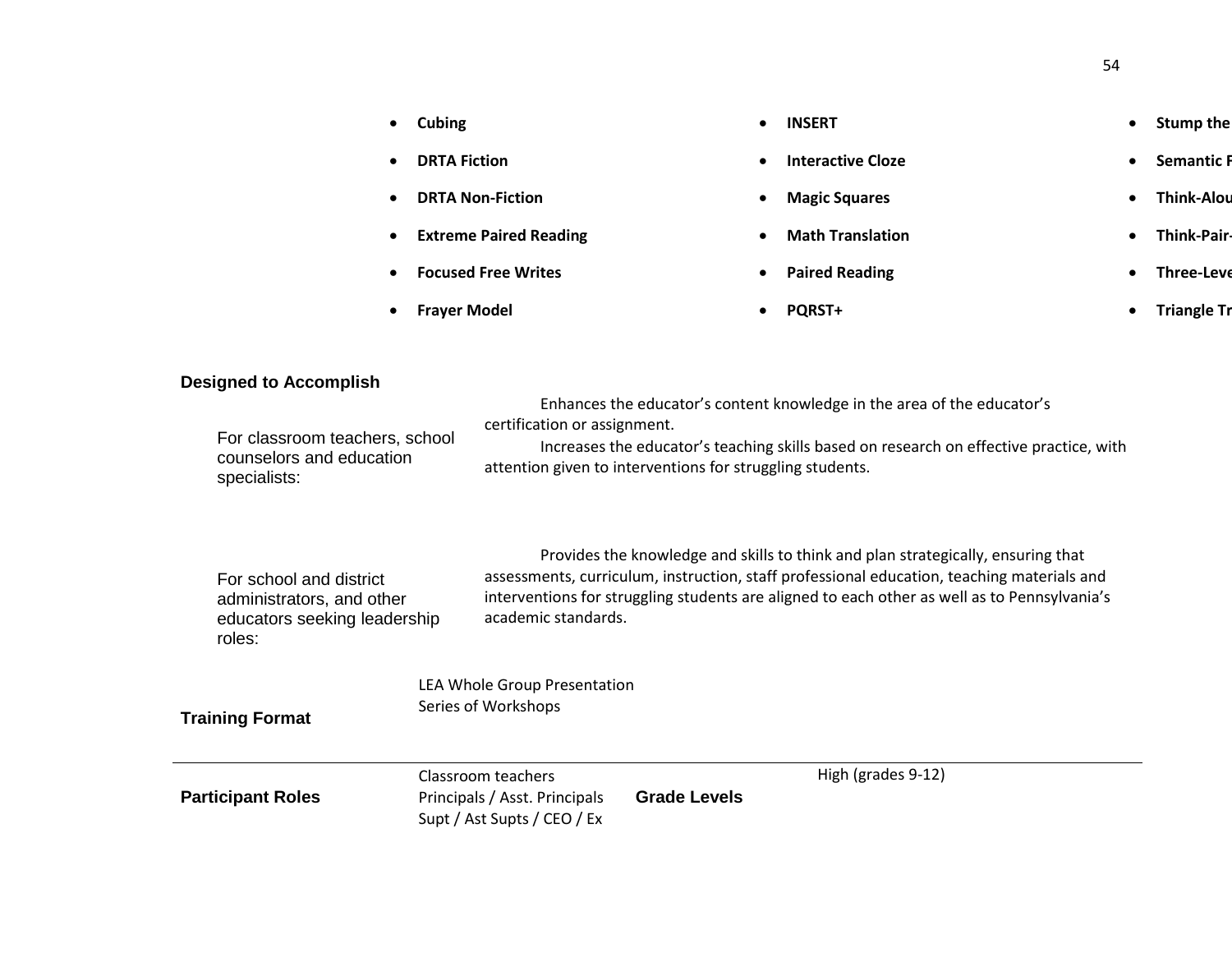|                             | Dir<br>New Staff<br>Other educational<br>specialists<br>Related Service Personnel                                                                                            |                           |                                                                                                                                                                                                                                |
|-----------------------------|------------------------------------------------------------------------------------------------------------------------------------------------------------------------------|---------------------------|--------------------------------------------------------------------------------------------------------------------------------------------------------------------------------------------------------------------------------|
| <b>Follow-up Activities</b> | Team development and<br>sharing of content-area lesson<br>implementation outcomes, with<br>involvement of administrator and/or<br>peers<br>Lesson modeling with<br>mentoring | <b>Evaluation Methods</b> | Classroom observation focusing on<br>factors such as planning and preparation,<br>knowledge of content, pedagogy and<br>standards, classroom environment,<br>instructional delivery and professionalism.<br>Participant survey |

|              | <b>LEA Goals Addressed:</b> | Establish a system within the school that<br>Strategy #1: "Data Well"<br>fully ensures consistent implementation of<br>academic standards-aligned curricula across<br><b>Strategy #2: Curriculum Mapping</b><br>all classrooms for all students. |                                                                                                                                                                                           |  |  |  |  |  |
|--------------|-----------------------------|--------------------------------------------------------------------------------------------------------------------------------------------------------------------------------------------------------------------------------------------------|-------------------------------------------------------------------------------------------------------------------------------------------------------------------------------------------|--|--|--|--|--|
| <b>Start</b> | <b>End</b>                  | Title                                                                                                                                                                                                                                            | <b>Description</b><br>Curricular Leaders, Instructional Coach, and Administrative representatives will<br>review curriculum with revisions and model lesson plans that address curriculum |  |  |  |  |  |
| 7/1/2018     | 6/30/2022                   | Curriculum Review and<br>Implementation                                                                                                                                                                                                          | areas of concern.                                                                                                                                                                         |  |  |  |  |  |
|              |                             |                                                                                                                                                                                                                                                  | Curricular Leaders will train other Keystone course teachers on the implementation                                                                                                        |  |  |  |  |  |
|              |                             |                                                                                                                                                                                                                                                  | of the curriculum revisions, model lesson plans, and revised common assessments.                                                                                                          |  |  |  |  |  |
|              | <b>Person Responsible</b>   | <b>SH</b><br>EP.<br>S                                                                                                                                                                                                                            | <b>Provider</b><br><b>Type</b><br>App.                                                                                                                                                    |  |  |  |  |  |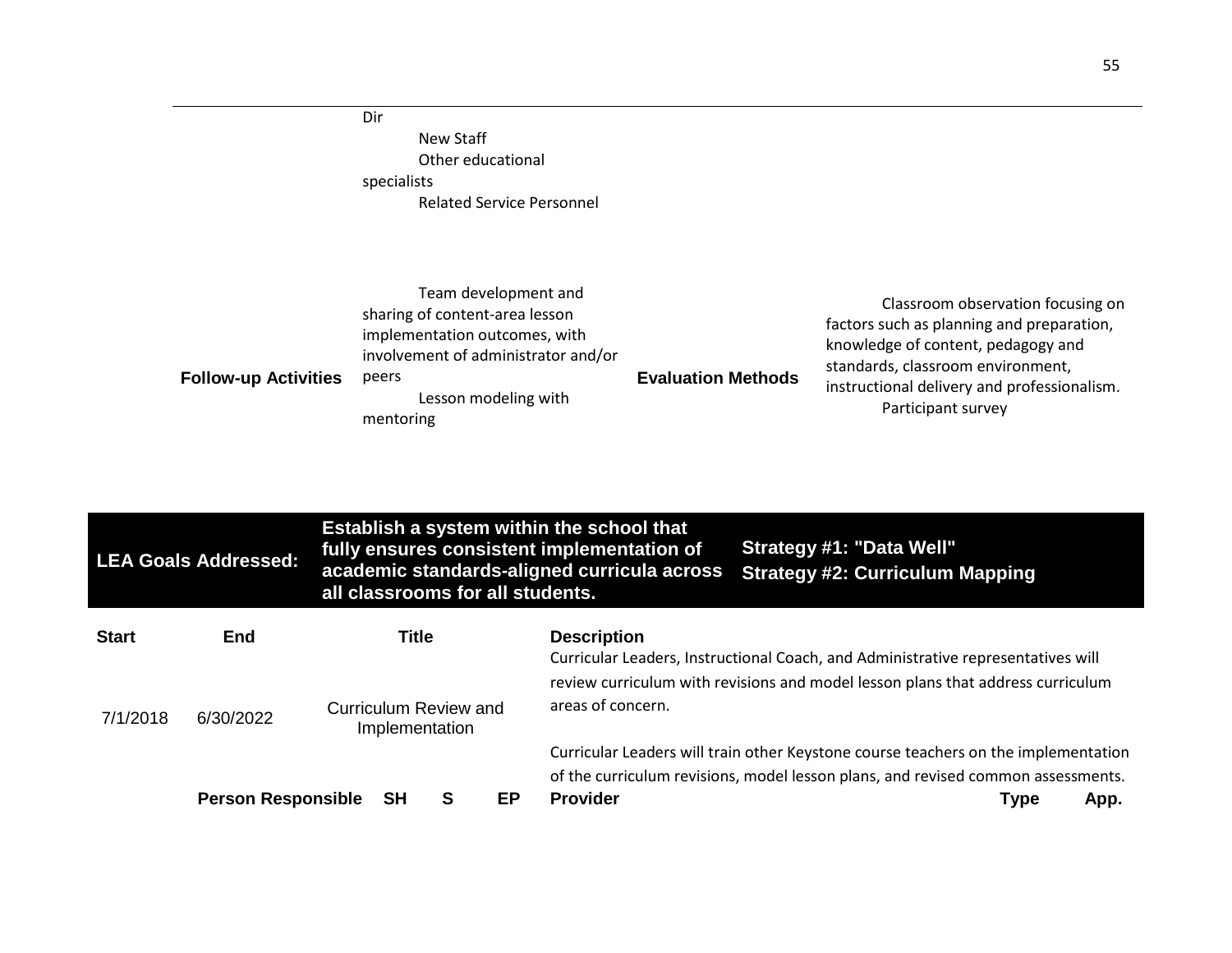| <b>Curricular Leaders,</b><br>Instructional Coach,<br>and Administrators                                    | 4.0 | 5 | 20                                                                                                                                                                                                                                                                                                                                                                                                                          | Administrative Team in collaboration with Curricular<br>Leaders                                                                                                                                                                                                                                                                                                                                             |                    | School<br>Entity | Yes |
|-------------------------------------------------------------------------------------------------------------|-----|---|-----------------------------------------------------------------------------------------------------------------------------------------------------------------------------------------------------------------------------------------------------------------------------------------------------------------------------------------------------------------------------------------------------------------------------|-------------------------------------------------------------------------------------------------------------------------------------------------------------------------------------------------------------------------------------------------------------------------------------------------------------------------------------------------------------------------------------------------------------|--------------------|------------------|-----|
| Knowledge                                                                                                   |     |   |                                                                                                                                                                                                                                                                                                                                                                                                                             | Teachers will understand how to utilize data analysis to drive curriculum revisions.                                                                                                                                                                                                                                                                                                                        |                    |                  |     |
| <b>Supportive</b><br><b>Research</b>                                                                        |     |   |                                                                                                                                                                                                                                                                                                                                                                                                                             | Grounded in research on the Understanding by Design Curriculum model and utilizing detailed performance<br>data cross-referenced with curriculum.                                                                                                                                                                                                                                                           |                    |                  |     |
| <b>Designed to Accomplish</b><br>For classroom teachers, school<br>counselors and education<br>specialists: |     |   | Enhances the educator's content knowledge in the area of the educator's<br>certification or assignment.<br>Increases the educator's teaching skills based on research on effective practice, with<br>attention given to interventions for struggling students.<br>Provides educators with a variety of classroom-based assessment skills and the skills<br>needed to analyze and use data in instructional decision-making. |                                                                                                                                                                                                                                                                                                                                                                                                             |                    |                  |     |
| For school and district<br>administrators, and other<br>educators seeking leadership<br>roles:              |     |   |                                                                                                                                                                                                                                                                                                                                                                                                                             | Provides the knowledge and skills to think and plan strategically, ensuring that<br>assessments, curriculum, instruction, staff professional education, teaching materials and<br>interventions for struggling students are aligned to each other as well as to Pennsylvania's<br>academic standards.<br>Provides leaders with the ability to access and use appropriate data to inform<br>decision-making. |                    |                  |     |
| <b>Training Format</b>                                                                                      |     |   | Series of Workshops                                                                                                                                                                                                                                                                                                                                                                                                         | <b>Department Focused Presentation</b><br><b>Professional Learning Communities</b>                                                                                                                                                                                                                                                                                                                          |                    |                  |     |
| <b>Participant Roles</b>                                                                                    |     |   | Classroom teachers                                                                                                                                                                                                                                                                                                                                                                                                          | <b>Grade Levels</b>                                                                                                                                                                                                                                                                                                                                                                                         | High (grades 9-12) |                  |     |

56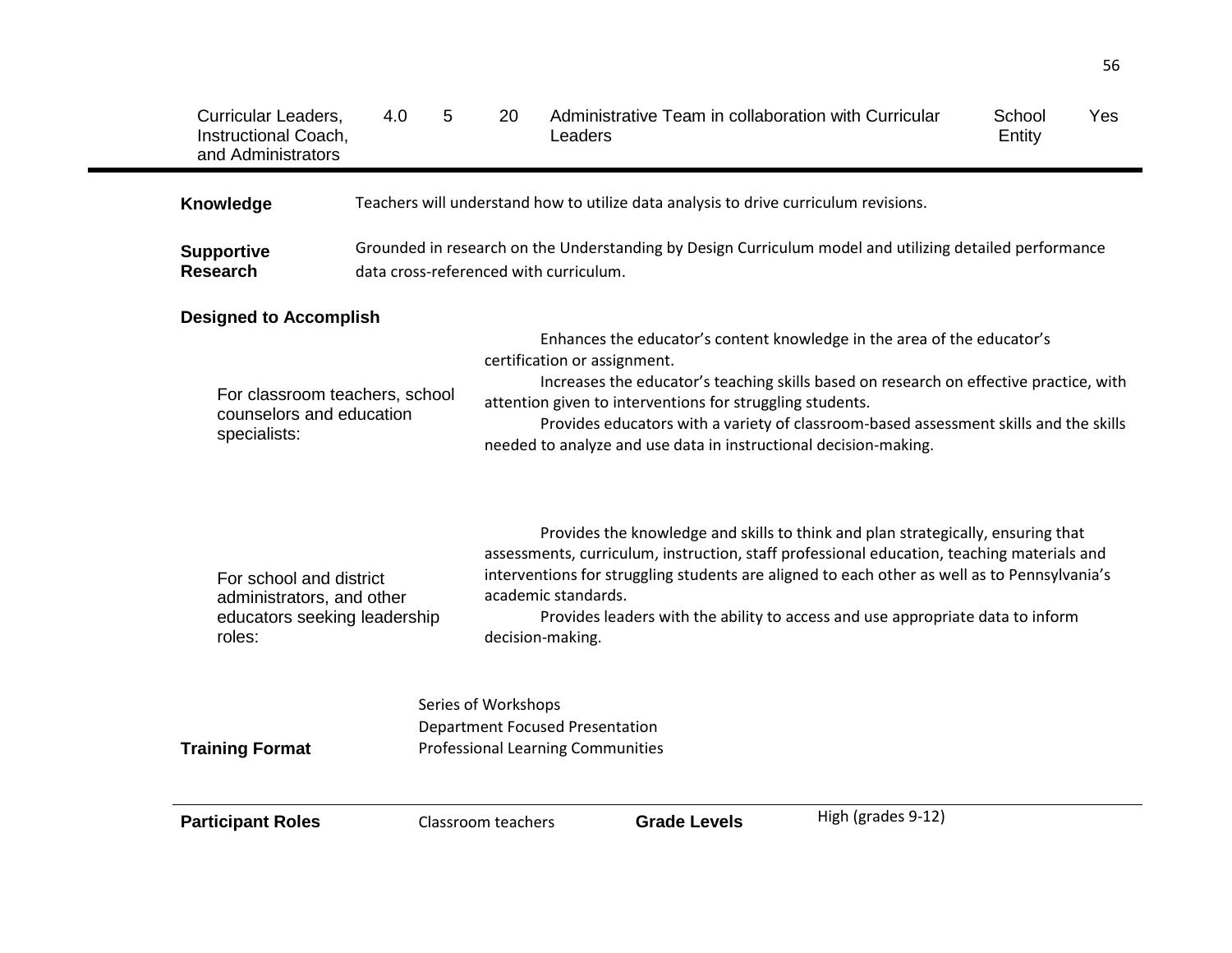## Principals / Asst. Principals

| Team development and<br>sharing of content-area lesson<br>implementation outcomes, with<br>involvement of administrator and/or<br>peers<br>Creating lessons to meet<br>varied student learning styles<br><b>Follow-up Activities</b><br>Lesson modeling with<br>mentoring<br>Curriculum Development<br>Workshops throughout the year and<br>summer | <b>Evaluation Methods</b> | Classroom observation focusing on<br>factors such as planning and preparation,<br>knowledge of content, pedagogy and<br>standards, classroom environment,<br>instructional delivery and professionalism.<br>Student PSSA data<br>Classroom student assessment data<br>Review of written reports<br>summarizing instructional activity |
|----------------------------------------------------------------------------------------------------------------------------------------------------------------------------------------------------------------------------------------------------------------------------------------------------------------------------------------------------|---------------------------|---------------------------------------------------------------------------------------------------------------------------------------------------------------------------------------------------------------------------------------------------------------------------------------------------------------------------------------|
|----------------------------------------------------------------------------------------------------------------------------------------------------------------------------------------------------------------------------------------------------------------------------------------------------------------------------------------------------|---------------------------|---------------------------------------------------------------------------------------------------------------------------------------------------------------------------------------------------------------------------------------------------------------------------------------------------------------------------------------|

| <b>LEA Goals Addressed:</b> |                                                                                                   |  |                                       |        | Establish a system within the school that<br>Strategy #1: "Data Well"<br>fully ensures consistent implementation of<br>academic standards-aligned curricula across<br><b>Strategy #2: Curriculum Mapping</b><br>all classrooms for all students. |                                                                                                                                                                                                                          |                                 |             |  |
|-----------------------------|---------------------------------------------------------------------------------------------------|--|---------------------------------------|--------|--------------------------------------------------------------------------------------------------------------------------------------------------------------------------------------------------------------------------------------------------|--------------------------------------------------------------------------------------------------------------------------------------------------------------------------------------------------------------------------|---------------------------------|-------------|--|
| <b>Start</b><br>7/1/2018    | End<br>6/30/2022                                                                                  |  | Title<br><b>Curriculum Evaluation</b> |        |                                                                                                                                                                                                                                                  | <b>Description</b><br>Teachers will evaluate the effectiveness of new curricula at department and course<br>collaboration meetings through analyzing formative check point data and<br>summative common assessment data. |                                 |             |  |
|                             | <b>Person Responsible</b><br><b>Curriculum Writing</b><br>Teams and<br><b>Academic Curricular</b> |  | <b>SH</b><br>2.0                      | S<br>5 | EP<br>20                                                                                                                                                                                                                                         | <b>Provider</b><br>Administrative Team in collaboration with Curricular<br>Leaders                                                                                                                                       | <b>Type</b><br>School<br>Entity | App.<br>No. |  |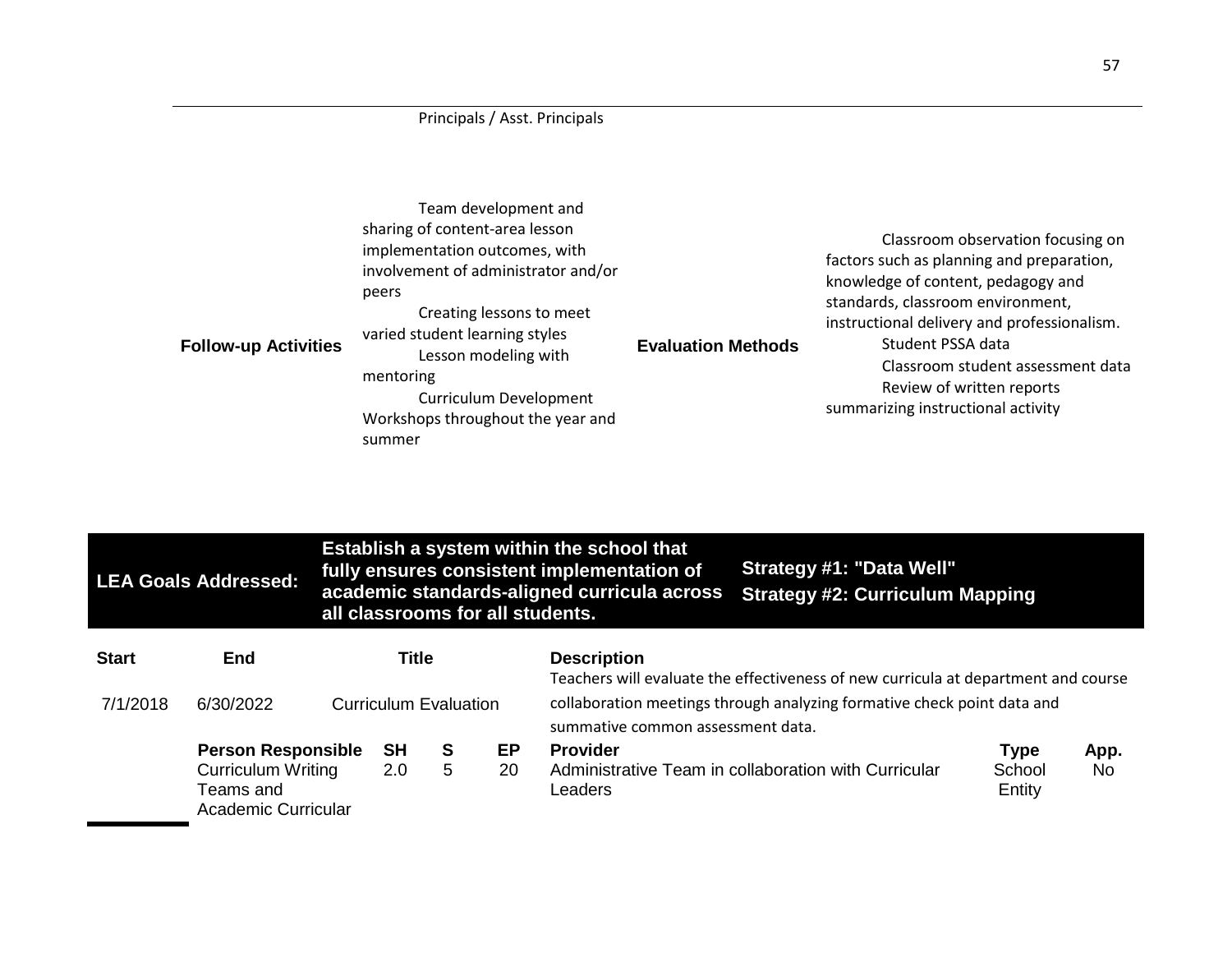| Knowledge                                                                                      | delivery.                      | Teachers will continue the process of utilizing student performance data and cross-reference to curriculum                                                                                                                                                                                                                                                                                                                  |  |  |  |  |  |  |
|------------------------------------------------------------------------------------------------|--------------------------------|-----------------------------------------------------------------------------------------------------------------------------------------------------------------------------------------------------------------------------------------------------------------------------------------------------------------------------------------------------------------------------------------------------------------------------|--|--|--|--|--|--|
| <b>Supportive</b><br><b>Research</b>                                                           |                                | Evaluation and alignment of curriculum to framework subject area and Keystone Exam standards.                                                                                                                                                                                                                                                                                                                               |  |  |  |  |  |  |
| <b>Designed to Accomplish</b>                                                                  |                                |                                                                                                                                                                                                                                                                                                                                                                                                                             |  |  |  |  |  |  |
| counselors and education<br>specialists:                                                       | For classroom teachers, school | Enhances the educator's content knowledge in the area of the educator's<br>certification or assignment.<br>Increases the educator's teaching skills based on research on effective practice, with<br>attention given to interventions for struggling students.<br>Provides educators with a variety of classroom-based assessment skills and the skills<br>needed to analyze and use data in instructional decision-making. |  |  |  |  |  |  |
| For school and district<br>administrators, and other<br>educators seeking leadership<br>roles: |                                | Provides the knowledge and skills to think and plan strategically, ensuring that<br>assessments, curriculum, instruction, staff professional education, teaching materials and<br>interventions for struggling students are aligned to each other as well as to Pennsylvania's<br>academic standards.<br>Provides leaders with the ability to access and use appropriate data to inform<br>decision-making.                 |  |  |  |  |  |  |
| <b>Training Format</b>                                                                         |                                | Series of Workshops<br><b>Department Focused Presentation</b><br><b>Professional Learning Communities</b>                                                                                                                                                                                                                                                                                                                   |  |  |  |  |  |  |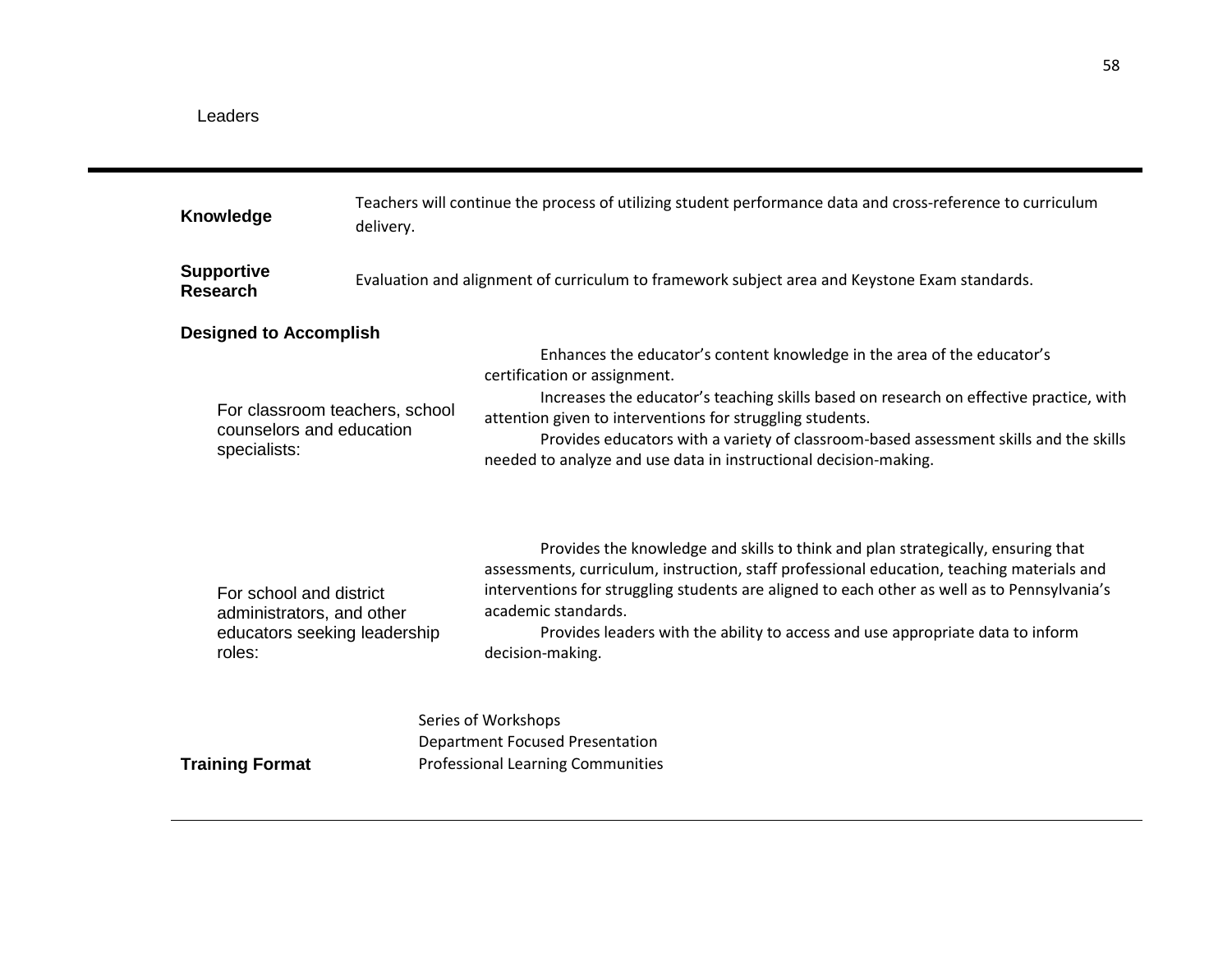| <b>Participant Roles</b>    | Classroom teachers<br>Principals / Asst. Principals<br>Supt / Ast Supts / CEO / Ex<br>Dir                                                                                                               | <b>Grade Levels</b>       | High (grades 9-12)                                                                                                                                                                                                                                                                       |
|-----------------------------|---------------------------------------------------------------------------------------------------------------------------------------------------------------------------------------------------------|---------------------------|------------------------------------------------------------------------------------------------------------------------------------------------------------------------------------------------------------------------------------------------------------------------------------------|
| <b>Follow-up Activities</b> | Team development and<br>sharing of content-area lesson<br>implementation outcomes, with<br>involvement of administrator and/or<br>peers<br>Analysis of student work,<br>with administrator and/or peers | <b>Evaluation Methods</b> | Classroom observation focusing on<br>factors such as planning and preparation,<br>knowledge of content, pedagogy and<br>standards, classroom environment,<br>instructional delivery and professionalism.<br>Student PSSA data<br>Classroom student assessment data<br>Participant survey |